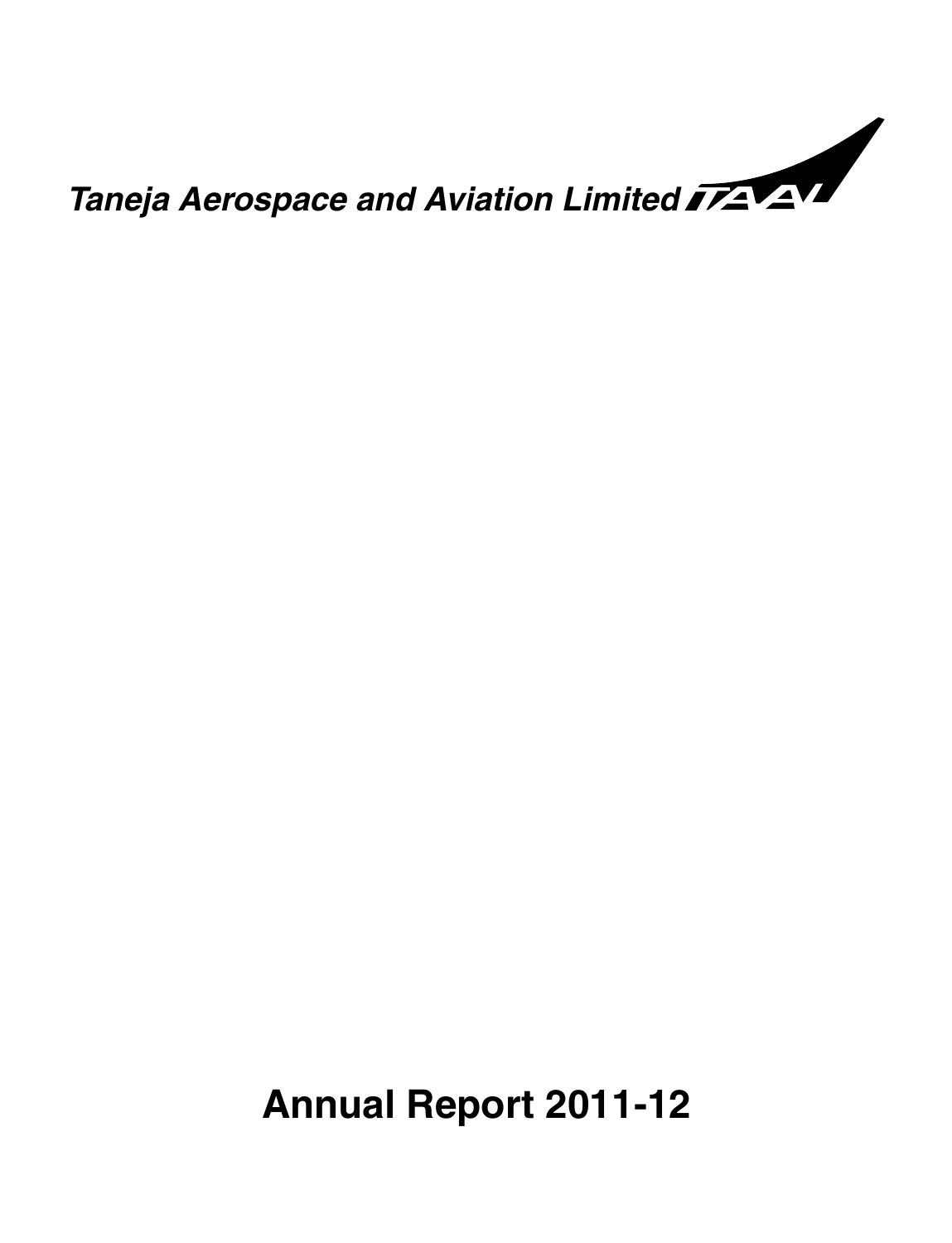### **CONTENTS**

#### **TOPICS PAGE NO.**

| Directors' Report                                        | $\overline{2}$ |
|----------------------------------------------------------|----------------|
| Management Discussion and Analysis                       | 4              |
| Corporate Governance Report                              | 6              |
| Auditors' Report                                         | 12             |
| <b>Balance Sheet</b>                                     | 16             |
| Statement of Profit & Loss                               | 17             |
| <b>Cash Flow Statement</b>                               | 18             |
| Notes to Financial Statement                             | 19             |
| <b>Significant Accounting Policies</b>                   | 27             |
| Notes to Accounts                                        | 29             |
| Auditors' Report on Consolidated Financial Statements    | 37             |
| <b>Consolidated Balance Sheet</b>                        | 38             |
| Consolidated Statement of Profit & Loss                  | 39             |
| <b>Consolidated Cash Flow Statement</b>                  | 40             |
| Notes to Consolidated Financial Statement                | 41             |
| Significant Accounting Policies on Consolidated Accounts | 48             |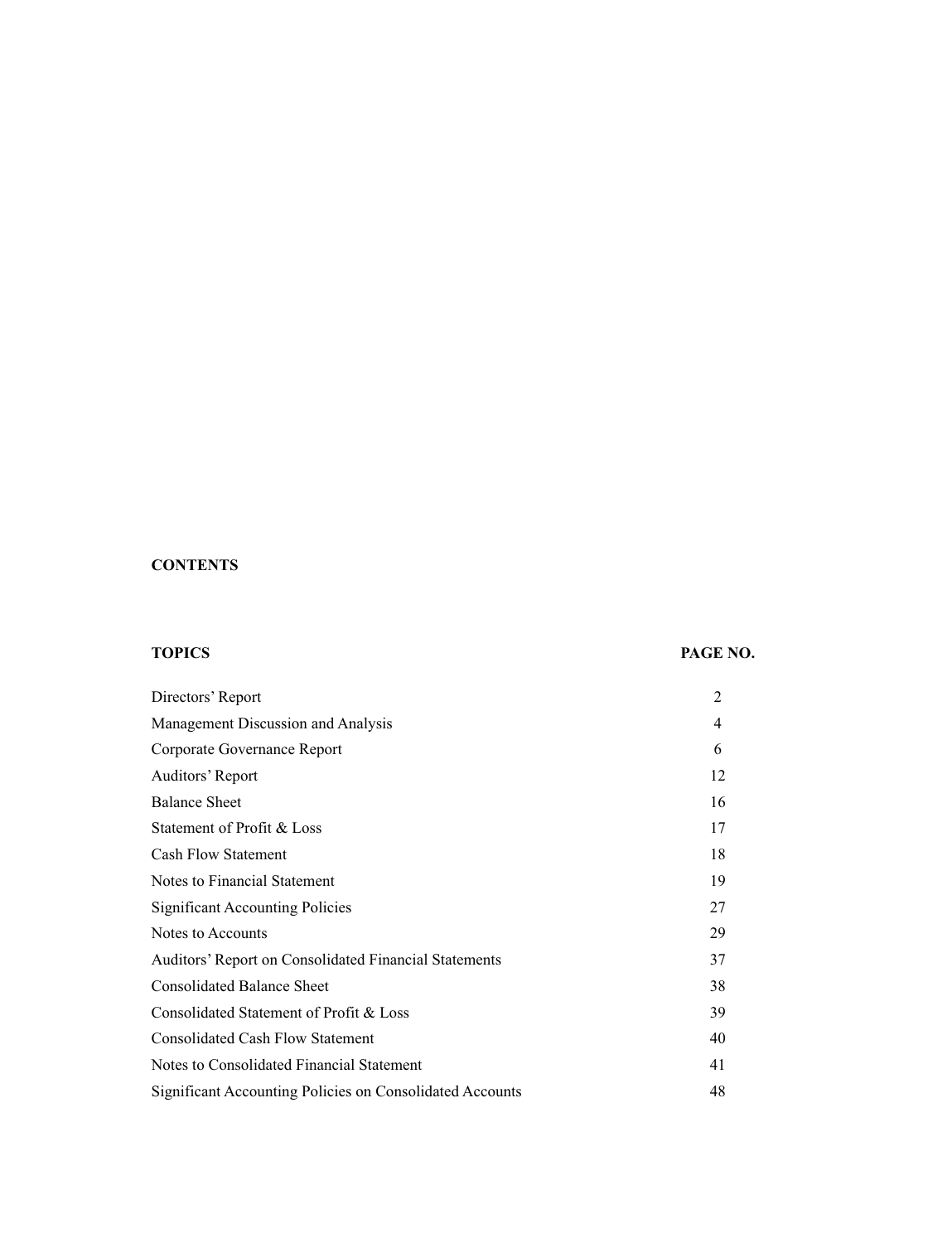# **Company Information**

#### **BOARD OF DIRECTORS**

| Salil Taneja Chairman                     |
|-------------------------------------------|
| C S Kameswaran Managing Director          |
| B R Taneja Director                       |
| J P Sureka Director                       |
| A K Jain Director                         |
| R Surie Director                          |
| S K Newlay Director upto - March 04, 2012 |
| K Rustumji Director w.e.f. - May 15, 2012 |
|                                           |

#### **AUDITORS**

M/s. Haresh Upendra & Co. Chartered Accountants

#### **BANKERS**

Bank of Baroda Bank of India Canara Bank State Bank of India Vijaya Bank

#### **REGISTERED OFFICE & WORKS**

Belagondapalli Village, Thally Road, Denkanikottai Taluk, Krishnagiri District, Belagondapalli – 635114, Tamil Nadu

#### **REGISTRAR & SHARE TRANSFER AGENT** Sharepro Services (India) Pvt. Ltd.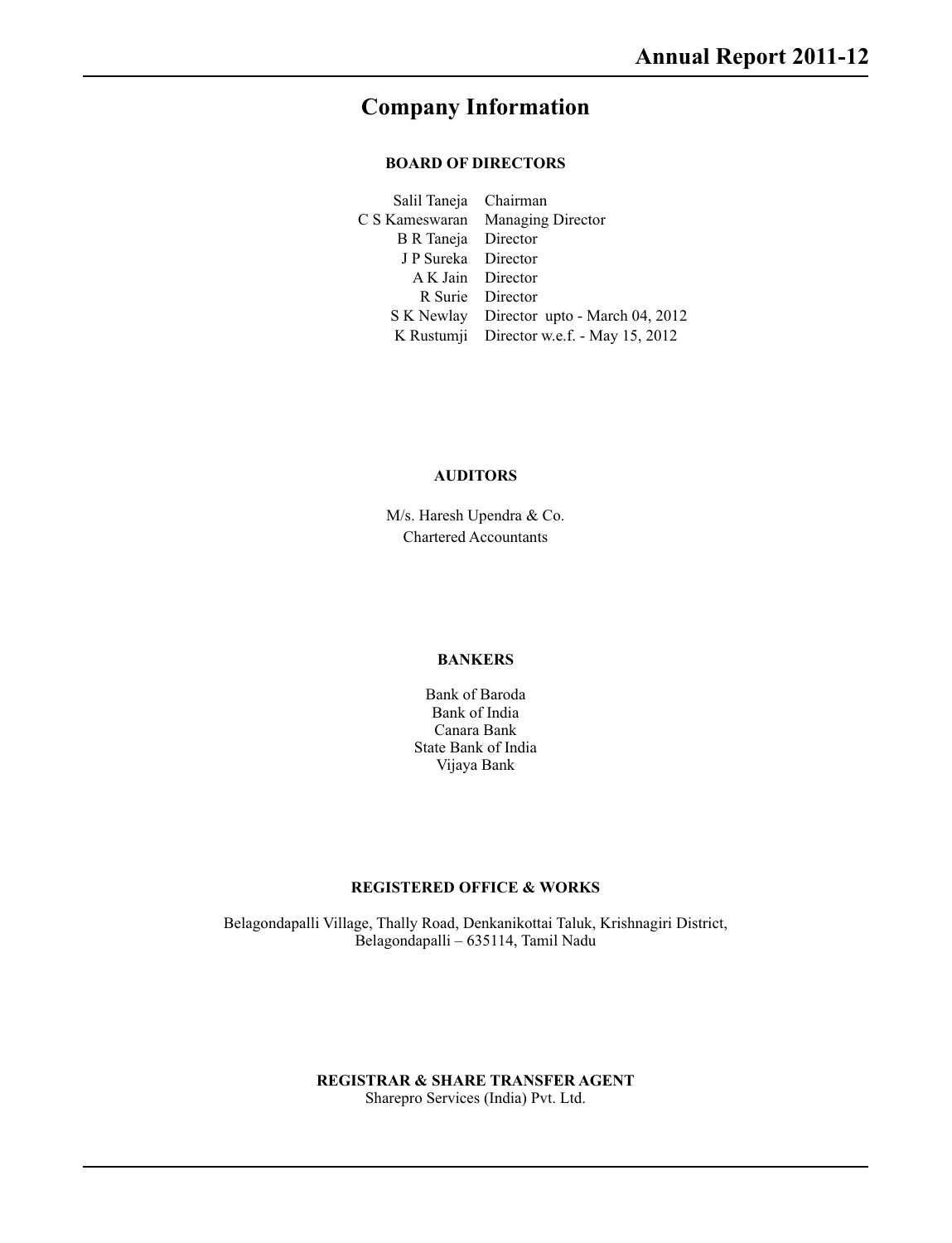# **Directors' Report**

**FINANCIAL HIGHLIGHTS** 

To the Members of Taneja Aerospace and Aviation Limited

Your Directors present herewith the Twenty-Third Annual Report and the Audited Accounts for the year ended March **AUDITORS** 31, 2012.

| 1 11 \!\!\\\C#\\LJH\OHLDJHI\\$                           |          | (Rs. in Lakhs) |
|----------------------------------------------------------|----------|----------------|
| <b>Particulars</b>                                       | 2011-12  | 2010-11        |
| Gross Income                                             | 5,227.73 | 4,232.62       |
| Expenditure                                              | 4,006.32 | 3,040.94       |
| <b>Finance Charges</b>                                   | 494.35   | 427.67         |
| Depreciation                                             | 342.54   | 328.39         |
| Profit/(Loss) before Tax                                 | 384.52   | 435.62         |
| Provision for Taxation<br>(including Deferred Tax)       |          | 1.25           |
| Prior Period Items                                       | 1.87     | (7.94)         |
| Profit/(Loss) after Tax and<br><b>Prior Period Items</b> | 386.39   | 426.43         |

#### **DIVIDEND**

Your Directors do not recommend a dividend for the year ended on March 31, 2012, with a view to conserve resources.

#### **OPERATIONS**

The Company has continued to register significant growth in revenue during the year. Revenues in all divisions increased during the year.

#### **DIRECTORS**

Mr. S. K. Newlay, Director of the Company, expired on March 5, 2012. The Board of Directors express grief on the sad demise of Mr. S. K. Newlay and place on record their appreciation for valuable services rendered by him to the Company.

Mr. Khushroo Rustumji was appointed as an Additional Director of the Company on May 15, 2012. He holds office upto the date of the ensuing Annual General Meeting (AGM) of the Company and is eligible for appointment. Members' approval has been sought in the Notice convening AGM for **PARTICULARS OF EMPLOYEES** his appointment as a Director of the Company liable to retire There is no employee whose particulars are required to be by rotation.

In accordance with the provisions of the Companies Act, read with notification dated March 31, 2011 by Ministry of 1956 and the Articles of Association of the Company, Mr. Corporate Affairs (MCA).

Salil Taneja retires by rotation and being eligible, offers himself, for re-appointment.

M/s Haresh Upendra & Co., Chartered Accountants retire as Statutory Auditors of the Company at the conclusion of the forthcoming Annual General Meeting and being eligible, offer themselves for re-appointment.

#### **SUBSIDIARY COMPANIES**

The Central Government has granted general exemption to the holding companies from attaching the Annual Accounts of their subsidiary companies. The Annual Accounts of subsidiary companies and other relevant information shall be made available for inspection at the Company's Registered Office.

In accordance with the Accounting Standard (AS 21), the audited consolidated financial statement of the Company forming part of this report is attached hereto.

#### **FIXED DEPOSITS**

The Company has not accepted any deposits from the public during the year.

#### **CORPORATE GOVERNANCE REPORT AND MANAGEMENTDISCUSSION AND ANALYSIS**

Pursuant to Clause 49 of the Listing Agreement with the Stock Exchange, a separate section on Corporate Governance and Management Discussion & Analysis together with a certificate from the Auditors of the Company on compliance, forming part of the Directors' Report is attached to this report.

#### **CONSERVATION OF ENERGY, TECHNOLOGY ABSORPTION, FOREIGN EXCHANGE EARNINGS AND OUTGO**

The particulars in respect of conservation of energy, technology absorption, foreign exchange earnings and outgo, as required under Section 217(1)(e) of the Companies Act, 1956 is given in Annexure I to this report.

given under Section 217(2A) of the Companies Act, 1956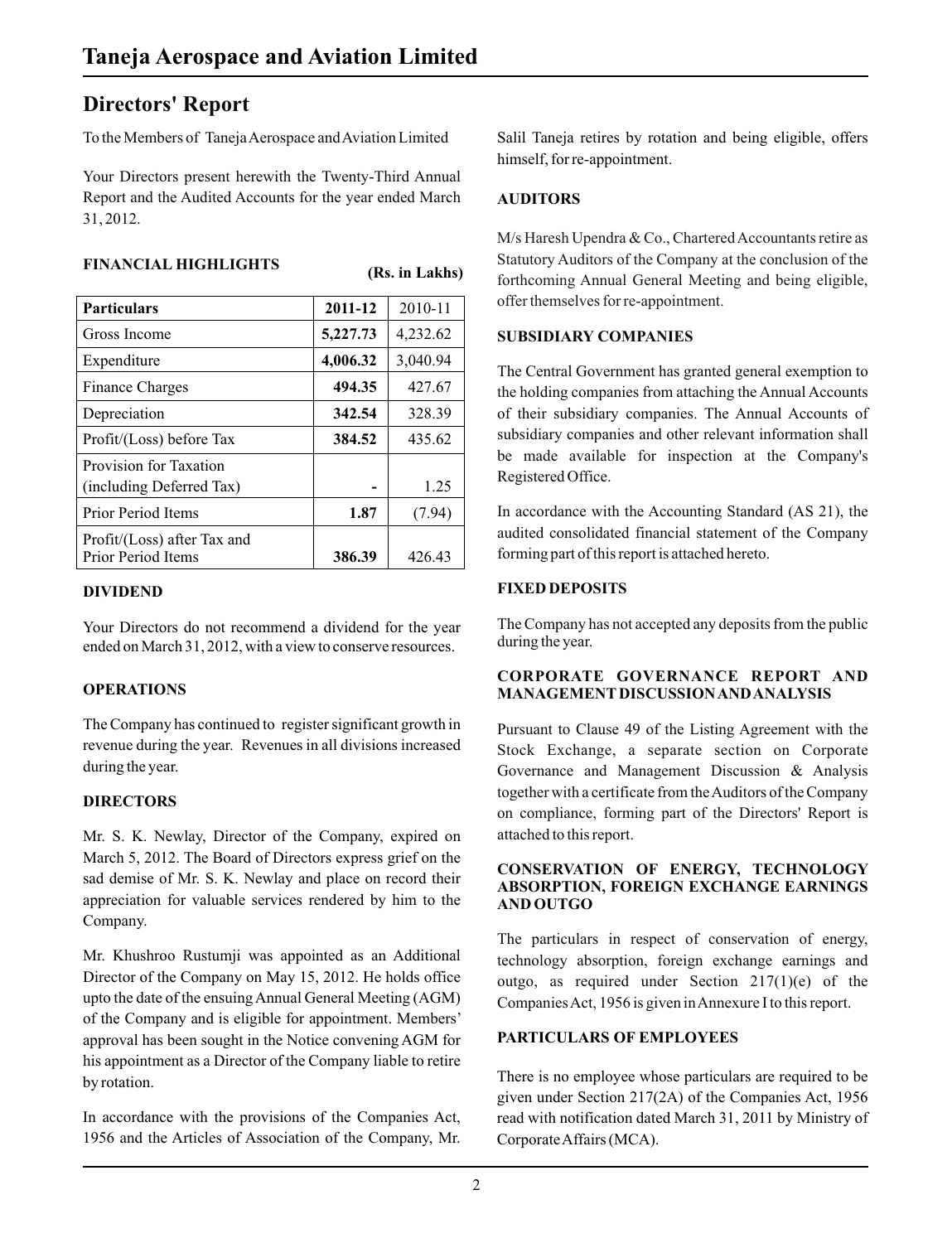## **Directors' Report (contd.)**

### **DIRECTORS' RESPONSIBILITYSTATEMENT**

As required by Section 217(2AA) of the Companies Act, 1956, the Directors confirm:

- i. that in the preparation of the annual accounts, the applicable accounting standards have been followed along with proper explanation relating to material
- ii. that the Directors have selected such accounting policies and applied them consistently and made affairs of the Company at the end of the financial year,<br>March 31, 2012 and of the profit of the Company for their contribution, hard work and commitment. March 31, 2012 and of the profit of the Company for that period ;
- For and on behalf of the Board of Directors iii. that the Directors have taken proper and sufficient care for the maintenance of adequate accounting records in accordance with the provisions of the Pune **Pune Salil Taneja** Companies Act, 1956 for safeguarding the assets of July 24, 2012 Chairman

the Company and for preventing and detecting fraud and other irregularities;

iv. that the Directors have prepared the annual accounts on a going concern basis.

#### **ACKNOWLEDGEMENTS**

The Directors express their appreciation for the continued departures; support and encouragement received from our Customers, Bankers, Shareholders, Suppliers, Business Partners, Defence Research and Developmental Organizations, indigments and estimates, that are reasonable and<br>
Aviation Authorities, Indian Services and Central and State<br>
organisments are proposed by the state of Governments. The Directors express their gratitude and prudent so as to give a true and fair view of the state of Governments. The Directors express their gratitude and prediction of the Company of the Company of the state of  $\frac{1}{2}$  sincere appreciation to all the employees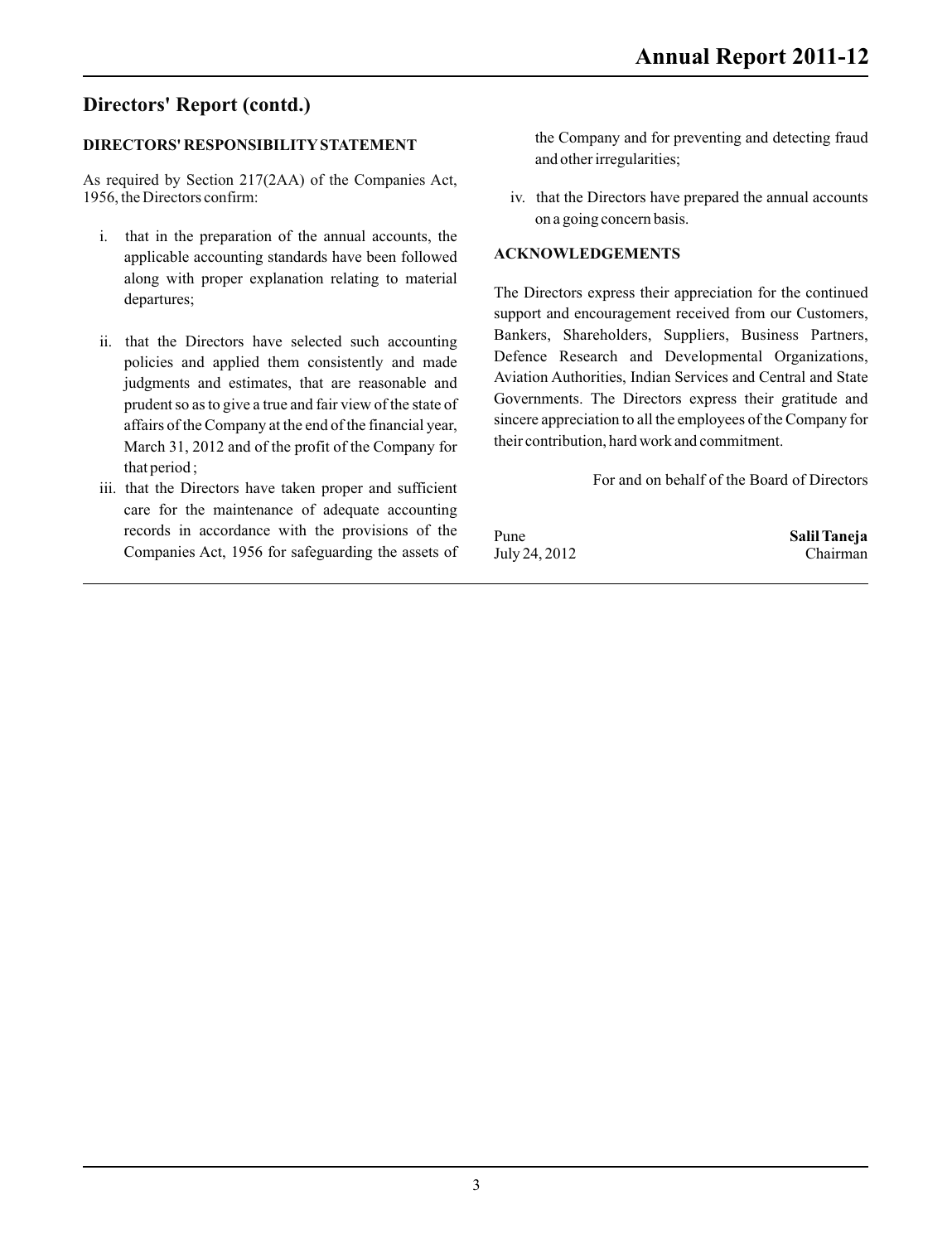### **Management Discussion And Analysis**

Taneja Aerospace and Aviation Ltd. (TAAL) has two distinct business Segments, Aviation and Engineering Design Services.

Aviation consits of:

- Aircraft Manufacturing Complex (AMC);
- $\bullet$  Aircraft Sales & Services (ASSR) and
- Airfield Services (Airfield)

Engineering Design Services consists of: TAAL Technologies.

The AMC division caters to the aerospace community in the country including organizations such as ISRO, Hindustan Aeronautics Ltd. (HAL), Aeronautical Defence Establishment (ADE), National Aerospace Laboratory (NAL), the Indian Navy and the Indian Air Force. We design and manufacture components for these organizations and also participate in aircraft modification programs for the defence forces. We have recently added a few export customers as well.

The ASSR division focuses on providing consultancy services for the sale of aircraft, on providing maintenance and operations services for General Aviation aircraft and also carries on Charter operations.

The Airfield business refers to income generated from the airfield spreading over 240 acres that TAAL owns at Hosur in Tamil Nadu. We have currently leased a large hangar that can accommodate a 737 or A320 type of aircraft to Airworks for maintenance and repair activity and we earn a rental income from this hangar.

TAAL. This division provides off-shore and on-shore design support to companies outside India. In this segment we TAAL Technologies has added a number of new customers compete with the likes of TCS, Mahindra Satyam, CADES TAAL Technologies has added a number of new customers during the year and there are more in the pipeline.<br>and Quest.

#### **OPPORTUNITIES AND THREATS**

Each area of our business faces a different set of opportunities and threats.

The manufacturing side of the business continues to attract interest as a result of the "Offset Policy" introduced by the Government of India whereby any foreign manufacturer of aviation hardware that sells to the government owned Indian

**INDUSTRY STRUCTURE AND DEVELOPMENT** aviation industry is required to source upto 30% of the sales value from India. As a result of this clause, many foreign manufacturers are looking to source components and services from India. With the announcement of the MMRCA contract by the country this process is now gaining momentum. We expect to see some real business fructifying shortly as a result of this.

> The other large opportunity relates to the upgrade of Indian military aviation hardware. TAAL has unique capabilities and infrastructure to offer for such work. We have already started participating in these programs and are also party to many tenders that have yet to open. In addition to this there is a general increase in sourcing from our existing client base, that is, HAL, ISRO, ADE etc., and we expect the business from these organizations to grow steadily. Currently, we are one of the only private players in these businesses in India. However, a number of new entrants such as Tatas, Mahindras and L&T have entered the business. Our view is that there is ample opportunity for all players at this time and that in the long run the entry of new players will actually grow the size of the market.

> The General Aviation division of TAAL earlier represented the Cessna aircraft company for the sales of their aircraft in India. Effective January 2012 we no longer represent Cessna for their aircraft sales. This division is now refocused on General Aviation aircraft maintenance and Charter services. As a result of this change we expect that there will be a drop in sales commission revenues. It will take some time for the other business in this division to grow and fill the gap created by the loss of these revenues.

TAAL Technologies is the design engineering wing of On the Airfield side we are currently in the midst of negotiating for a second hangar to be given out on lease.

**ACTIVITYWISE PERFORMANCE**

|                          |          | (Rs. in Lakhs) |
|--------------------------|----------|----------------|
| <b>Division</b>          | 2011-12  | 2010-11        |
| AMC                      | 2,795.33 | 2,449.06       |
| <b>ASSR</b>              | 894.42   | 885.73         |
| Airfield                 | 518.62   | 476.52         |
| <b>TAAL</b> Technologies | 836.52   | 309.48         |
| <b>Total</b>             | 5,044.89 | 4,120.79       |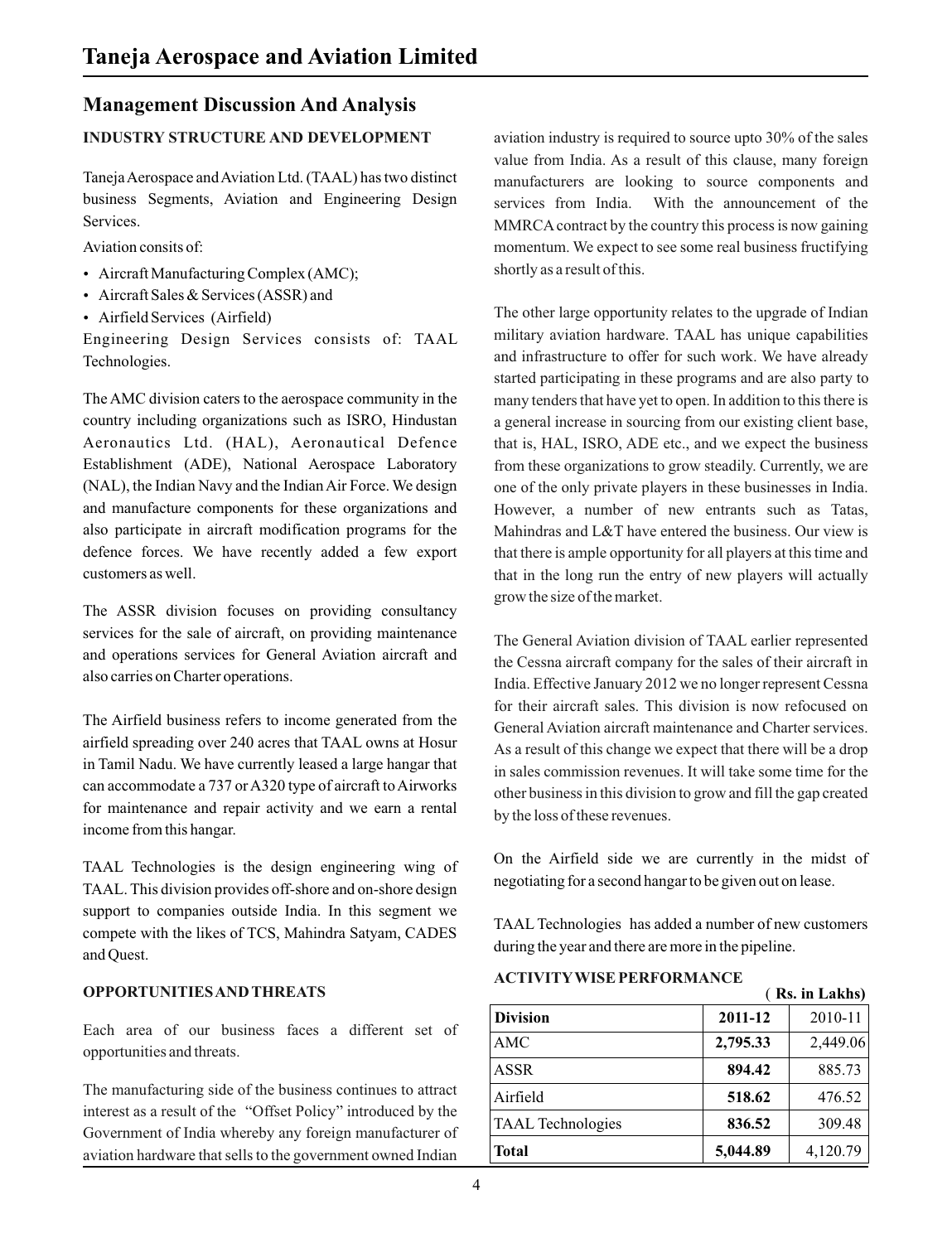### **Management Discussion And Analysis (Contd.)**

### **OUTLOOK**

As discussed above, with the combination of an increase in regular check and review accounting methodologies with a defence spending, the introduction of an "Offset Policy", the view to improving the control systems. general growth in Civil Aviation in India and the growth in demand for design services, we foresee a consistent growth<br> **MATERIAL DEVELOPMENTS IN HUMAN**<br> **RESOURCES/INDUSTRIAL RELATIONS** 

Any slowdown in the implementation of Government focus area for your Company during the year under review. projects, shortfalls in defence expenditure, impediments in outsourcing policies and general delays in decision making **CAUTIONARYSTATEMENT** could have a direct impact on the activities of the Company Statements in the Management Discussion and Analysis<br>in the nation's industrial and economic growth could have an describing the Company's expectations or predictions are in the nation's industrial and economic growth could have an<br>adverse impact on the aircraft sales businesses. In addition to leave industrial statements' within the meaning of adverse impact on the aircraft sales businesses. In addition to the above direct business risks, factors such as natural applicable securities laws and regulations. Actual results disasters, economic/geopolitical problems, could impact could differ materially from those expressed or implied.

#### **INTERNAL CONTROL SYSTEMS AND ADEQUACY**

We believe that TAAL has adequate internal control systems regime, economic developments within the country and in place. An Internal Audit system is in place to conduct a other factors such as litigation and labour negotiations.

# **RESOURCES/INDUSTRIAL RELATIONS**

**RISKS AND CONCERNS** The Company maintained good industrial relations with its employees and staff. Human Resources remained a key

some of the Company's business activities. Important factors that could make a difference to the Company's operations include demand-supply conditions, raw material prices, changes in Government regulations, tax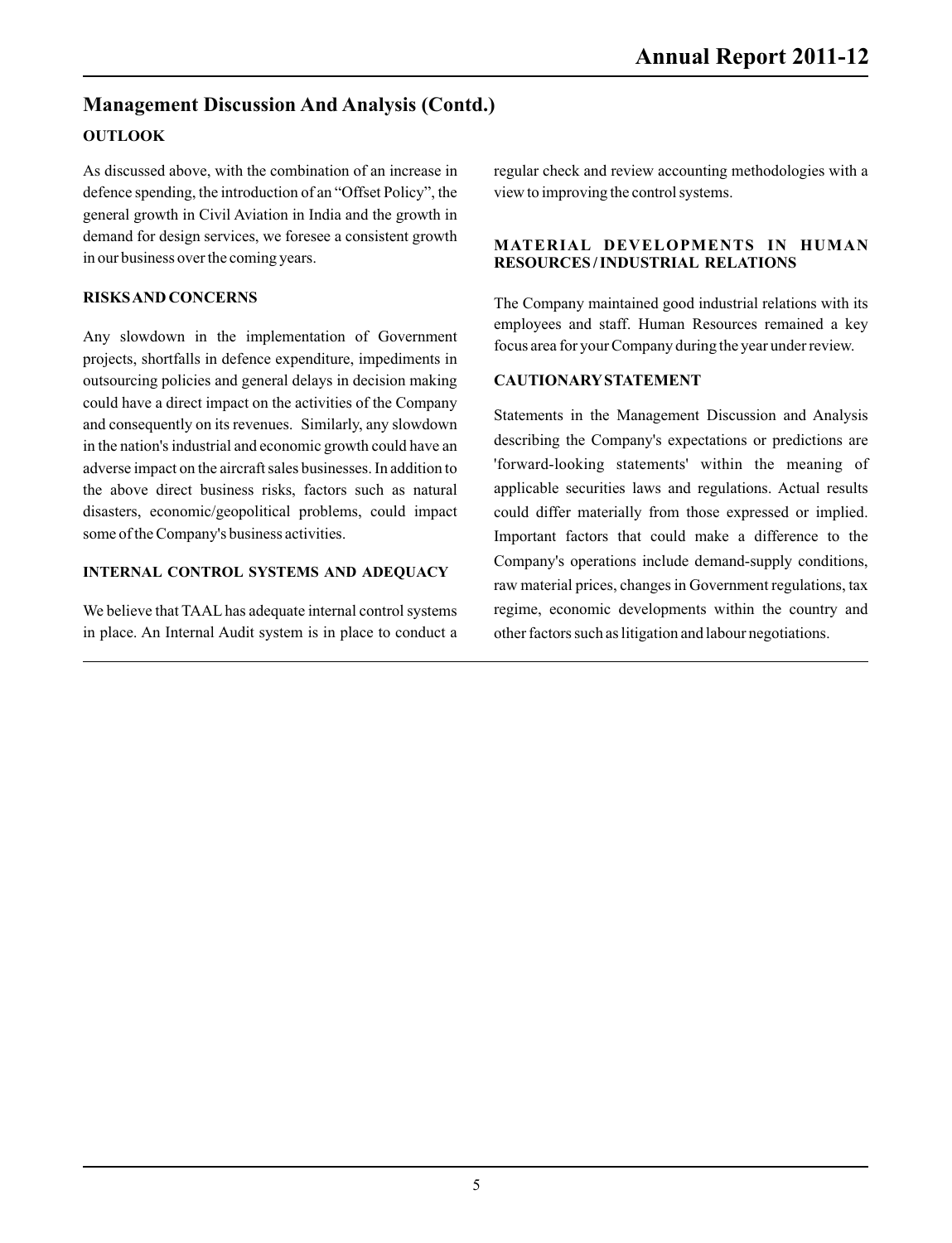### **Corporate Governance Report**

### **COMPANY'S PHILOSOPHYON CODE OFGOVERNANCE**

The Company has a strong value system comprising of honesty, integrity, secularity and equal opportunity for all. The Company strives to provide its stakeholders with maximum information relating to the affairs of the Company with an attempt to bring about total transparency in its working. We believe that good governance is the corner stone of any successful organization and we continuously endeavor to improve our standards of governance.

### **BOARD OFDIRECTORS**

The composition of the Board of Directors, their attendance at Board Meetings held during the year and at the last Annual General Meeting and the number of Directorships in other public companies and memberships in various committees across all public companies as on March 31, 2012 are as follows:

| Name of the<br><b>Director</b> | Category        | <b>Financial Year</b><br>2011-12<br>Attendance at |                    | <b>No. of Directorships</b><br>in other public |                | <b>Committee positions</b><br>in other public<br>companies** |
|--------------------------------|-----------------|---------------------------------------------------|--------------------|------------------------------------------------|----------------|--------------------------------------------------------------|
|                                |                 | <b>Board</b><br><b>Meetings</b>                   | Last<br><b>AGM</b> | companies*                                     | Member         | Chairman                                                     |
| Mr. Salil Taneja               | <b>NED</b>      | 5                                                 | No                 | 3                                              | $\overline{2}$ |                                                              |
| Mr. A K Jain                   | Independent-NED | 3                                                 | N <sub>0</sub>     | 1                                              |                | $\mathbf{1}$                                                 |
| Mr. S K Newlay***              | Independent-NED | 5                                                 | <b>Yes</b>         |                                                |                |                                                              |
| Mr. J P Sureka                 | Independent-NED | 5                                                 | N <sub>o</sub>     | 3                                              | 5              |                                                              |
| Mr. R Surie                    | Independent-NED | 5                                                 | Yes                |                                                |                |                                                              |
| Mr. B R Taneja                 | <b>NED</b>      | 4                                                 | N <sub>o</sub>     | 1                                              |                |                                                              |
| Mr. C S Kameswaran             | MD              | 4                                                 | Yes                |                                                |                |                                                              |

NED – Non Executive Director MD – Managing Director

\* This does not include directorships in Private Limited Companies, Foreign Companies and Companies under Section 25 of the Companies Act, 1956.

\*\* This includes only Audit and Shareholders'/ Investors' Grievance Committees.

\*\*\* Ceased to be a Director w.e.f March 5, 2012.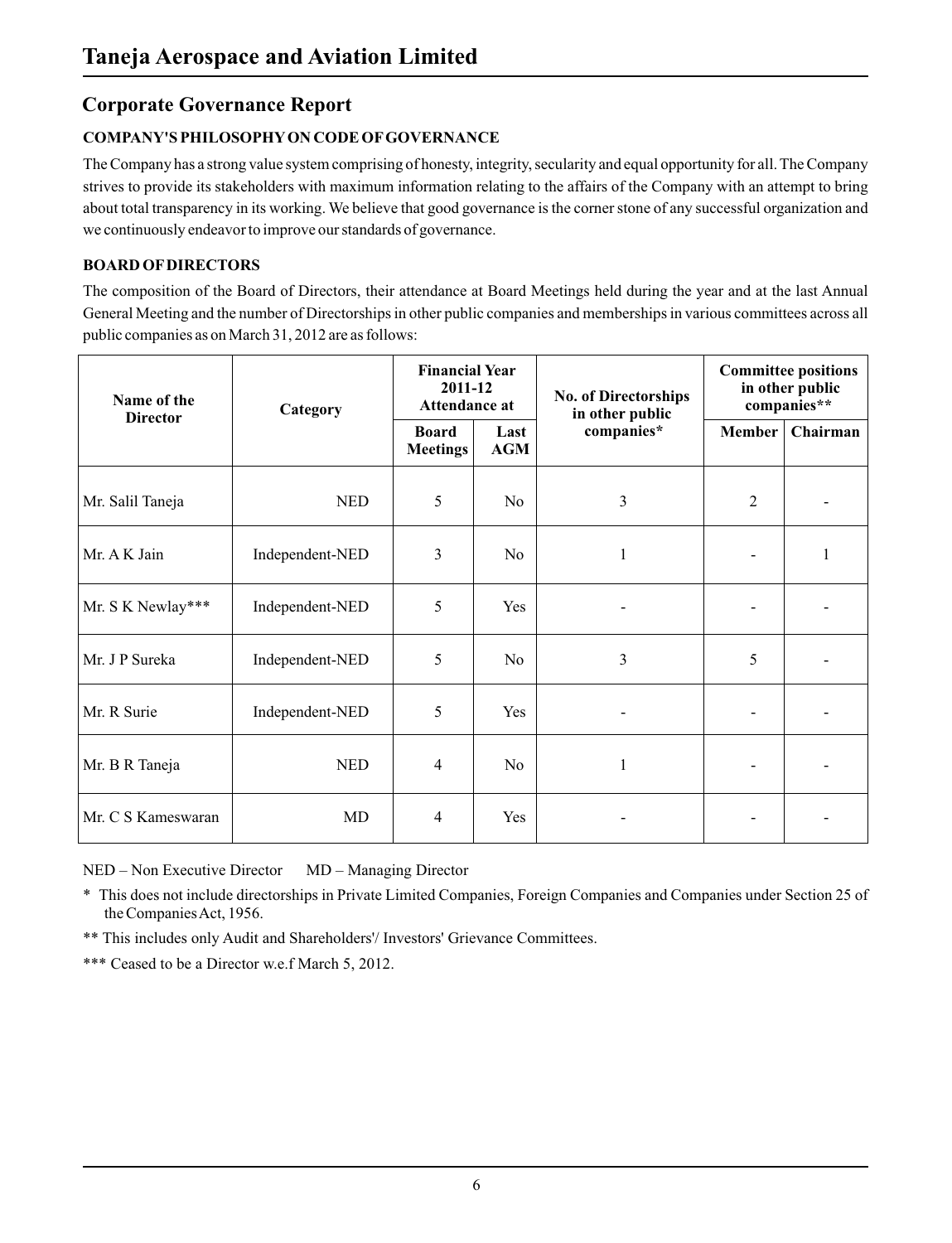held as under: Meetings were held as under:

| Sr. No. | Date of Meeting      | Sr. No. | Date of Meeting               |
|---------|----------------------|---------|-------------------------------|
|         | May 10, 2011         |         |                               |
|         | June 29, 2011        |         | May 10, 2011<br>June 29, 2011 |
|         | September $02, 2011$ |         | September 02, 201             |
|         | November 08, 2011    |         | November 08, 201              |
|         | February 04, 2012    |         | February 04, 2012             |

The composition of the Board is in conformity with Clause Mr. S K Newlay, the Chairman of the Audit Committee was present at the last Annual General Meeting.

The Board has complete access to all the relevant

#### APPOINTMENT/RE-APPOINTMENT OF DIRECTORS Meetings.

The Board of Directors in their Meeting held on May 15, **REMUNERATION COMMITTEE** 2012 had appointed Mr. Khushroo Rustumji as an Additional Director effective May 15, 2012. Mr. Khushroo Rustumji The Company has a Remuneration Committee of Directors. holds office upto the date of the forthcoming Annual General The Remuneration Committee is empowered to fix, review<br>Meeting and is eligible for appointment.

In terms of the Articles of Association of the Company and the annual increase in their remuneration. the relevant provisions of the Companies Act, 1956, Mr. Salil Taneja will retire by rotation in the forthcoming **Composition, Meetings and Attendance during the year:** Annual General Meeting and being eligible, offers himself The composition of Remuneration Committee is as follows. for re-appointment. During the year under review, no Remuneration Committee

Brief resume of the Directors proposed to be appointed/ re-appointed is given in the Notice convening the Annual General Meeting.

### **AUDITCOMMITTEE**

The terms of reference of the Audit Committee are in The Company does not have any Employee Stock Option conformity with the provisions of Society 2024 of the Scheme. conformity with the provisions of Section 292A of the Companies Act, 1956 and the stipulations of Clause 49 of the **REMUNERATION POLICY** Listing Agreement with the Stock Exchange.

The composition of Audit Committee and attendance of each Director is decided by the Board of Directors which member is indicated alongside their names: inter-alia is based on the criteria such as industry

| Name of<br><b>Director</b> | Chairman/Member        | No. of<br><b>Meetings Attended</b> |
|----------------------------|------------------------|------------------------------------|
| Mr. S.K. Newlay            | Chairman (Independent) |                                    |
| Mr. J.P. Sureka            | Member (Independent)   |                                    |
| Mr. A.K. Jain              | Member (Independent)   |                                    |

During the year under review, Five Board Meetings were During the year under review, Five Audit Committee

| Date of Meeting     |                                                                          |                      |
|---------------------|--------------------------------------------------------------------------|----------------------|
|                     |                                                                          | Date of Meeting      |
|                     |                                                                          | May 10, 2011         |
|                     |                                                                          | June 29, 2011        |
|                     |                                                                          | September $02, 2011$ |
|                     |                                                                          | November 08, 2011    |
| February $04, 2012$ |                                                                          | February 04, 2012    |
|                     | May 10, 2011<br>June 29, 2011<br>September 02, 2011<br>November 08, 2011 | Sr. No.              |

information available within the Company. The Audit Committee invites Managing Director and such of the Executives, as it considers appropriate to be present at its

and recommend the remuneration payable to the Whole Time Directors of the Company from time to time including

Meeting was held.

| Name of Director | <b>Chairman/Member</b> |
|------------------|------------------------|
| Mr. J.P. Sureka  | Chairman               |
| Mr. S.K. Newlay  | Member                 |
| Mr. A.K. Jain    | Member                 |

**Composition, Meetings and Attendance during the year:** Based on the recommendations of Remuneration Committee, the remuneration payable to the Whole Time bench-marks, financial performance of the Company, performance of the Whole Time Director etc.

> The Company pays remuneration by way of salary, perquisites and allowance to its Whole Time Director. No remuneration is paid by way of commission to any Non-Executive Director.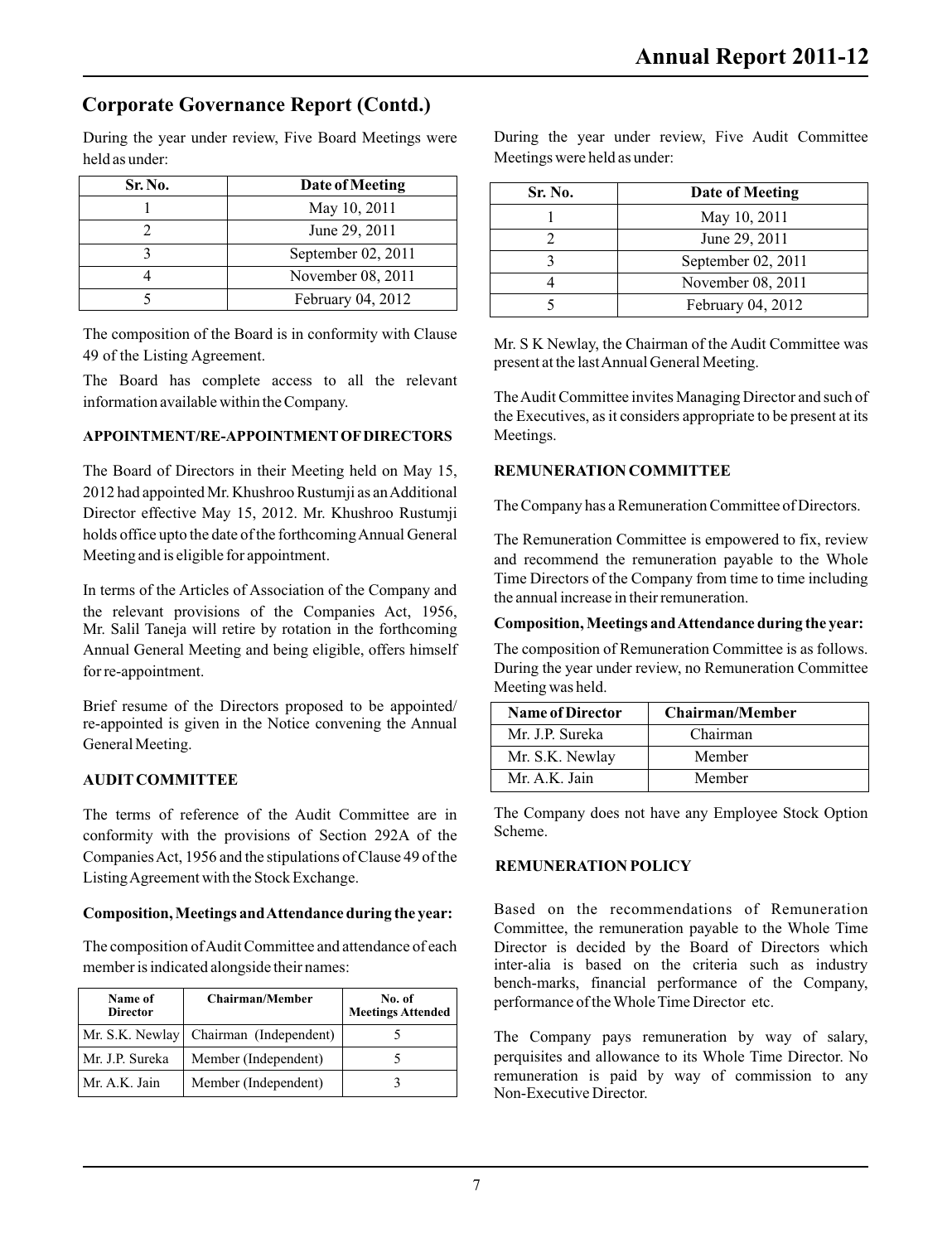No remuneration is paid to any Non-Executive Director other than sitting fee of Rs. 10,000/- each for attending Board and Committee Meetings by Non-Executive Directors.

There has been no change in the Remuneration Policy of the

## under: **REMUNERATION TO DIRECTORS:**

A statement on the remuneration paid to the Whole Time Director and sitting fees paid to Non-Executive Directors during the year under review is given below:

| Name of           | Salary &           | <b>Sitting fees</b> |                                                                                          |                                                                                                     | November 08, 2011 |  |
|-------------------|--------------------|---------------------|------------------------------------------------------------------------------------------|-----------------------------------------------------------------------------------------------------|-------------------|--|
| <b>Director</b>   | <b>Perquisites</b> | (Rs.)               |                                                                                          | 4                                                                                                   | February 04, 2012 |  |
| Salil Taneja      |                    | 50000               |                                                                                          |                                                                                                     |                   |  |
| A K Jain          |                    | 80000               |                                                                                          | During the year under review all the complaints/<br>that were received from the shareholders/ inves |                   |  |
| S K Newlay        |                    | 140000              |                                                                                          |                                                                                                     |                   |  |
| J P Sureka        |                    | 140000              | attended to and satisfactorily resolved. No vali-                                        |                                                                                                     |                   |  |
| <b>B</b> R Taneja |                    | 40000               | transmission of shares were pending as on March?                                         |                                                                                                     |                   |  |
| R Surie           |                    | 50000               |                                                                                          | <b>COMPLIANCE OFFICER</b>                                                                           |                   |  |
| C S Kameswaran    | 25,63,992          |                     | Mr. C.S.Kameswaran, Managing Director,<br>Compliance Officer of the Company during the p |                                                                                                     |                   |  |
| Total             | 25,63,992          | 500000              |                                                                                          |                                                                                                     |                   |  |

contribution to Provident Fund and Superannuation, Leave Company for the remaining part of FY 2011-2012 for Travel Allowance, Medical Reimbursement.

Details of shares of the Company held by its Non-Executive Agreement with the Stock Exchange and under SEBI

| <b>Name of Director</b> | <b>Number of Equity Shares</b> |
|-------------------------|--------------------------------|
| Salil Taneja            | 3200                           |
| A K Jain                | 157800                         |
| S K Newlay              |                                |
| J P Sureka              | 250                            |
| <b>B</b> R Taneja       | 300                            |
| R Surie                 | 22800                          |

# **SHAREHOLDERS'/ INVESTORS' GRIEVANCE**

The Company has a Shareholders'/ Investors' Grievance The Board has laid down a code of conduct for all Board Committee of Directors to look into the redressal of Members and Senior Management Personnel of the shareholder and investors complaints like transfer or credit Company. The code of conduct is posted on the website of of shares, non-receipt of Annual Reports/ dividends etc. the Company (www.taal.co.in).

#### **Composition, Meetings and Attendance during the year: CEO/CFO CERTIFICATION**

The composition of Shareholders'/Investors' Grievance In accordance with Clause 49(V) of the Listing Agreement, Committee and attendance of each member is indicated the Chairman and the MD have given their certificate to the alongside their names:- Board and it forms part of this Report

| Name of<br><b>Director</b> | Chairman/<br><b>Member</b> | No. of<br><b>Meetings Attended</b> |
|----------------------------|----------------------------|------------------------------------|
| Mr. A K Jain               | Chairman                   |                                    |
| Mr. J P Sureka             | Member                     |                                    |
| Mr. S K Newlay             | Member                     |                                    |

Company. During the year under review, Four Meetings were held as

| Sr. No. | Date of Meeting      |
|---------|----------------------|
|         | May 10, 2011         |
|         | September $02, 2011$ |
|         | November 08, 2011    |
|         | February 04, 2012    |

During the year under review all the complaints/ grievances that were received from the shareholders/ investors, were attended to and satisfactorily resolved. No valid transfer/ transmission of shares were pending as on March 31, 2012.

#### **COMPLIANCE OFFICER**

Mr. C.S.Kameswaran, Managing Director, was the Compliance Officer of the Company during the period from Note: Salary and perquisites include other allowances,<br>
April 1, 2011 to November 1, 2011 and Mr. Nilesh Jain,<br>
Company Secretary was the Compliance Officer of the ensuring compliance with the requirements of the Listing Directors as on March 31, 2012 are given below: (Prohibition of Insider Trading) Regulations, 1992 as amended from time to time.

#### **DETAILS OFINVESTOR COMPLAINTS RECEIVED AND REDRESSED DURING THE FY 2011-12 ARE AS FOLLOWS:**

There were no investor complaints pending at the beginning  $\&$  at the close of the year. During the year, 3 investor complaints were received and redressed.

#### **CODE OF CONDUCT**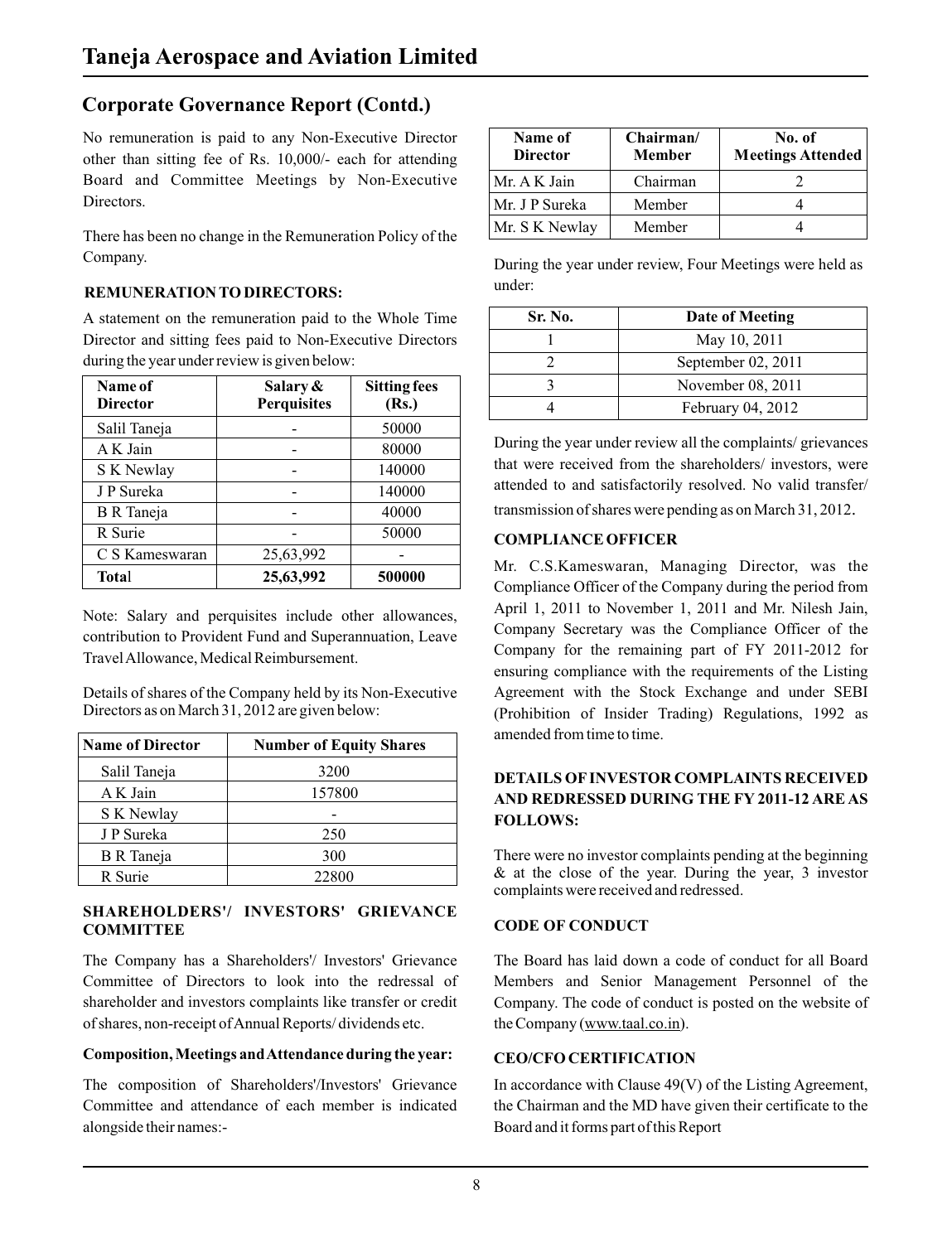### **GENERAL BODY MEETINGS**

Location and time of General Meetings held in last 3 years:

| Year        | Type       | Date                  | Venue                                                                                                          | Time     | No. of<br><b>Special</b><br><b>Resolutions</b> | venue                                           | Belagondapalli Village, Thally Road,<br>Denkanikottai Taluk, Krishnagiri District,<br>Belagondapalli- 635114 Tamil Nadu |
|-------------|------------|-----------------------|----------------------------------------------------------------------------------------------------------------|----------|------------------------------------------------|-------------------------------------------------|-------------------------------------------------------------------------------------------------------------------------|
|             |            |                       |                                                                                                                |          | passed                                         | <b>Financial Year</b>                           | April 1 to March 31                                                                                                     |
| $2010 - 11$ | AGM        | September<br>29, 2011 | Regd. Off.- Belagondapalli<br>Village, Thally Road,<br>Denkanikottai; Taluk,                                   | 2.00 PM  |                                                | Date of Book Closure                            | September 24, 2012 to September 28, 201<br>(both days inclusive)                                                        |
|             |            |                       | Krishnagiri District,<br>Belagondapalli-635114                                                                 |          |                                                | Listed on Stock Exchange                        | Bombay Stock Exchange Limited (Equity)<br>Luxembourg Stock Exchange (GDR)                                               |
|             |            |                       | Tamil Nadu                                                                                                     |          |                                                | Security Code (BSE)                             | 522229                                                                                                                  |
| 2009-10     | <b>AGM</b> | September<br>29, 2010 | Regd. Off.- Belagondapalli<br>Village, Thally Road,                                                            | 11.00 AM |                                                | Security Code<br>(Luxembourg)                   | US 8753891089                                                                                                           |
|             |            |                       | Denkanikottai; Taluk,<br>Krishnagiri District,<br>Belagondapalli-635114                                        |          |                                                | <b>ISIN Number</b><br>allotted to equity shares | INE692C01020                                                                                                            |
| $2008 - 09$ | AGM        | December              | Tamil Nadu<br>Regd. Off.- Belagondapalli                                                                       | 11.00 AM |                                                | Registered Office &<br><b>Plant Location</b>    | Belagondapalli Village, Thally Road,<br>Denkanikottai Taluk, Krishnagiri District,<br>Belagondapalli- 635114 Tamil Nadu |
|             |            | 31, 2009              | Village, Thally Road,<br>Denkanikottai; Taluk,<br>Krishnagiri District,<br>Belagondapalli-635114<br>Tamil Nadu |          |                                                | Address for<br>Correspondence                   | Belagondapalli Village, Thally Road,<br>Denkanikottai Taluk, Krishnagiri District,<br>Belagondapalli- 635114 Tamil Nadu |
|             |            |                       |                                                                                                                |          |                                                |                                                 | The Company has noid Listing Eggs for the financial ve                                                                  |

All special resolutions moved at the Annual General 2012-13 to the Bombay Stock Exchange Limited where the Meeting (AGM) were passed unanimously by show of Equity Shares of the Company are listed.<br>hands.

At present, no special resolution is proposed to be passed **BOMBAYSTOCK EXCHANGE LIMITED** through postal ballot. No postal ballot was conducted during The performance of the Company's scrip on the BSE as<br>the FY 2011-12.

#### **DISCLOSURES**

Details of related party transaction are furnished under Notes to Accounts.

There were no instances of material non-compliances and no strictures or penalties imposed on the Company either by SEBI, Stock Exchanges or any statutory authorities on any matter related to capital markets during the last three years**.**

#### **MEANS OF COMMUNICATION**

The quarterly results are published in one English Daily News Paper and one Vernacular (Tamil) Daily News Paper. The quarterly results are also displayed on the website of the Company (www.taal.co.in) and on website of Bombay Stock Exchange Limited (www.bseindia.com – Scrip code 522229).

No presentations were made to Institutional Investors or to the Analysts during the year under review.

#### **DESIGNATED EXCLUSIVE EMAIL ID OF THE COMPANY**

The Company has designated the following E-mail ID exclusively for investor servicing:  $\frac{\text{secretarial@taal.co.in}}{\text{Scalar.com}}$  Source: BSE website.

| AGM Date and Time                               | September 28, 2012 at 2.00.P.M                                                                                          |
|-------------------------------------------------|-------------------------------------------------------------------------------------------------------------------------|
| Venue                                           | Belagondapalli Village, Thally Road,<br>Denkanikottai Taluk, Krishnagiri District,<br>Belagondapalli- 635114 Tamil Nadu |
| <b>Financial Year</b>                           | April 1 to March 31                                                                                                     |
| Date of Book Closure                            | September 24, 2012 to September 28, 2012<br>(both days inclusive)                                                       |
| Listed on Stock Exchange                        | Bombay Stock Exchange Limited (Equity),<br>Luxembourg Stock Exchange (GDR)                                              |
| Security Code (BSE)                             | 522229                                                                                                                  |
| Security Code<br>(Luxembourg)                   | US 8753891089                                                                                                           |
| <b>ISIN Number</b><br>allotted to equity shares | INE692C01020                                                                                                            |
| Registered Office &<br>Plant Location           | Belagondapalli Village, Thally Road,<br>Denkanikottai Taluk, Krishnagiri District,<br>Belagondapalli- 635114 Tamil Nadu |
| Address for<br>Correspondence                   | Belagondapalli Village, Thally Road,<br>Denkanikottai Taluk, Krishnagiri District,<br>Belagondapalli- 635114 Tamil Nadu |

The Company has paid Listing Fees for the financial year

#### hands. **STOCK MARKET DATA AND SHARE PRICE PERFORMANCE**

compared to BSE 500 Index is as under:

| <b>Month</b>     | <b>Share Price</b> |                          | <b>BSE 500 Index</b> |         |  |
|------------------|--------------------|--------------------------|----------------------|---------|--|
|                  |                    | High $(Rs.)$ Low $(Rs.)$ | High                 | Low     |  |
| April 2011       | 40.00              | 33.00                    | 7651.27              | 7381.56 |  |
| May 2011         | 41.50              | 32.00                    | 7463.28              | 6932.82 |  |
| June 2011        | 36.50              | 31.00                    | 7291.32              | 6789.01 |  |
| <b>July 2011</b> | 36.00              | 32.50                    | 7417.00              | 7103.90 |  |
| August 2011      | 42.05              | 29.60                    | 7197.91              | 6165.06 |  |
| September 2011   | 77.50              | 33.55                    | 6711.06              | 6208.73 |  |
| October 2011     | 67.90              | 47.00                    | 6796.79              | 6135.65 |  |
| November 2011    | 71.20              | 47.35                    | 6787.42              | 5899.25 |  |
| December 2011    | 57.00              | 40.80                    | 6416.65              | 5683.02 |  |
| January 2012     | 59.50              | 42.00                    | 6562.69              | 5734.21 |  |
| February 2012    | 64.50              | 48.70                    | 7166.28              | 6522.13 |  |
| March 2012       | 53.50              | 38.50                    | 7001.32              | 6556.03 |  |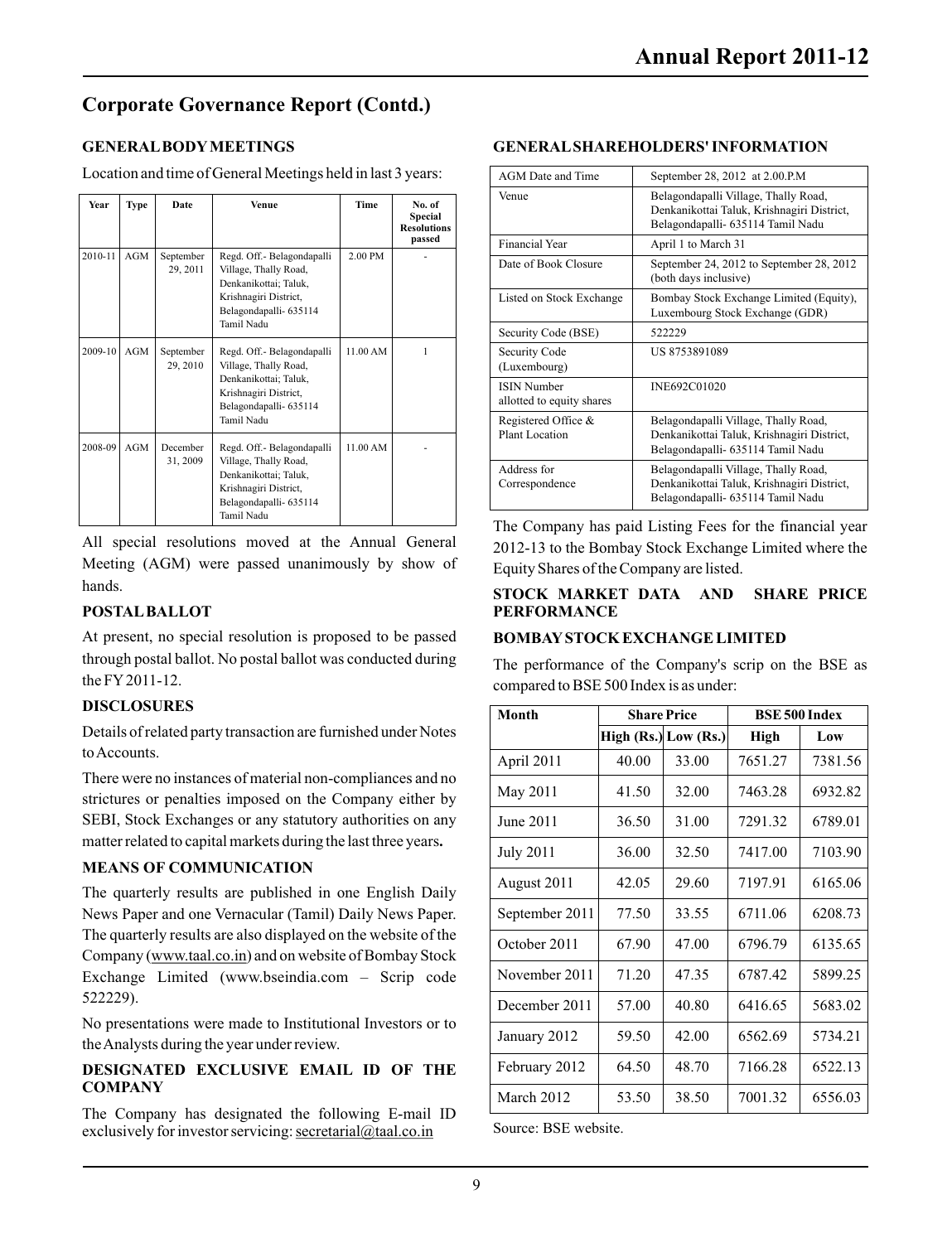Shareholders may contact Registrar and Share Transfer Agent at the following addresses:

# **Sharepro Services (India) Pvt. Limited** with NSDL and CDSL as on March 31, 2012. 13, AB Samhita Warehousing Complex, 2nd Floor, Saki Road, Saki Naka, Andheri East,<br>Mumbai - 400 072

#### **Sharepro Services (India) Pvt. Limited** www.corpfiling.co.in.

3, Chintamani Apartments,<br>Lane No 13, Off V. G. Kale Path Pune - 411 004 **DATE AND LIKELY IMPACT ON EQUITY**<br>Tel. +91-20-25662855 **DATE AND LIKELY IMPACT ON EQUITY** 

shareholders are requested to write to their respective 5,80,000 Equity Shares) outstanding, which constituted<br>Depository Participant and provide Bank Mandate details, 233% of the Company's total equity canital as on March N-ECS particulars, email ID etc. so as to facilitate expeditious payment of Corporate Action, if any.

The Equity Shares of the Company are traded compulsorily in demat segment on the Stock Exchange. Shares received for transfer in physical mode are processed and valid

Pursuant to Clause 47 (c) of the Listing Agreement with the **CONDUCT, PURSUANT** Stock Exchange, certificate on half yearly basis were filed **LISTING AGREEMENT** Stock Exchange, certificate on half yearly basis were filed with the Bombay Stock Exchange Limited in due compliance of share transfer formalities by the Company. In As required by Clause 49(D)(ii) of the Listing Agreement, terms of guidelines issued by SEBI, the Reconciliation of this is to confirm that the Company has adopte terms of guidelines issued by SEBI, the Reconciliation of Share Capital Audit Report for all the quarters were filed Share Capital Audit Report for all the quarters were filed Conduct for all Board Members and Senior Management of with the Bombay Stock Exchange Limited, which inter-alia the Company. The Code of Conduct is available on th gives details about the reconciliation of Share Capital (both Company's website.

| Shareholding of<br>nominal value of Rs |           | No. of Share<br>Holder(s) | $%$ to<br><b>Total</b> | No.of<br><b>Shares</b> | $%$ to<br><b>Total</b> |
|----------------------------------------|-----------|---------------------------|------------------------|------------------------|------------------------|
| $Up$ to                                | 5,000     | 15382                     | 94.36                  | 2635025                | 10.57                  |
| 5,001                                  | 10,000    | 364                       | 2.23                   | 580291                 | 2.33                   |
| 10,001                                 | 20,000    | 249                       | 1.53                   | 713631                 | 2.87                   |
| 20,001                                 | 30,000    | 98                        | 0.60                   | 491074                 | 1.97                   |
| 30,001                                 | 40,000    | 32                        | 0.20                   | 228829                 | 0.92                   |
| 40,001                                 | 50,000    | 43                        | 0.26                   | 404965                 | 1.62                   |
| 50,001                                 | 1,00,000  | 72                        | 0.44                   | 1028285                | 4.13                   |
| 1,00,001                               | and above | 62                        | 0.38                   | 18848636               | 75.60                  |
| <b>Total</b>                           |           | 16302                     | 100.00                 | 24930736               | 100.00                 |

# **REGISTRAR AND SHARE TRANSFER AGENT DEMATERIALISATION OF SHARES AND**

95.88% of total Equity Share Capital is held in demat form

# Naka Telephone Exchange Lane, Off. Andheri Kurla **CORPORATE FILING AND DISSEMINATION**

Mumbai - 400 072<br>
The financial and other information filed by the Company<br>
Tel.: 91 - 22- 67720300/400<br>
The financial and other information filed by the Company  $T_{\text{max}}$ .: 91 - 22- 67720300/400 with Bombay Stock Exchange Limited, from time to time is Fax.- 022- 28591568 e-mail:sharepro@shareproservices.com also available on the Corporate Filing and Dissemination System maintained by BSE and NSE and can be accessed on

# Land 13, Off V. G. Kale Path **OUTSTANDING GDRs / ADRs / WARRANTS OR ANY**<br> **OUTSTANDING GDRS / MARRANTS OR ANY**<br> **CONVERTIBLE INSTRUMENTS. CONVERSION** 824/D, Bhandarkar Road **CONVERTIBLE INSTRUMENTS, CONVERSION**

Tel. +91-20-25662855<br>
The Company has not issued any ADRs / Warrants or any<br>
The Company has not issued any ADRs / Warrants or any convertible instruments during the year under review, As regards to the shareholding in electronic form however, the Company has 2,90,000 GDRs (equivalent to shareholders are requested to write to their respective 5.80,000 Equity Shares) outstanding, which constituted 2.33% of the Company's total equity capital as on March 31,

**SHARE TRANSFER SYSTEM** For and on behalf of the Board of Directors

| Pune          | Salil Taneja |
|---------------|--------------|
| July 24, 2012 | Chairman     |

transfers are approved within prescribed time limit. Duly<br>transferred share certificates are generally dispatched within<br>30 days from the date of receipt.<br>PERSONNEL WITH THE COMPANY'S CODE OF<br>Pursuant to Clause 47 (c) of t

the Company. The Code of Conduct is available on the

I confirm that the Company has in respect of financial year **DISTRIBUTION OF SHAREHOLDING OF THE** ended on March 31, 2012, received from the senior **COMPANYAS ON MARCH 31, 2012:** management team of the Company and the Members of the Board, a declaration of compliance with the Code of Conduct as applicable to them.

> For the purpose of this declaration, Senior Management Team comprises of employees in the Vice President and above Cadre as on March 31, 2012.

> > For Taneja Aerospace and Aviation Limited

| Pune          | Salil Taneja |
|---------------|--------------|
| July 24, 2012 | Chairman     |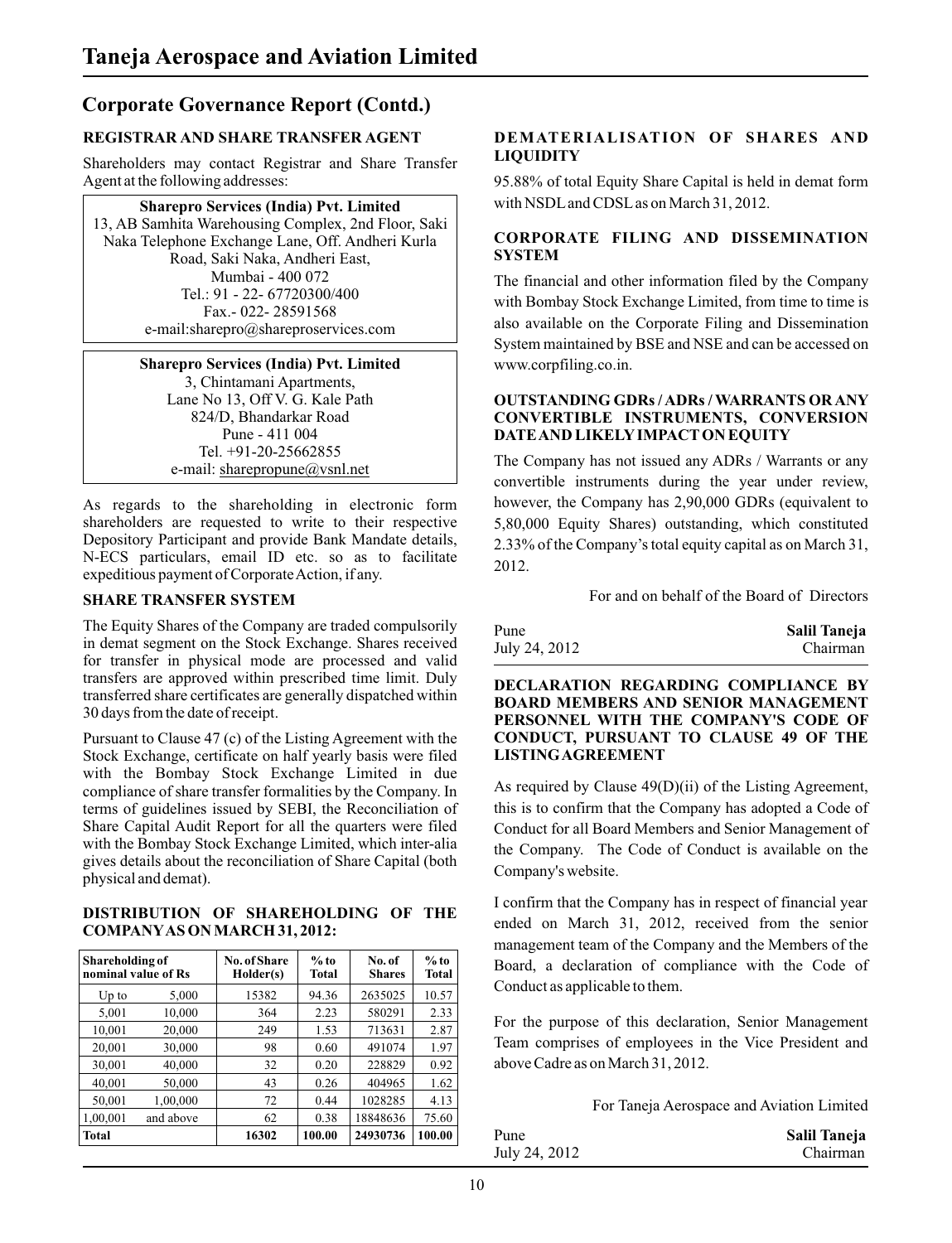# **CEO/CFO CERTIFICATION TO THE BOARD**

Director of Taneja Aerospace and Aviation Limited, to the which we are aware and the steps we have taken or to the propose to take to rectify these deficiencies. best of our knowledge and belief, certify that:

- (1) We have reviewed the financial statements and the cash  $(4)$  We have indicated to the Auditors and the Audit flow statement for the year ended March 31, 2012 and that to the best of our knowledge and belief: (i) there are no significant changes in internal control
	- $(i)$  these statements do not contain any materially untrue statement or omit any material fact or
	- (ii) these statements together present a true and fair and that the same have been dis<br>to the financial statements: and view of the Company's affairs and are in compliance with existing accounting standards, (iii) there are no instances of significant fraud of which applicable laws and regulations.
- (2) There are, to the best of our knowledge and belief, no having a significant role in the Company transactions entered into by the Company during the control system over financial reporting. transactions entered into by the Company during the year which are fraudulent, illegal or violative of the Company's code of conduct.

# **CERTIFICATE FROM AUDITORS REGARDING** provisions of Clause 49 of the Listing Agreement **COMPLIANCE OF CONDITIONS OF CORPORATE** entered into by the company with the Stock Exchange. **GOVERNANCE**

- as stipulated in Clause 49 of the Listing Agreement of the said company with the Stock Exchange.
- 2. The compliance of conditions of Corporate Governance as to the future viability of the company nor is the responsibility of the management. Our the efficiency or effectiveness with which the examination was limited to procedures and implementation thereof, adopted by the Company for ensuring the compliance of the conditions of Corporate **For Haresh Upendra & Co,** Governance. It is neither an audit nor an expression of **For Haresh Upendra & Co**, Governance. It is neither an audit nor an expression of Chartered Accountants<br>
opinion on the financial statements of the Company. Firm Reg. No. 103513W opinion on the financial statements of the Company.
- 3. The objective of our examination is to give our opinion **Haresh B. Shah**  on whether the Company has complied with the Partner conditions of Corporate Governance as stipulated in the Pune, July 24, 2012 Membership No.: 32208
- (3) We accept the responsibility for establishing and maintaining internal controls for financial reporting To and that we have evaluated the effectiveness of the The Board of Directors and that we have evaluated the effectiveness of the The Board of Directors The Board of Directors internal control systems of the Company pertaining to<br>Taneja Aerospace and Aviation Limited the financial reporting and we have disclosed to the the financial reporting and we have disclosed to the auditors and the Audit Committee, deficiencies in the design or operation of such internal controls, if any, of We, Salil Taneja, Chairman and C S Kameswaran, Managing design or operation of such internal controls, if any, of<br>Director of Taneja Aerospace and Aviation Limited to the which we are aware and the steps we have taken or
	- - over financial reporting during the financial year<br>ended March 31, 2012;
	- contain statements that might be misleading; (ii) all significant changes in accounting policies during the financial year ended March 31, 2012<br>and that the same have been disclosed in the notes
		- we have become aware and the involvement therein, if any, of the management or an employee having a significant role in the Company's internal

| Pune          | Salil Taneja | C S Kameswaran    |
|---------------|--------------|-------------------|
| July 24, 2012 | Chairman     | Managing Director |

**COMPLICE OF THE COMPANY WITH THE STOCK Exchange.** 

- 4. We have conducted our examination on the basis of the To relevant records and documents maintained by the The Shareholders of the Shareholders of the Shareholders of the Shareholders of the Shareholders of the Shareholders of the Shareholders of the Shareholders of the Shareh The Shareholders of company and furnished to us for examination and the Taneja Aerospace and Aviation Limited information and explorations given to us by the information and explanations given to us by the 1. We have examined the compliance of conditions of<br>
Corporate Governance by Taneja Aerospace and<br>
Aviation Limited for the year ended on March 31, 2012,<br>
as stipulated in Clause 49 of the Listing Agreement of<br>
the above m
	- 5. We further state that such compliance is neither an assurance as to the future viability of the company nor is the responsibility of the management. Our the efficiency or effectiveness with which the examination was limited to procedures and Management has conducted the affairs of the company.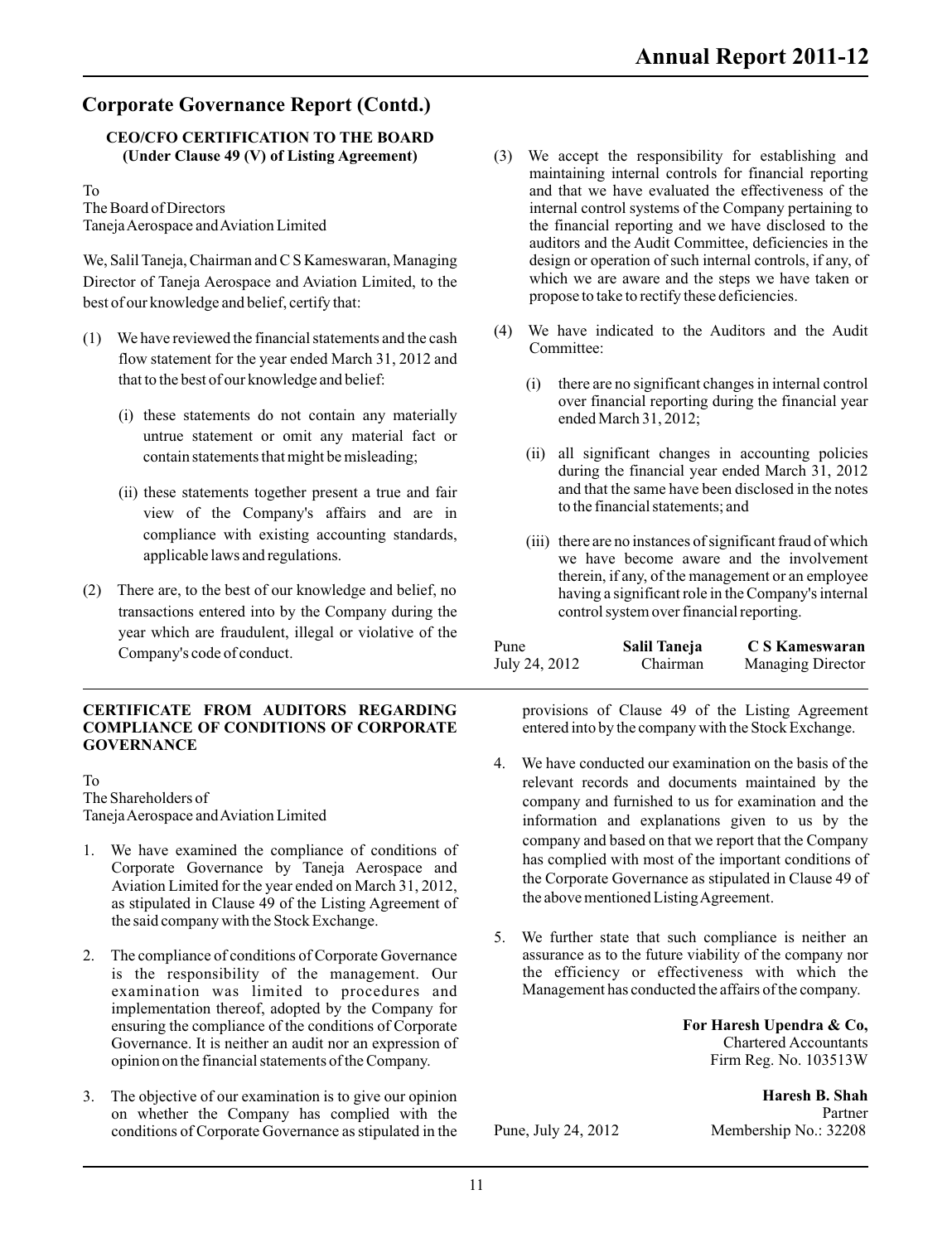### **Auditors' Report**

- 1. We have audited the attached Balance Sheet of (d) In our opinion, the Balance Sheet, Profit and **TANEJA AEROSPACE AND AVIATION** LIMITED ("the Company") as at **March 31, 2012**,<br>
and the related Profit and Loss Account and Cash Flow with by this report complywith the Accounting and the related Profit and Loss Account and Cash Flow with by this report complywith the Accounting<br>Statement of the Company for the financial year orderly Standards referred to in sub-section (3C) of Statement of the Company for the financial year ended<br>Statement of the Companies Act, 1956;<br>Section 211 of the Companies Act, 1956; on that date, annexed thereto. These financial statements are the responsibility of the Company's (e) On the basis of written representations received Management. Our responsibility is to express an from the Directors, as on March 31, 2012 and opinion on these financial statements based on our taken on record by the Board of Directors, we audit. report that none of the Directors is disqualified as
- auditing standards generally accepted in India. Those director in terms of clause (g) of sub-section<br>of Section 274 of the Companies Act, 1956;<br>tandards require that we plan and perform the audit to standards require that we plan and perform the audit to obtain reasonable assurance about whether the (f) In our opinion and to the best of our information financial statements are free of material misstatement. and according to the explanations given to us, the An audit includes examining, on a test basis, evidence said accounts, read together with the schedules supporting the amounts and disclosures in the financial thereto and the notes thereon, give the statements. An audit also includes assessing the information required by the Companies Act, accounting principles used and significant estimates 1956, in the manner so required, and give a true made by the Management, as well as evaluating the and fair view in conformity with the accounting overall financial statement presentation. We believe principles generally accepted in India: that our audit provides a reasonable basis for our i. In the case of the Balance Sheet, of the opinion.
- 3. As required by the Companies (Auditor's Report) 31, 2012; Order, 2003 issued by the Central Government of India ii. In the case of Profit and Loss Account, of in terms of sub-section (4A) of Section 227 of the the the Profit for the year ended on that date; Companies Act, 1956, we enclose in the Annexure a and statement on the matters specified in paragraphs 4 and 5 of the said Order to the extent applicable. The same statement of the said Order to the extent applicable.
- 4. Further to our comments in the Annexure referred to in paragraph 3 above, we report that:
	- (a) We have obtained all the information and explanations, which to the best of our knowledge **For Haresh Upendra & Co** and belief were necessary for the purposes of our **Chartered Accountants** audit; Firm Reg. No.: 103513W
	- (b) In our opinion, proper books of account as required by law have been kept by the Company **Haresh B. Shah**<br>So far as appears from our examination of those **Partner Partners** so far as appears from our examination of those<br> **Pune**, July 24, 2012 books;<br>Bune, July 24, 2012 Membership No.: 32208
- **To the Members of** (c) The Balance Sheet, Profit and Loss Account and Cash Flow Statement dealt with by this report are **Taneja Aerospace and Aviation Limited** in agreement with the books of account;
	-
- 2. We conducted our audit in accordance with the on March 31, 2012 from being appointed as a director in terms of clause (g) of sub-section (1)
	- - state of affairs of the Company as at March
		-
		- cash flows for the year ended on that date.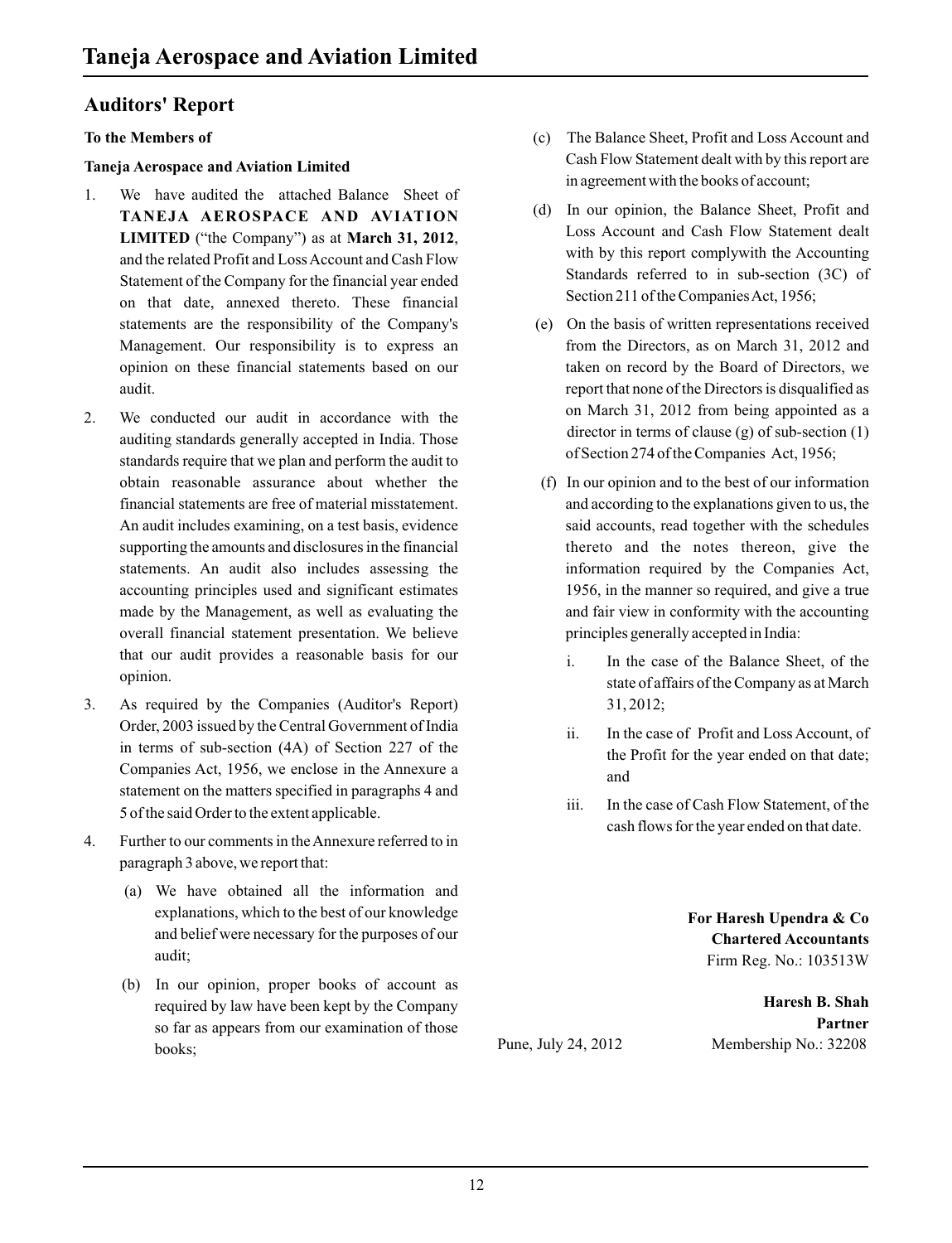### **Annexure to the Auditors' Report**

(Referred to in paragraph 3 of our report of even date) b. In our opinion and according to the information

- (i) a. The company is maintaining proper records and other terms and conditions on which the Inter showing full particulars, including quantitative  $\frac{1}{2}$  Compare Depends in the analysis (c)
	- b. According to the information and explanations to the interest of the company. given to us, the physical verification of the fixed noticed on such verification as compared to the
	- c. According to the information and explanations on March 31, 2012 and has been subsequently given to us, the company has not disposed off received in full. substantial part of fixed assets during the year,
- (ii) a. As explained to us, inventories have been maintained under section 301 of the Companies<br>physically verified during the year by the  $\Delta ct.1056$  (Praxieus Year Be 1.244 lebbs). At the management. In our opinion, the frequency of
	- inventories followed by the management are year w generally reasonable and adequate in relation to the size of the Company and nature of its business.
	- c. The Company is maintaining proper records of paragraph (iii) (d) above) is repayable on demand its inventory with financial accounts. company.
- (iii) a. During the year under audit, the Company has not f. The Company is regular in paying the interest and granted any fresh loans, secured or unsecured, to companies, firms or other parties covered in the after April 01, 2012. register maintained under section 301 of the Companies Act, 1956. Out of the advances granted (iv) In our opinion and according to the information in earlier years by way of Inter Corporate Deposit,
- and explanations given to us, the rate of interest showing full particulars, including quantitative Corporate Deposit indicated in paragraph (iii) (a) details and situation of fixed assets. above was granted is not, prima facie, prejudicial
- examples assets was undertaken by the management during examples of the above referred Inter Corporate Deposit along the year and no material discrepancies were<br>
noticed on such verification as compared to the seen completely recovered during the year. The amount outstanding as on March 31, 2012 book records. represents the interest component for the year due
- which would affect the going concern of the d. During the year, the Company has taken company. unsecured loans aggregating to Rs. 1,674 lakhs from one of the companies covered in the register Act, 1956 (Previous Year Rs.1,344 lakhs). At the year end, the aggregate amount outstanding was verification is reasonable.<br>Rs.1,340 lakhs (Previous Year Rs.1,125 lakhs). b. The procedures of physical verification of The maximum balance outstanding during the b. The procedures of physical verification of vear was Rs.2,300 lakhs (Previous Year Rs.1,692)
	- e. As explained to us, the loan (indicated in inventory by way of manual bin cards, except in any time on or after April 01, 2012. In our opinion the case of work in progress. No material and according to the information and explanations discrepancies were noticed on physical given to us, the rate of interest and other terms and verification as compared to quantity as per manual conditions of loan taken by the company, are records. Company is in the process of integrating prima facie, not prejudicial to the interest of the
		- principal is repayable on demand any time on or
	- in earlier years by way of Inter Corporate Deposit,<br>the maximum amount outstanding during the year<br>internal control procedures commensurate with internal control procedures commensurate with was Rs. 508 lakhs and the balance of such loan as the size of the company and the nature of its at March 31, 2012 is Rs. 29 lakhs (Previous Year business, for purchase of fixed assets and for the Rs.494 lakhs). Sale of goods and services. However, the internal sale of goods and services. However, the internal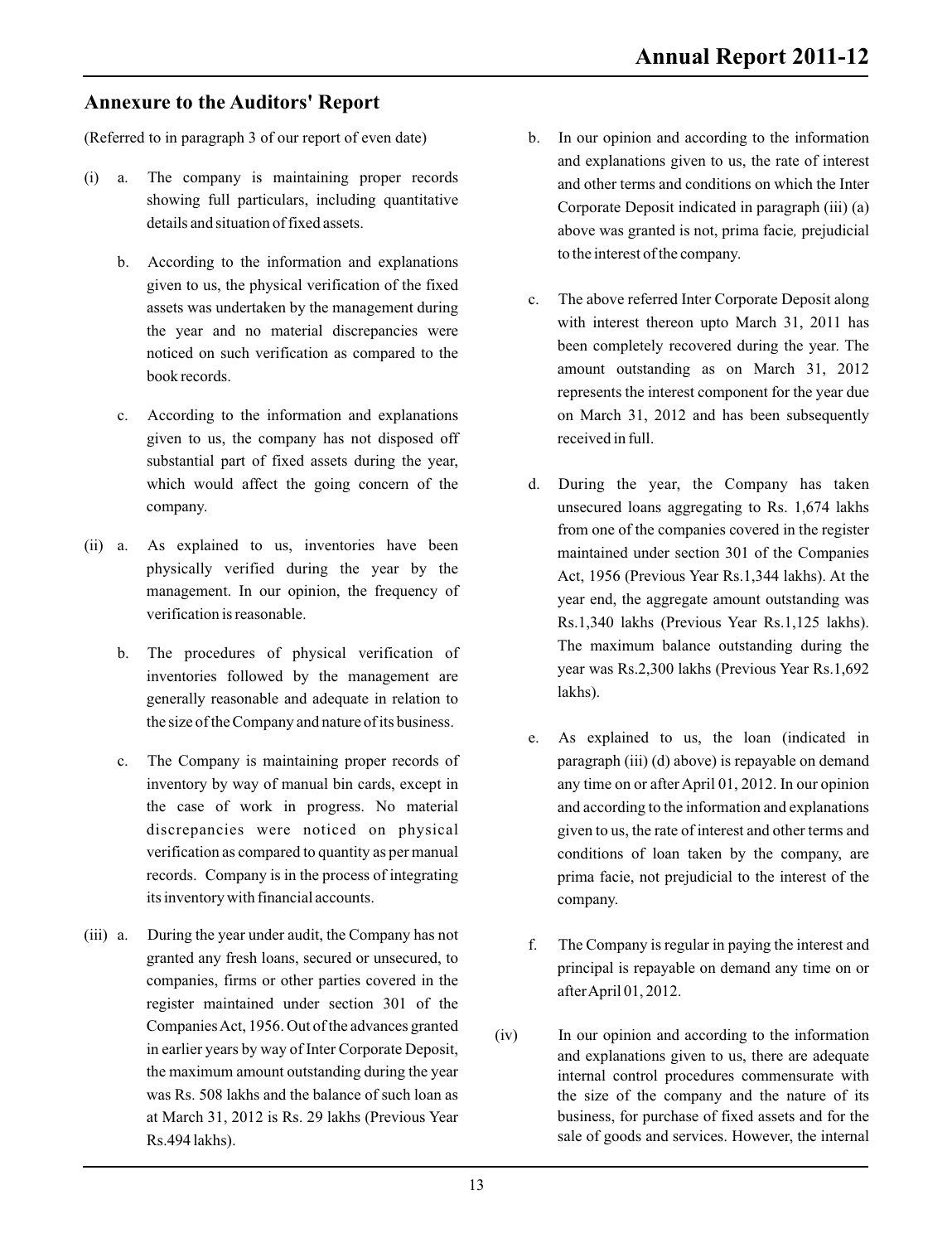### **Annexure to the Auditors' Report (Contd.)**

control procedure with regard to inventory control Tax, Service Tax, Custom Duty, Excise Duty, and reconciliation of vendors balances need to be Education Cess, Higher education Cess and any strengthened considering the increasing sales other material statutory dues with the appropriate volume of business and transaction. The same value of business and transaction.

- (v) a) According to the information and explanations b) According to the information and explanations
	- b) In our opinion and according to explanations given to us, transactions (other than secured/unsecured loans given/taken dealt with in paragraph (iii) above) made in pursuance of contracts or arrangements entered in the register maintained under section 301 of the Companies Act, 1956 and exceeding the value of Rupees Five Lakhs have been made at prices which are reasonable having regard to prevailing market prices at the relevant time.
- (vi) As per explanations given to us, the Company has not accepted any deposits from public to which the provisions of section 58A and 58AA of the Companies Act, 1956 and the Companies (Acceptance of Deposits) Rules, 1975 would apply. Therefore, the provisions of clause 4 (vi) of the Companies (Auditor's Report) Order, 2003 are
- (vii) The company has appointed firms of Chartered any cash losses during the period covered by our Accountants as their internal auditors. In our and it and in the immediately preceding financial opinion, the scope and coverage of internal audit needs to be strengthened especially as mentioned
- Companies Act, 1956 and hence the provisions of institution or bank. clause 4 (viii) of the Companies (Auditor's Report)
- (ix) a) According to the information and explanations the basis of security by way of pledge of shares, given to us, the Company has been generally debentures and other securities. regular in depositing undisputed statutory dues Protection Fund, Income-Tax, Sales Tax, Wealth

given to us and to the best of our knowledge and given to us, no disputed amounts payable in belief, we are of the opinion that, the transactions respect of Income Tax, Wealth Tax, Sales Tax, that need to be entered into the register maintained Custom Duty, Excise Duty, Educational cess, under section 301 of the Companies Act, 1956 Educational cess and other material statutory have been so entered.  $\omega$  areas, were in arrears, as at March 31, 2012, except:

| Name of<br><b>Statue</b>       | <b>Nature</b><br>of Dues | Amount<br>(Rs. in<br>Lakhs) | Period<br>Which it<br>relates | <b>Forum</b><br>Where the<br>disputes is<br>pending                           |
|--------------------------------|--------------------------|-----------------------------|-------------------------------|-------------------------------------------------------------------------------|
| Central<br>Excise<br>Act, 1944 | Excise<br>Duty           | 4.95                        | F.Y.<br>$2010 - 11$           | Office of<br>Superi<br>ntendent<br>of Central<br>Excise,<br>Hosur<br>Division |
| Customs<br>Act, 1962           | Custom<br>Duty           | 622.67                      | F.Y.<br>2007-08               | <b>CESTAT</b>                                                                 |
| Finance<br>Act, 1994           | Service<br>Tax           | 317.70                      | FX<br>2005-06<br>to 2009-10   | <b>CESTAT</b>                                                                 |

- not applicable to the company. (x) The Company has no accumulated losses as at March 31, 2012. The Company has not incurred audit and in the immediately preceding financial year.
- in clause (iv) above. (xi) According to the records of the company examined by us and the information and (viii) The Central Government has not prescribed the explanations given to us, the Company has not maintenance of cost records  $u/s 209(1)$  (d) of the defaulted in repayment of dues to any financial defaulted in repayment of dues to any financial
	- Order, 2003 are not applicable to the company. (xii) According to the explanations given to us, the company has not granted loans and advances on
	- including Provident Fund, Investor Education and (xiii) In our opinion and according to the information Protection Fund. Income-Tax. Sales Tax. Wealth and explanations given to us, the Company is not a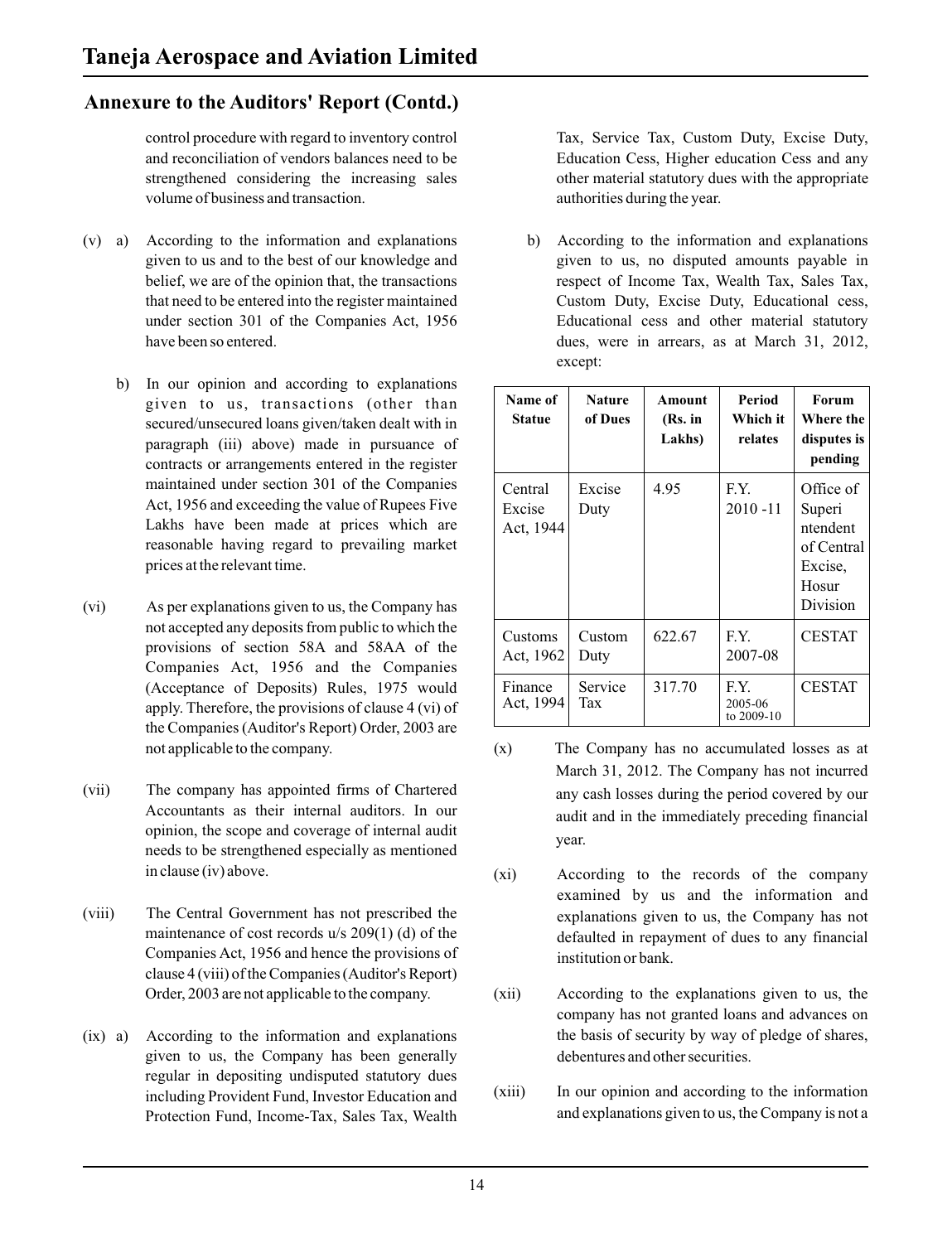### **Annexure to the Auditors' Report (Contd.)**

chit fund or a nidhi/mutual benefit fund/society. Therefore, the provisions of clause 4 (xiii) of the

- (xiv) In our opinion and according to the information allotment of equity shares to parties and and other investments. Accordingly, the (Auditor's Report) Order, 2003 are not applicable
- (xv) In our opinion and according to the information Companies (Auditor's Report) Order, 2003 is not and explanations given to us, the Company has not applicable to the company. given any guarantee for loans taken by others from provisions of clause 4 (xv) of the Companies (Auditor's Report) Order, 2003 are not applicable (xxi) To the best of our knowledge and belief and to the company.
- us, the Company has not taken any Term Loan  $\frac{\text{been}}{\text{du}}$  during the period under our taken any Term Loan and the during the period use of the Company  $\frac{\text{been}}{\text{du}}$ during the period under audit. Also, Term Loan taken during earlier years have been, on an overall basis, applied for the purpose for which the said **For Haresh Upendra & Co** loans were obtained.
- (xvii) According to information and explanations given Firm Reg. No.: 103513W to us, and on an overall examination of the Balance Sheet and the Cash Flow of the Company, we report that no funds (except inter corporate deposit **Haresh B. Shah** from an associate company) raised on short-term<br>here here has been used for lang term investment. **Partners** basis has been used for long-term investment.<br>Pune, July 24, 2012
- (xviii) According to information and explanations given Companies (Auditor's Report) Order, 2003 are not to us, during the period covered by our audit applicable to the company. report, the company has not made preferential and explanations given to us, the Company is not companies covered in the Register maintained dealing or trading in shares, securities, debentures under section 301 of the Companies Act, 1956.
- provisions of clause 4 (xiv) of the Companies (xix) In our opinion and according to the information and explanations given to us, the Company has not issued any secured debentures during the period of to the company. our audit. Therefore, clause 4 (xix) of the
- $\frac{1}{2}$  bank or financial institutions. Hence, the  $(xx)$  The company has not raised any funds by way of public issue during the year.
- according to the information and explanations (xvi) As per the information and explanations given to us, the fraud on or by the Company has been noticed or reported during the course of our

**Chartered Accountants** 

Membership No.: 32208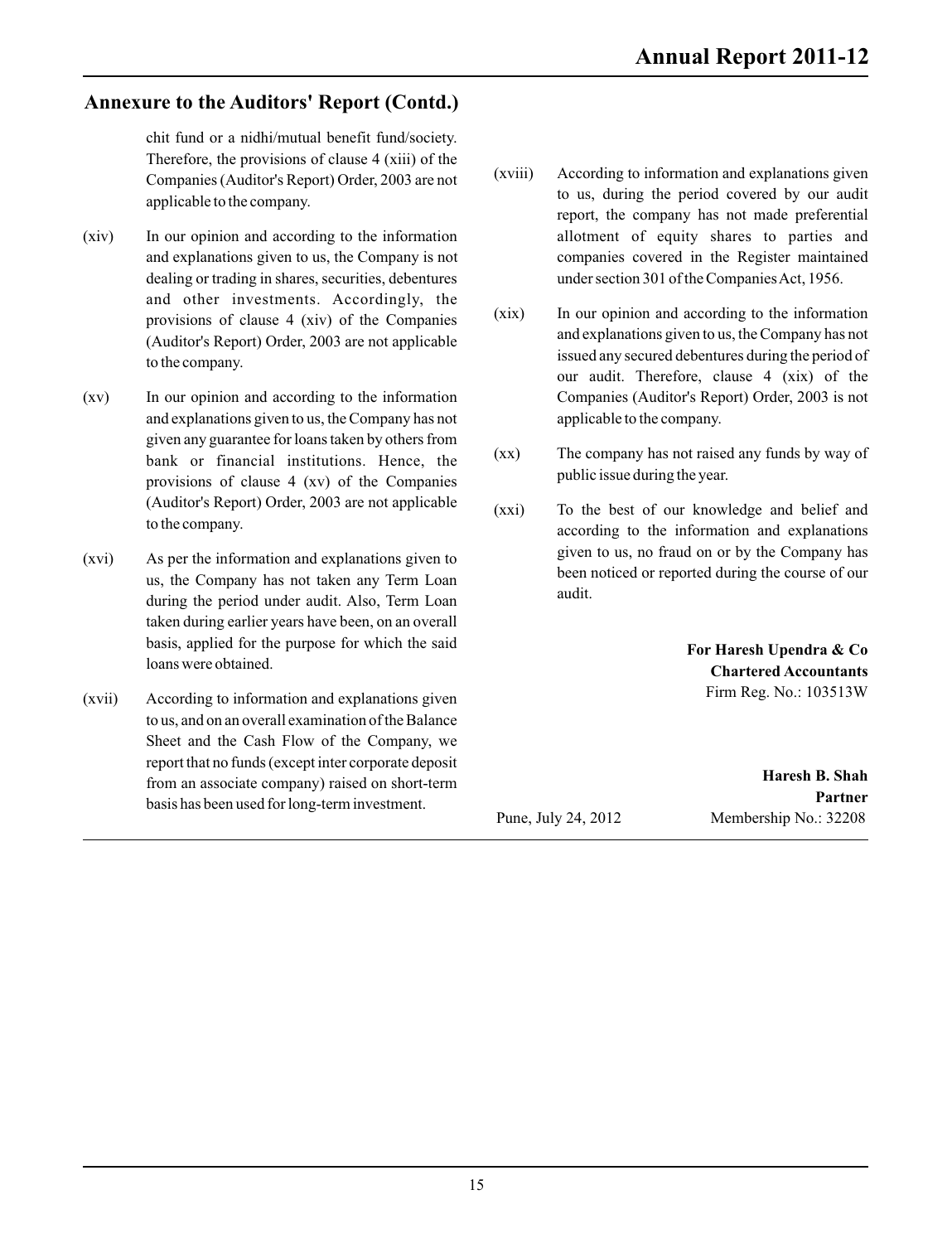### **Balance Sheet as at March 31, 2012**

| Particulars                                                   | <b>Note</b><br>No. | As at<br>March 31, 2012 | As at<br>March 31, 2011 |
|---------------------------------------------------------------|--------------------|-------------------------|-------------------------|
| <b>EQUITY AND LIABILITIES</b>                                 |                    |                         |                         |
| <b>Shareholders' Funds</b>                                    |                    |                         |                         |
| Share Capital                                                 | 1                  | 1,246.54                | 1,246.54                |
| Reserves and Surplus                                          | $\mathbf{2}$       | 9,718.26                | 9,304.01                |
| Share application money pending allotment                     |                    | 10,964.80               | 10,550.55               |
|                                                               |                    |                         |                         |
| <b>Non-Current Liabilities</b>                                |                    |                         |                         |
| Long-Term Borrowings                                          | 3                  | 2,366.65                | 2,062.69                |
| Deferred Tax Liabilities (net)<br>Other Long-Term Liabilities | 4<br>5             | 564.38<br>564.64        | 564.38<br>561.75        |
| Long-Term Provisions                                          | 6                  | 122.98                  | 112.04                  |
|                                                               |                    | 3,618.65                | 3,300.86                |
| <b>Current Liabilities</b>                                    |                    |                         |                         |
| Short-Term Borrowings                                         | 7                  | 1,026.27                | 1,257.92                |
| <b>Trade Payables</b>                                         | 8                  | 428.17                  | 295.37                  |
| Other Current Liabilities                                     | 9                  | 571.20                  | 631.89                  |
| <b>Short-Term Provisions</b>                                  | 10                 | 149.78                  | 64.08                   |
|                                                               |                    | 2,175.42                | 2,249.26                |
| <b>Total</b>                                                  |                    | 16,758.87               | 16,100.67               |
| <b>ASSETS</b>                                                 |                    |                         |                         |
| <b>Non-Current Assets</b>                                     |                    |                         |                         |
| <b>Fixed Assets</b>                                           |                    |                         |                         |
| <b>Tangible Assets</b>                                        | 11                 | 11,349.66               | 10,976.98               |
| Capital Work-in-Progress                                      |                    | 1,124.99                | 992.17                  |
|                                                               |                    | 12,474.65               | 11,969.15               |
| Non-Current Investments                                       | 12                 | 478.46                  | 477.71                  |
| <b>Current Assets</b>                                         |                    |                         |                         |
| Inventories                                                   | 13                 | 472.36                  | 541.48                  |
| <b>Trade Receivables</b>                                      | 14                 | 1,348.23                | 744.78                  |
| Cash and Cash Equivalents                                     | 15                 | 589.91                  | 780.12                  |
| Short-Term Loans and Advances                                 | 16                 | 1,395.26                | 1,587.43                |
|                                                               |                    | 3,805.76                | 3,653.81                |
| <b>Total</b>                                                  |                    | 16,758.87               | 16,100.67               |
| <b>Significant Accounting Policies</b>                        | 25                 |                         |                         |
| Note are an integral part of the financial statements         | $26 - 45$          |                         |                         |

As per our report of even date For and on behalf of the Board of Directors **For Haresh Upendra & Co,**  Chartered Accountants Firm Reg. No. 103513W

**Haresh B. Shah Shah Shah Shah Shah Salil Taneja C S Kameswaran**<br>
Partner Company Secretary Chairman Managing Director Partner **Company Secretary** Company Company Company Chairman Managing Director Membership No.: 32208 Pune, July 24, 2012 Pune, July 24, 2012

**Priya Nair**

**(Rs. in Lakhs)**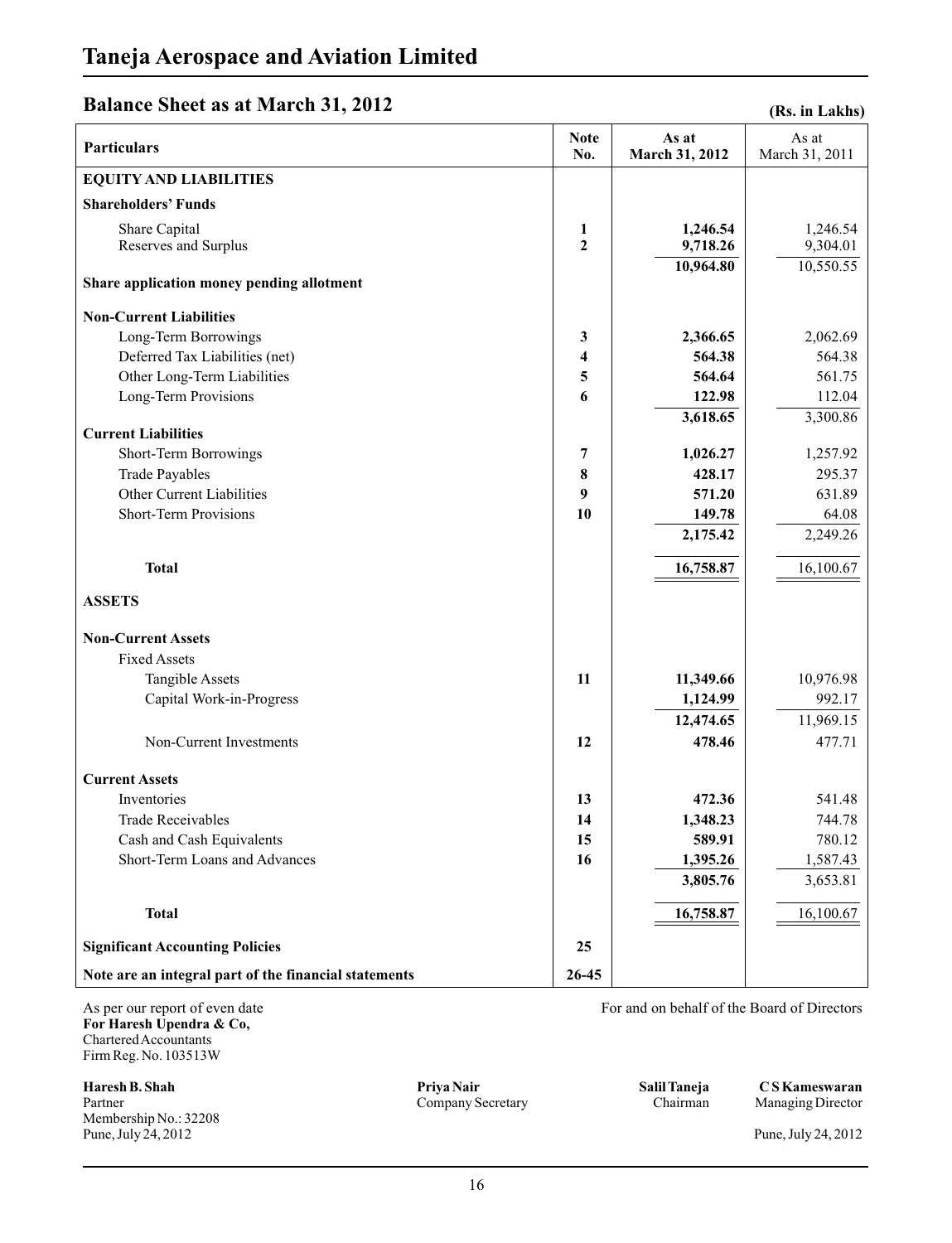### **Statement of Profit & Loss for the year ended March 31, 2012**

**(Rs. in Lakhs)**

| <b>Particulars</b>                                                    | <b>Note</b><br>No. | 2011-12  | 2010-11  |
|-----------------------------------------------------------------------|--------------------|----------|----------|
| <b>INCOME</b>                                                         |                    |          |          |
| Revenue From Operations                                               | 17                 | 5,044.89 | 4,120.79 |
| Other Income                                                          | 18                 | 182.84   | 111.83   |
| <b>Total Revenue</b>                                                  |                    | 5,227.73 | 4,232.62 |
| <b>EXPENSES</b>                                                       |                    |          |          |
| Cost of Materials Consumed                                            | 19                 | 859.79   | 731.62   |
| Changes in Inventory of Finished Goods                                |                    |          |          |
| & Work-in-Progress & Stock-in-Trade                                   | 20                 | 157.11   | 64.36    |
| Operational and Other Expenses                                        | 21                 | 1,413.76 | 1,064.12 |
| <b>Employee Benefit Expenses</b>                                      | 22                 | 1,575.66 | 1,180.84 |
| <b>Total Expenses</b>                                                 |                    | 4,006.32 | 3,040.94 |
| Earnings before Interest, Tax, Depreciation and Amortisation (EBITDA) |                    | 1,221.41 | 1,191.68 |
| Depreciation & Amortisation Expenses                                  | 23                 | 342.54   | 328.39   |
| <b>Finance Costs</b>                                                  | 24                 | 494.35   | 427.67   |
| Profit/(Loss) before Extraordinary Items & Tax                        |                    | 384.52   | 435.62   |
| <b>Extra Ordinary Items</b>                                           |                    |          |          |
| Less: Prior Period Items                                              | 33                 | (1.87)   | 7.94     |
| Less: Transfer to General Reserve                                     | 44                 | 27.86    |          |
| Add: Provision for Rent, Rates & Taxes written back                   |                    | 27.86    |          |
| Less: Write Offs                                                      |                    |          | 197.80   |
| Add: Transfer from Reserve for Business Restructuring                 |                    |          | 197.80   |
| PROFIT/(LOSS) BEFORE TAX                                              |                    | 386.39   | 427.68   |
| <b>Tax Expenses</b>                                                   |                    |          |          |
| Current Tax (Minimum Alternate Tax)                                   | 28                 | 82.34    | 46.55    |
| <b>MAT Credit Entitlement</b>                                         |                    | (82.34)  | (46.55)  |
| Deferred Tax Liability                                                |                    |          |          |
| Short Provision for I.T AY 2007-08                                    |                    |          | 1.25     |
| <b>Total Expenses</b>                                                 |                    |          | 1.25     |
| <b>PROFIT/(LOSS) AFTER TAX</b>                                        |                    | 386.39   | 426.43   |
| Earnings per Share (Rs.) Basic and Diluted                            | 29                 | 1.55     | 1.71     |
| (Face Value of Rs. 5/- Each)                                          |                    |          |          |
| <b>Significant Accounting Policies</b>                                | 25                 |          |          |
| Note are an integral part of the financial statements                 | $26 - 45$          |          |          |
|                                                                       |                    |          |          |

As per our report of even date For and on behalf of the Board of Directors **For Haresh Upendra & Co,**  Chartered Accountants Firm Reg. No. 103513W

**Haresh B. Shah Shah Shah Shah Shah Salil Taneja C S Kameswaran**<br>
Partner Company Secretary Chairman Managing Director Partner **Company Secretary** Company Company Company Chairman Managing Director Membership No.: 32208 Pune, July 24, 2012 Pune, July 24, 2012

**Priya Nair**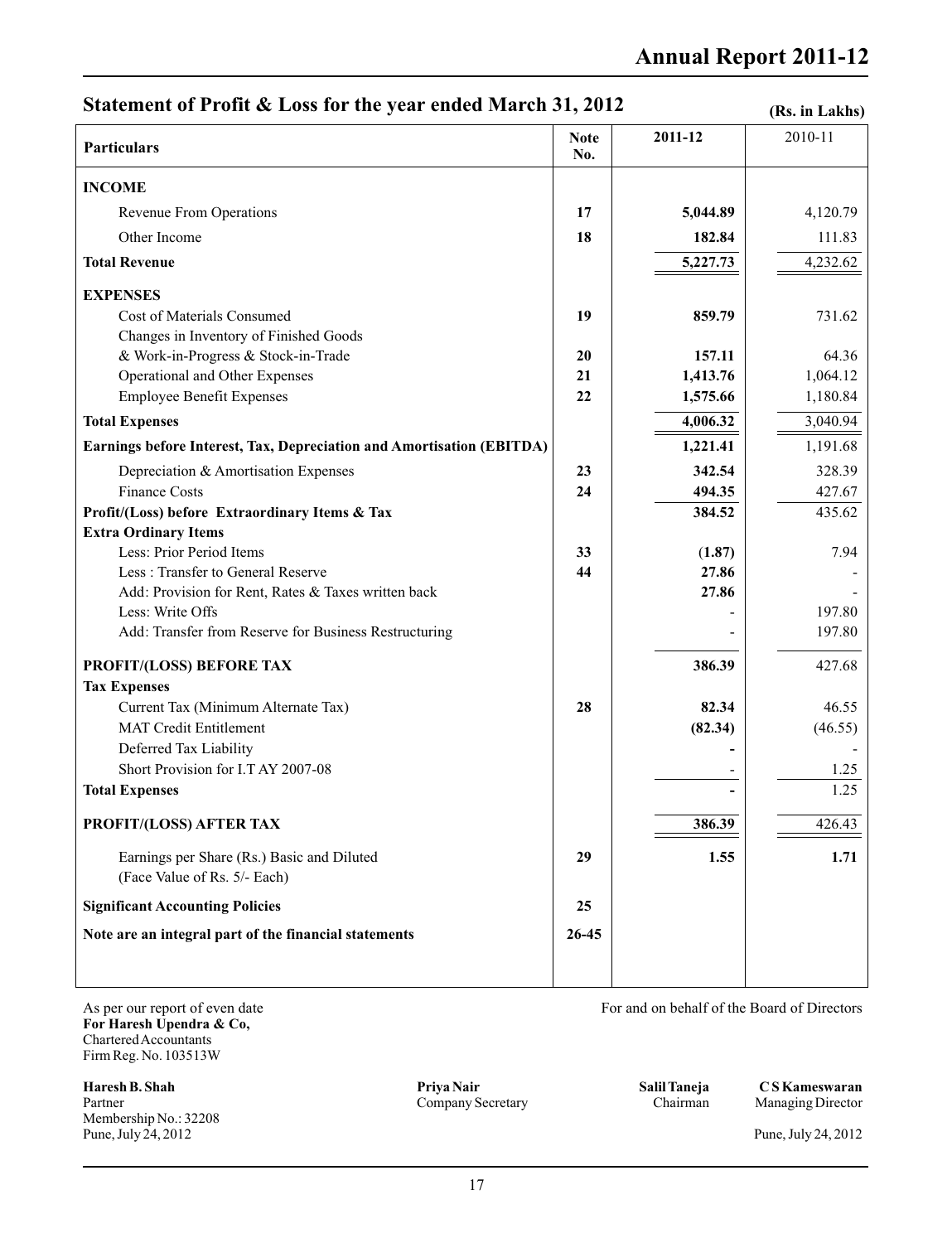### **Cash Flow Statement for the year ended March 31, 2012**

#### **(Rs. in Lakhs)**

| <b>Particulars</b>                                             | 2011-12  | 2010-11  |
|----------------------------------------------------------------|----------|----------|
| <b>CASH FLOW FROM OPERATING ACTIVITIES</b>                     |          |          |
| Profit/(Loss) before tax & Prior Period Items                  | 384.52   | 435.62   |
| Adjustment for:                                                |          |          |
| Depreciation                                                   | 342.54   | 328.39   |
| Prior Period Items                                             | 1.87     | (7.94)   |
| Extra Ordinary Item                                            | 27.86    |          |
| Profit on sale of Fixed Assets                                 | (0.77)   |          |
| <b>Interest Paid</b>                                           | 494.35   | 427.67   |
| <b>Interest Received</b>                                       | (73.18)  | (92.22)  |
| <b>Operating Profit before Working Capital Changes</b>         | 1,177.19 | 1,091.52 |
| Adjustments for:                                               |          |          |
| <b>Trade and Other Receivables</b>                             | (411.27) | (729.26) |
| Inventories                                                    | 69.12    | 1.71     |
| Trade and Other Payables                                       | 175.26   | 53.74    |
| <b>Cash Generated from Operations</b>                          | 1,010.30 | 417.71   |
| Direct Tax Paid                                                |          |          |
| Net Cash Flow from / (used in) Operating Activities            | 1,010.30 | 417.71   |
| <b>CASH FLOW FROM INVESTING ACTIVITIES</b>                     |          |          |
| Purchase of Fixed Assets/ Capital WIP                          | (848.47) | (563.82) |
| Proceeds from Sale of Fixed Assets                             | 1.20     |          |
| Investment in Equity (Net)                                     | (0.75)   |          |
| Net Cash Flow from / (used in) Investing Activities            | (848.02) | (563.82) |
| <b>CASH FLOW FROM FINANCING ACTIVITIES</b>                     |          |          |
| Additions/ (Repayment of Loans)                                | 68.68    | 626.91   |
| <b>Interest Received</b>                                       | 73.18    | 92.22    |
| Payment of Interest                                            | (494.35) | (427.67) |
| Net Cash flow from / (used in) Financing Activities            | (352.49) | 291.46   |
| Net increase/(decrease) in Cash and Cash Equivalents           | (190.21) | 145.35   |
| Cash and Cash Equivalents as at March 31, 2011(March 31, 2010) | 780.12   | 634.76   |
| Cash and Cash Equivalents as at March 31, 2012(March 31, 2011) | 589.91   | 780.11   |
| Net Increase/ (Decrease) in Cash and Cash Equivalents          | (190.21) | 145.35   |

#### **Notes to Cash Flow Statement**

1. The above Cash Flow Statement has been prepared under the "Indirect Method" set out in Accounting Standard (AS) - 3 on Cash Flow Statement issued by the ICAI.

2. Figures in bracket indicate cash outflow.

3. Cash and Cash equivalents are Cash and Bank balances as mentioned in Note 16.

As per our report of even date For and on behalf of the Board of Directors **For Haresh Upendra & Co,**  Chartered Accountants Firm Reg. No. 103513W

**Haresh B. Shah Shah Shah Shah Shah Salil Taneja C S Kameswaran**<br>
Partner Company Secretary Salil Taneja C S Kameswaran<br>
Company Secretary Chairman Managing Director Partner **Company Secretary** Company Company Company Chairman Managing Director Membership No.: 32208<br>Pune, July 24, 2012

**Priya Nair**

Pune, July 24, 2012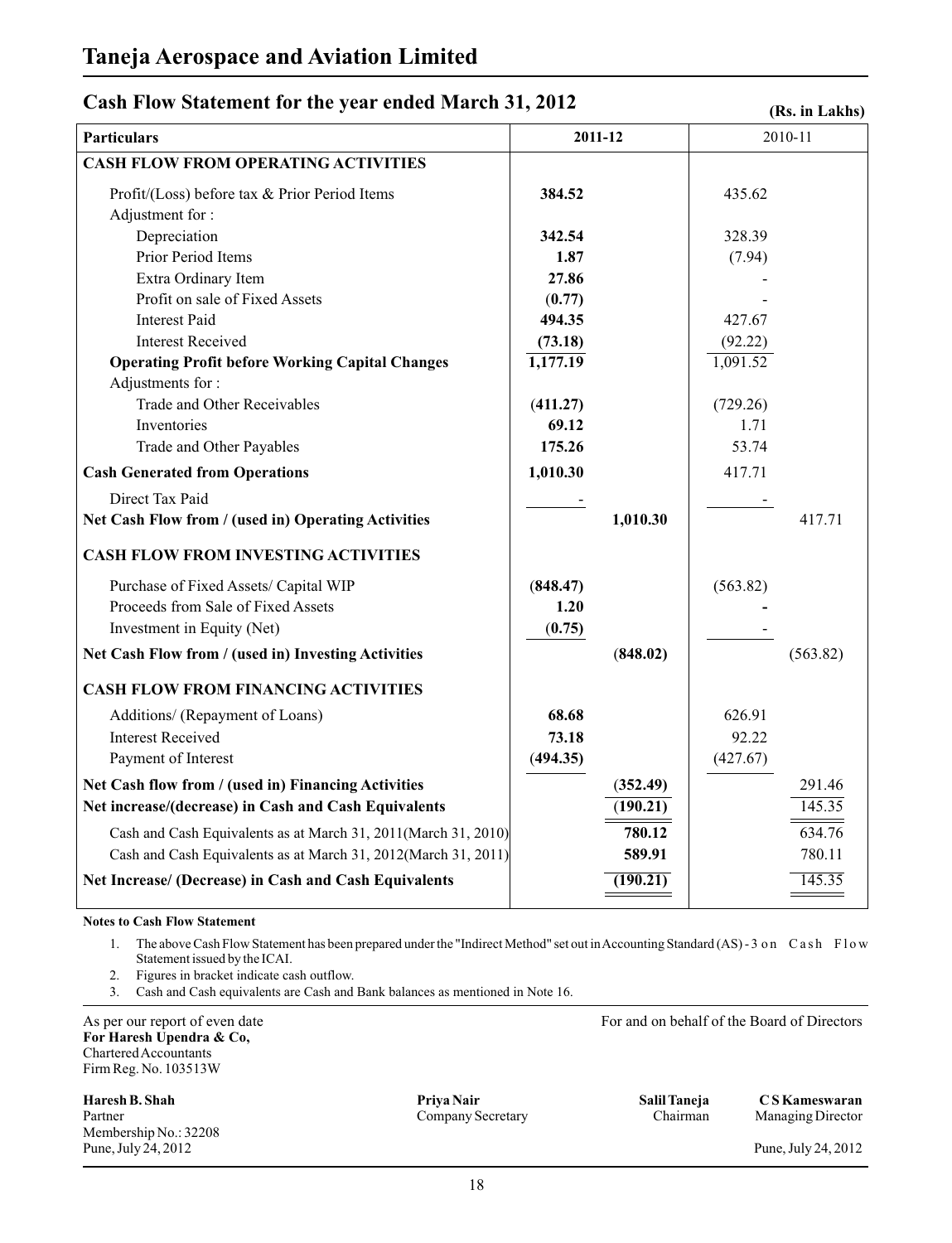## **Notes to Financial Statement for the year ended March 31, 2012**

#### **1. Share Capital**

| 1. Share Capital                                                                                    |                         | (Rs. in Lakhs)          |
|-----------------------------------------------------------------------------------------------------|-------------------------|-------------------------|
| <b>Particulars</b>                                                                                  | As at<br>March 31, 2012 | As at<br>March 31, 2011 |
| <b>Authorised Share Capital</b>                                                                     |                         |                         |
| 4,00,00,000 (Previous Year 4,00,00,000)<br>Equity Share of Rs.5/- each                              | 2,000.00                | 2,000.00                |
| 10,00,000 (Previous Year 10,00,000)<br>15% Redeemable Cumulative<br>Preference Shares Rs. 50/- each | 500.00                  | 500.00                  |
| <b>Issued, Subscribed and Paid Up</b>                                                               |                         |                         |
| 2,49,30,736 (Previous Year 2,49,30,736)<br>Equity Shares of Rs.5/- each fully paid                  | 1.246.54                | 1.246.54                |

#### **1.1 Reconciliation of the number of shares outstanding at the beginning and at the end of the year:**

| <b>Particulars</b>                               | As at<br><b>March 31, 2012</b> |                          | As at<br>March 31, 2011  |              |
|--------------------------------------------------|--------------------------------|--------------------------|--------------------------|--------------|
|                                                  | No. of shares                  | Rs. in Lakhs             | No. of shares            | Rs. in Lakhs |
| Equity Shares at the beginning of the year       | 2,49,30,736                    | 1,246.54                 | 2,49,30,736              | 1,246.54     |
| Add: Shares issued during the year               | $\overline{\phantom{0}}$       | $\overline{\phantom{0}}$ | $\overline{\phantom{0}}$ |              |
| Equity Shares outstanding at the end of the year | 2,49,30,736                    | 1,246.54                 | 2,49,30,736              | 1,246.54     |

#### **1.2 Details of shareholders holding more than 5% Equity Shares in the Company:**

| Name of the Shareholder                  | As at<br><b>March 31, 2012</b> |           | As at<br>March 31, 2011 |           |
|------------------------------------------|--------------------------------|-----------|-------------------------|-----------|
|                                          | <b>No. of Shares</b>           | % Holding | No. of Shares           | % Holding |
| Equity Shares of Rs. 5/- each            |                                |           |                         |           |
| Indian Seamless Enterprises Ltd.         | 1,04,79,620                    | 42.03     | 1,04,79,620             | 42.03     |
| Vishkul Leather Garments Private Limited | 16,89,179                      | 6.78      | 16,32,500               | 6.55      |

#### **1.3 Terms/rights attached to Equity Shares**

The Company has only one class of issued share having par value of Rs. 5/- each. Holder of Equity Shares is entitled to one vote per share.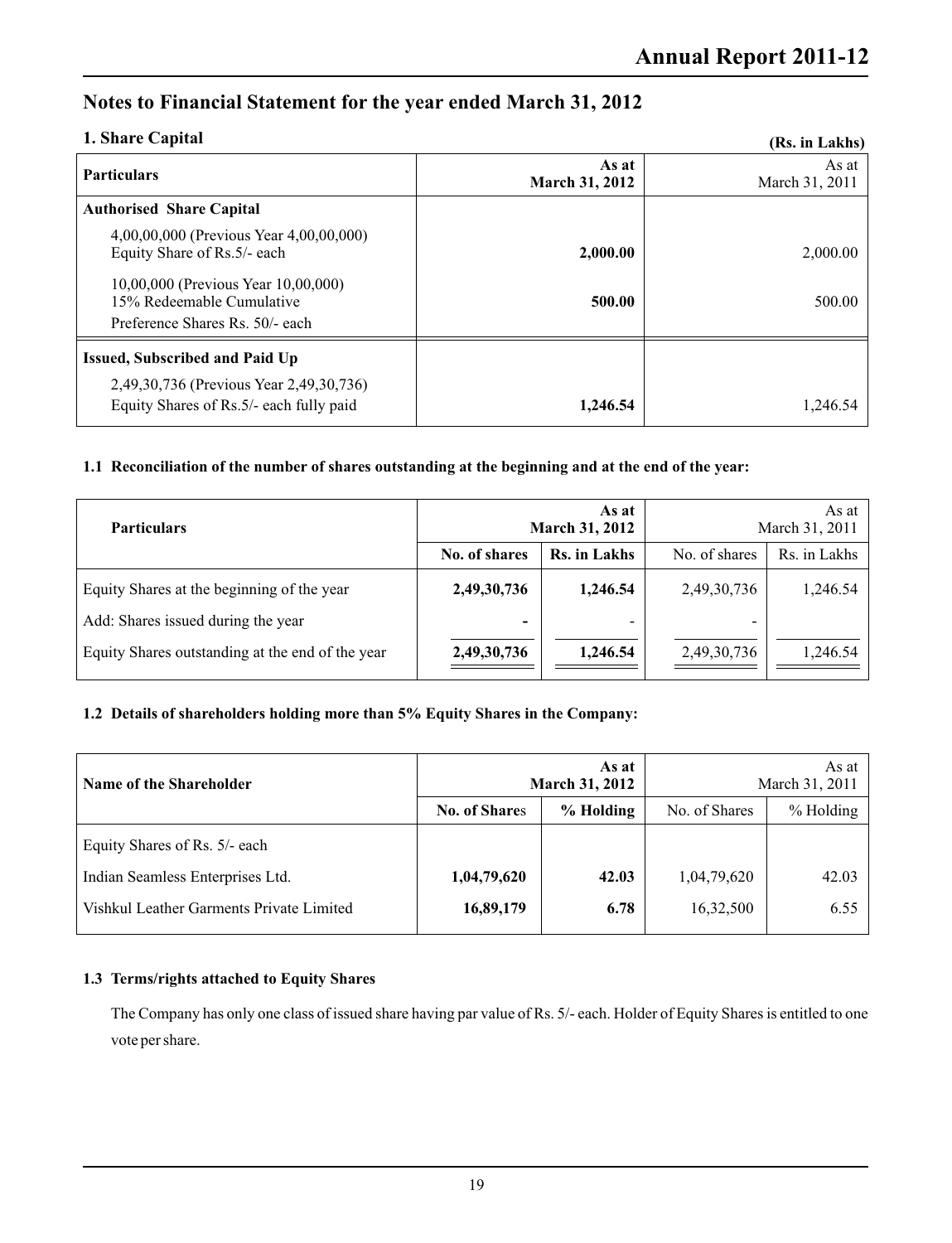### **2. Reserves and Surplus**

```
(Rs. in Lakhs)
```

| <b>Particulars</b>                                     | As at<br>March 31, 2012 | As at<br>March 31, 2011 |
|--------------------------------------------------------|-------------------------|-------------------------|
| <b>Capital Reserve</b>                                 |                         |                         |
| <b>Opening Balance</b>                                 | 5.83                    | 5.83                    |
| <b>Securities Premium</b>                              | 6,600.75                | 6,600.75                |
| <b>Reserve for Business Restructuring</b>              |                         |                         |
| Balance as per the last Balance Sheet                  |                         | 202.92                  |
| Less: Transfer to P&L A/c. as per the scheme           |                         | 197.80                  |
| Less: Transfer to General Reserve                      |                         |                         |
| as per the scheme                                      |                         | 5.11                    |
|                                                        |                         |                         |
| <b>General Reserve</b>                                 |                         |                         |
| Balance as per the last Balance Sheet                  | 1,244.00                | 1,238.89                |
| Add: Transfer from P&L A/c,                            | 27.86                   |                         |
| Add: Transferred from Reserve                          |                         |                         |
| for Business Restructuring                             |                         | 5.11                    |
|                                                        | 1,271.86                | 1,244.00                |
| <b>Surplus in Statement of Profit and Loss Account</b> |                         |                         |
| Balance as per the last Balance Sheet                  | 1,453.43                | 1,027.00                |
| Add: Net Profit after tax transferred from             |                         |                         |
| Statement of Profit and Loss Account                   | 386.39                  | 426.43                  |
| Amount available for Appropriation                     | 1,839.82                | 1,453.43                |
| Less: Appropriations                                   |                         |                         |
| Surplus After Appropriation                            | 1,839.82                | 1,453.43                |
| <b>Total</b>                                           | 9,718.26                | 9,304.01                |

### **3. Long Term Borrowings (Rs. in Lakhs)**

|                                                  | <b>Non-Current</b>      |                         | Current                 |                         |
|--------------------------------------------------|-------------------------|-------------------------|-------------------------|-------------------------|
| <b>Particulars</b>                               | As at March<br>31, 2012 | As at March<br>31, 2011 | As at March<br>31, 2012 | As at March<br>31, 2011 |
| <b>Secured</b>                                   |                         |                         |                         |                         |
| Term Loan from Bank                              | 254.86                  | 374.85                  | 120.00                  | 123.63                  |
| <b>Unsecured</b>                                 |                         |                         |                         |                         |
| Loans and Advances from related party            |                         |                         |                         |                         |
| Inter Corporate Deposit (Refer note 35)          | 1,340.00                | 1,125.00                |                         |                         |
| Other Borrowings (from entities other than bank) | 771.79                  | 562.84                  |                         |                         |
|                                                  | 2,366.65                | 2,062.69                | 120.00                  | 123.63                  |
| Less: Amount included under the head             |                         |                         |                         |                         |
| "Other Current Liabilities" (Refer note.9)       |                         |                         | 120.00                  | 123.63                  |
| <b>Total</b>                                     | 2,366.65                | 2,062.69                |                         |                         |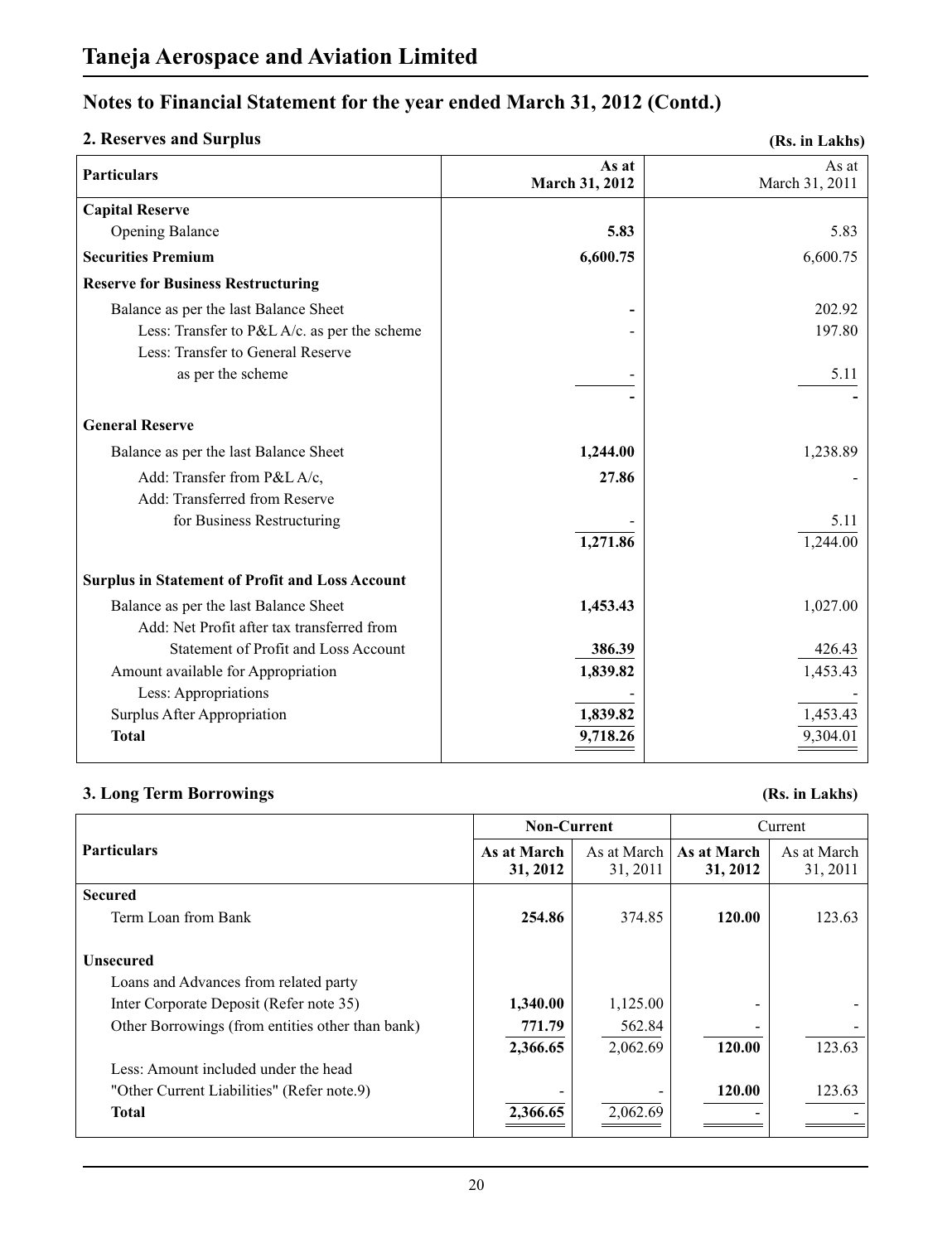#### **3.1 Maturity Profile of Secured Term Loan from Bank**

| Particulars                          | <b>Maturity Profile</b> |           |   |                            |
|--------------------------------------|-------------------------|-----------|---|----------------------------|
|                                      | 1-2 years               | 2-3 years |   | 3-4 years   Beyond 4 years |
| Term Loan from Bank<br>Bank of India | 120.00                  | 134.86    | - |                            |

#### **3.2 Details of Securities and other terms:**

Term Loan from Bank is secured by a first charge on specific free hold lands to the extent of 26.87 acres along with all movable properties of the Company situated on the said lands both present and future at Belagondapalli village, Thalli Road Denkanikottai Taluk, Krishnagiri District, Belagondapalli - 635114, Tamilnadu and second charge by way of hypothecation on current assets of the Company and further counter guarantee of ISMT Ltd. and Indian Seamless Enterprises Ltd.

The Loan is repayable in 60 monthly installment of Rs. 10 lakhs commencing from April 01, 2010 & ending on March 31, 2015.

Inter Corporate Deposit from related parties does not have any security or repayment term.

There are no stipulations for repayment of other borrowings.

### **4. Deferred Tax Liabilities (net)**

### **Deferred Tax Liabilities :** Difference in net book value of fixed assets as per books tax laws **564.38** 564.38 **Deferred Tax Assets :** - Business loss, Unabsorbed tax depreciation and Capital losses carried forward under Income Tax Act, 1961 **Net Deferred Tax Liability\* 564.38** 564.38 **As at** As at **March 31, 2012** March 31, 2011 **Particulars**

\* As a matter of prudence, the Company does not recognise deferred tax assets. As total deferred tax assets is substantially higher than opening outstanding deferred tax liability, hence no further provision for deferred tax liability has been made in the current year

### **5. Other Long Term Liabilities (Rs. in Lakhs)**

|                        |                                | <b>Non-Current</b>      |
|------------------------|--------------------------------|-------------------------|
| <b>Particulars</b>     | As at<br><b>March 31, 2012</b> | As at<br>March 31, 2011 |
| Deposit from Customers | 564.64                         | 561.75                  |
| <b>Total</b>           | 564.64                         | $\frac{561.75}{2}$      |

**(Rs. in Lakhs)**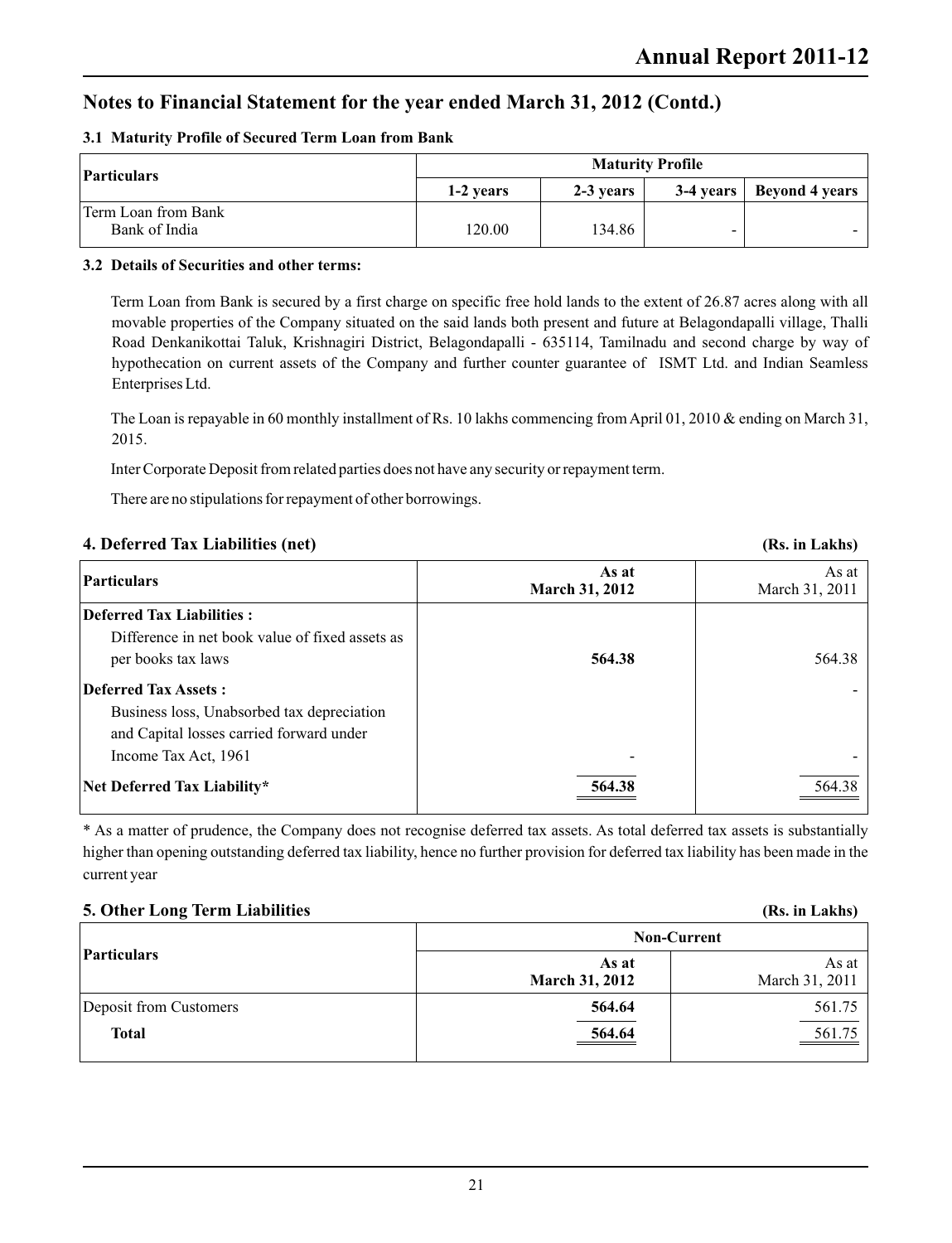| <b>6. Long Term Provisions</b>                          |                                | (Rs. in Lakhs)          |
|---------------------------------------------------------|--------------------------------|-------------------------|
| Particulars                                             | As at<br><b>March 31, 2012</b> | As at<br>March 31, 2011 |
| <b>Provision for Employee Benefits (Refer Note. 40)</b> |                                |                         |
| Provision for Gratuity                                  | 74.48                          | 65.56                   |
| Provision for Leave Enchasment                          | 48.49                          | 46.48                   |
| <b>Total</b>                                            | 122.98                         | 112.04                  |

### **(Rs. in Lakhs) 7. Short Term Borrowings**

| <b>Particulars</b>                                     | As at<br><b>March 31, 2012</b> | As at<br>March 31, 2011 |
|--------------------------------------------------------|--------------------------------|-------------------------|
| <b>Secured</b><br>Working Capital Borrowing from Banks | 939.05                         | 848.99                  |
| <b>Unsecured</b><br>Term Loan                          | 87.22                          | 408.93                  |
| <b>Total</b>                                           | 1,026.27                       | 1,257.92                |

**7.1** Working Capital Loan from the banks is secured against hypothecation of stocks and Book Debts on pari-passu and second charge on Immovable properties/Fixed Assets and further guaranteed by counter guarantee of Promoter Company.

#### **8. Trade Payables**

| 0. Haut I avabits                                   |                                | (Rs. in Lakhs)          |
|-----------------------------------------------------|--------------------------------|-------------------------|
| <b>Particulars</b>                                  | As at<br><b>March 31, 2012</b> | As at<br>March 31, 2011 |
| Micro, small and medium enterprises (Refer note.37) | -                              |                         |
| Other Trade Payables                                | 428.17                         | 295.37                  |
| <b>Total</b>                                        | 428.17                         | 295.37                  |

#### **9. Other Current Liabilities (Rs. in Lakhs)**

| Particulars                                                | As at<br><b>March 31, 2012</b> | As at<br>March 31, 2011 |
|------------------------------------------------------------|--------------------------------|-------------------------|
| Current maturities of Long term Borrowings (Refer note. 3) | 120.00                         | 123.63                  |
| Interest free Sales Tax Loan                               |                                | 40.35                   |
| Advance from customers                                     | 13.97                          | 98.22                   |
| Other current Liabilities                                  | 437.23                         | 369.69                  |
| <b>Total</b>                                               | 571.20                         | 631.89                  |

#### **10. Short Term Provisions (Rs. in Lakhs)**

| Particulars                            | As at<br>March 31, 2012 | As at<br>March 31, 2011 |
|----------------------------------------|-------------------------|-------------------------|
| <b>Provision for Employee Benefits</b> |                         |                         |
| Provision for Bonus                    | 13.97                   | 9.00                    |
| <b>Others</b>                          |                         |                         |
| Provision For Audit fees               | 6.92                    | 7.97                    |
| <b>Provision For Taxes</b>             | 128.89                  | 47.11                   |
| <b>Total</b>                           | 149.78                  | 64.08                   |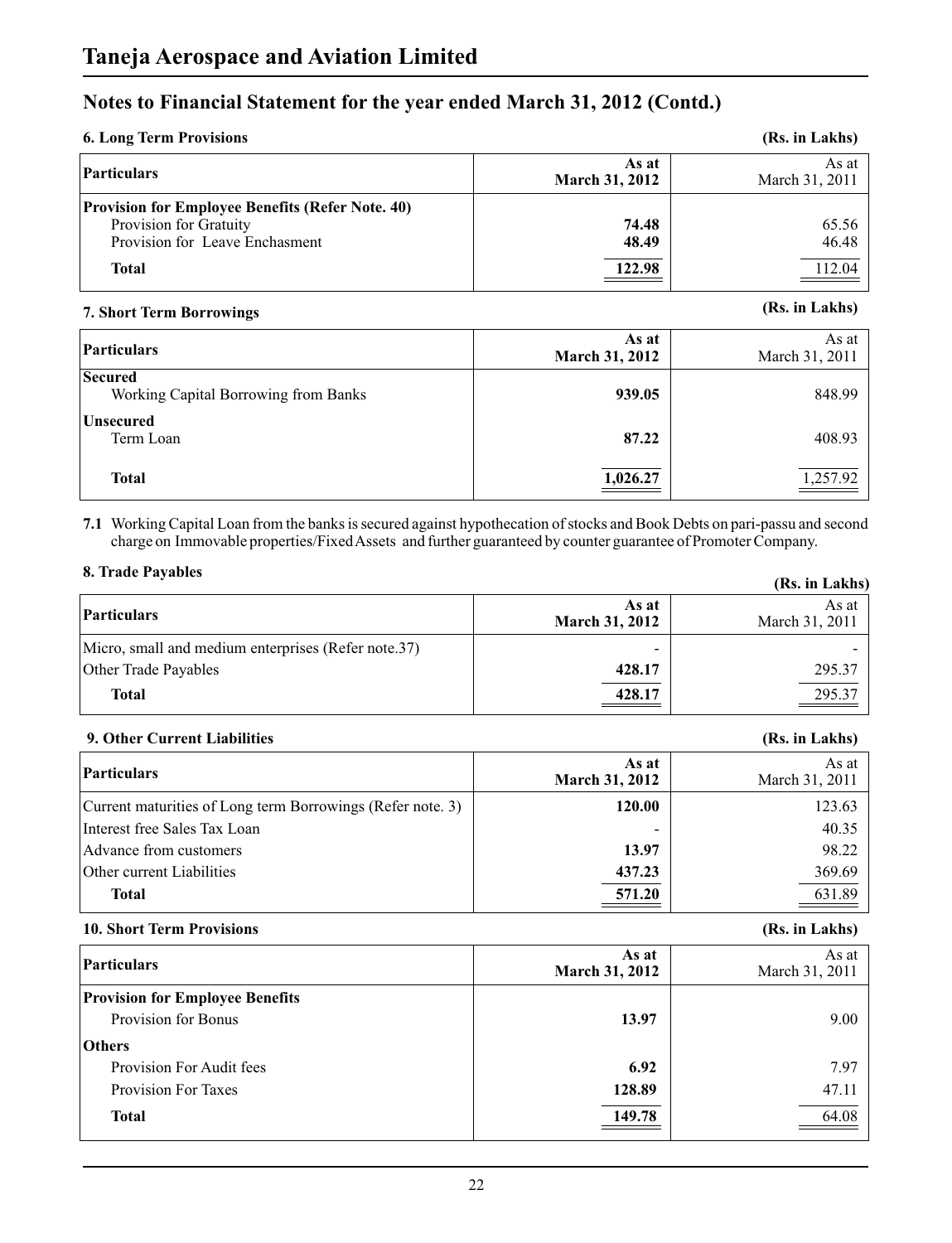#### **11. Fixed Assets**

**(Rs. in Lakhs)**

|                               |                               |                  | <b>GROSS BLOCK (AT COST)</b>      |                               | <b>DEPRECIATION/AMORTISATION</b> |                          |                                   | <b>NET BLOCK</b>              |                               |                               |
|-------------------------------|-------------------------------|------------------|-----------------------------------|-------------------------------|----------------------------------|--------------------------|-----------------------------------|-------------------------------|-------------------------------|-------------------------------|
| <b>Nature of Assets</b>       | As at<br>April<br>01,<br>2011 | <b>Additions</b> | Deductions/<br><b>Adjustments</b> | As at<br>March<br>31,<br>2012 | As at<br>April<br>01,<br>2011    | For<br>The<br>Year       | Deductions/<br><b>Adjustments</b> | As at<br>March<br>31,<br>2012 | As at<br>March<br>31,<br>2012 | As at<br>March<br>31,<br>2011 |
| <b>Tangible Assets:</b>       |                               |                  |                                   |                               |                                  |                          |                                   |                               |                               |                               |
| Free Hold Land                | 5,866.25                      | 408.42           |                                   | 6,274.67                      | $\overline{a}$                   | $\overline{\phantom{a}}$ | $\overline{\phantom{a}}$          |                               | 6,274.67                      | 5,866.25                      |
| Building                      | 1,258.20                      | 1.41             |                                   | 1,259.61                      | 355.24                           | 42.06                    | $\overline{a}$                    | 397.30                        | 862.31                        | 902.96                        |
| Plant and Machinery           | 5,916.14                      | 150.76           |                                   | 6,066.90                      | 1,631.96                         | 265.06                   | 1.00                              | 1,896.02                      | 4,170.88                      | 4,284.18                      |
| Office Equipment              | 218.97                        | 132.17           |                                   | 351.14                        | 100.65                           | 23.08                    | $\blacksquare$                    | 123.73                        | 227.41                        | 118.32                        |
| Furniture and Fixture         | 92.74                         | 0.76             |                                   | 93.50                         | 71.77                            | 3.92                     | 0.12                              | 75.57                         | 17.93                         | 20.97                         |
| Hardware                      | 18.79                         | 20.71            |                                   | 39.50                         | 4.48                             | 4.37                     | $\overline{\phantom{a}}$          | 8.85                          | 30.65                         | 14.31                         |
| Vehicles                      | 47.42                         | 0.30             | 6.90                              | 40.82                         | 31.23                            | 4.05                     | 6.47                              | 28.81                         | 12.01                         | 16.19                         |
| Total                         | 13,418.51                     | 714.53           | 6.90                              | 14,126.14                     | 2,195.33                         | 342.54                   | 7.59                              | 2,530.28                      | 11,595.86                     | 11,223.18                     |
| Add: Provision for Impairment |                               | $\overline{a}$   |                                   | $\overline{\phantom{a}}$      | 246.20                           |                          | $\overline{\phantom{a}}$          | 246.20                        | (246.20)                      | (246.20)                      |
| <b>Total</b>                  | 13,418.51                     | 714.53           | 6.90                              | 14,126.14                     | 2,441.53                         | 342.54                   | 7.59                              | 2,776.48                      | 11,349.66                     | 10,976.98                     |
| Previous Year                 | 11,509.55                     | 1,908.96         |                                   | 13,418.51                     | 1,966.93                         | 474.60                   |                                   | 2,441.53                      | 10,976.98                     | 9,572.48                      |

### **12. Non Current Investments (Rs. in Lakhs)**

### **As at** <br>**As at** <br>**As at** <br>**As at** <br>**As at** <br>**March 31, 2011 March 31, 2012 I. Unquoted Other Investments i) Investment in Equity Shares a) Subsidiary Companies** 11,50,000 Shares (Previous Year 11,50,000) of First Airways Inc. USA of USD 1/- Each **477.50** 477.50 7,500 Shares (Previous Year nil) of TAAL Aerosystems Pvt Ltd of Rs.10<sup>/</sup>- each **0.75** 0.75 **II. Quoted Other Investments i) Investment in Equity Shares** 115 Shares (Previous Year 115 ) of ABG Shipyard Ltd. **0.21** 0.21 (Market value as on March 31, 2012 Rs. 43,827) (Previous Year Rs. 41,624) **Particulars**

# As perceived by Management, investment in First Airways Inc USA does not require any provision for diminution in value of investment.

**Total 478.46** 477.71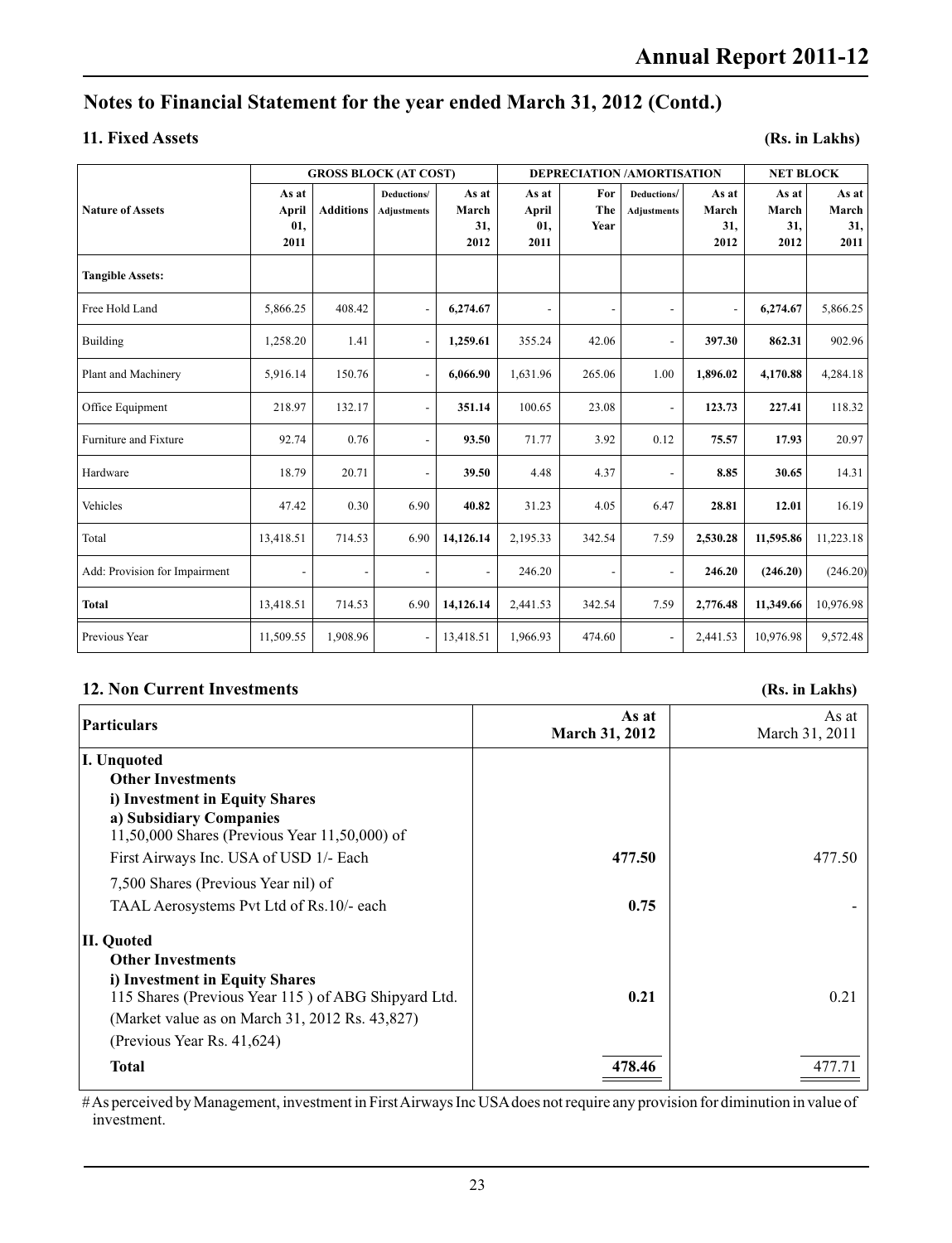| 13. Inventories       |                                | (Rs. in Lakhs)          |
|-----------------------|--------------------------------|-------------------------|
| Particulars           | As at<br><b>March 31, 2012</b> | As at<br>March 31, 2011 |
| <b>Raw Materials</b>  | 289.63                         | 201.64                  |
| Work in Progress      | 182.73                         | 289.84                  |
| <b>Finished Goods</b> | -                              | 50.00                   |
| <b>Total</b>          | 472.36                         | 541.48                  |

### **14. Trade Receivables (Rs. in Lakhs)**

| <b>Particulars</b>                                                  | As at<br><b>March 31, 2012</b> | As at<br>March 31, 2011 |
|---------------------------------------------------------------------|--------------------------------|-------------------------|
| Outstanding for more than 6 months Unsecured and<br>Considered Good | 534.63                         | 145.30                  |
| Outstanding for less than 6 months Unsecured and                    |                                |                         |
| Considered Good                                                     | 821.67                         | 602.46                  |
|                                                                     | 1,356.30                       | 747.76                  |
| Less: Provision for bad and doubtful debts                          | 8.07                           | 2.98                    |
| <b>Total</b>                                                        | 1,348.23                       | 744.78                  |

#### **15. Cash and Bank Balances (Rs. in Lakhs)**

| As at<br><b>March 31, 2012</b> | As at<br>March 31, 2011 |
|--------------------------------|-------------------------|
|                                |                         |
| 96.15                          | 215.02                  |
| 492.51                         | 564.73                  |
| 1.25                           | 0.37                    |
| 589.91                         | 780.12                  |
|                                |                         |

### **16. Short Term Loans and Advances (Rs. in Lakhs)**

| Particulars                                            | As at<br><b>March 31, 2012</b> | As at<br>March 31, 2011 |
|--------------------------------------------------------|--------------------------------|-------------------------|
| Unsecured and Considered Good                          |                                |                         |
| Advances to Creditors                                  | 291.62                         | 74.73                   |
| Advances for Expenses                                  | 79.10                          | 25.27                   |
| Loans and Advances to Related Parties (Refer Note. 35) | 28.84                          | 493.75                  |
| <b>Advance Tax</b>                                     | 604.72                         | 510.07                  |
| Others                                                 | 390.98                         | 483.61                  |
| <b>Total</b>                                           | 1,395.26                       | 1,587.43                |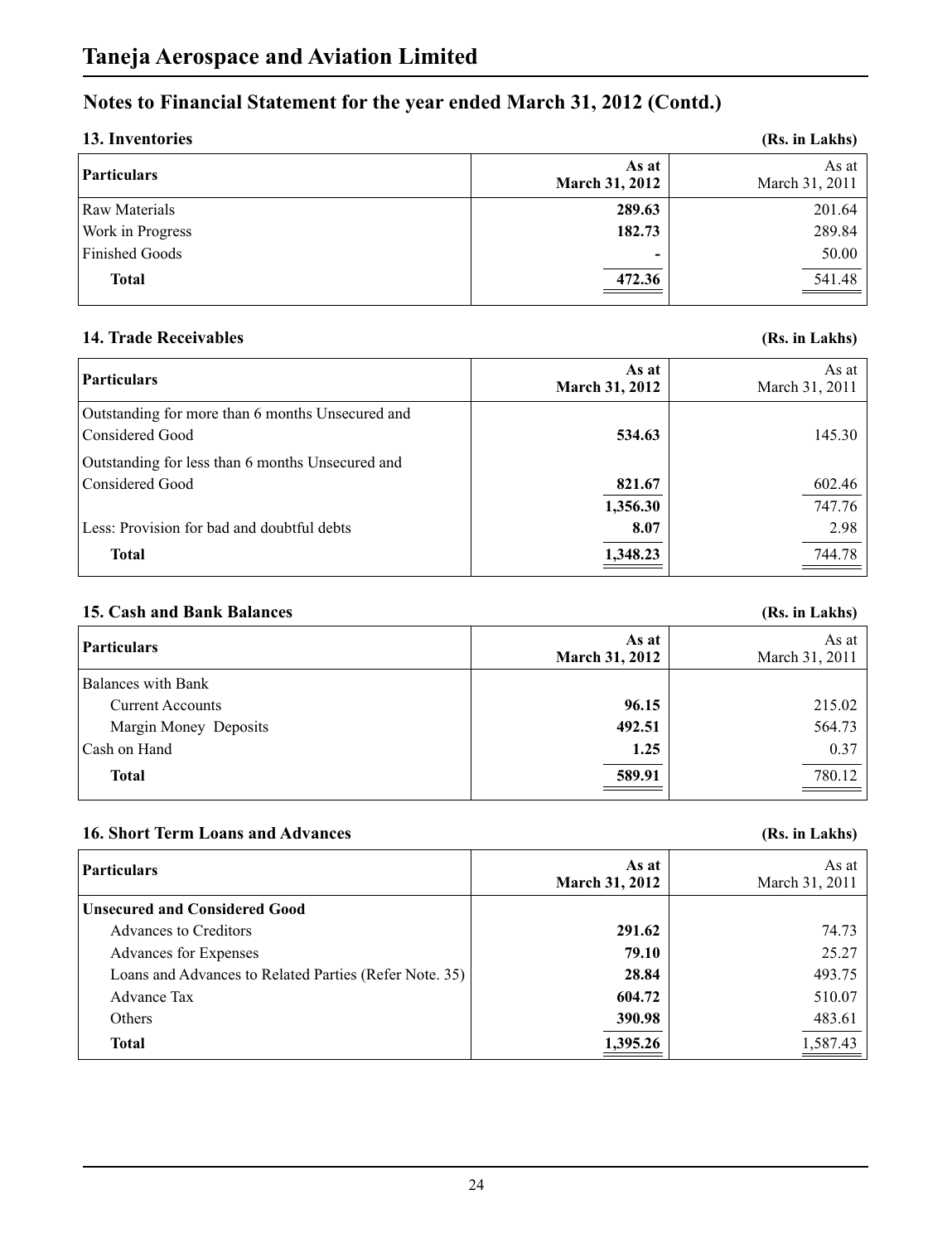**(Rs. in Lakhs)**

## **Notes to Financial Statement for the year ended March 31, 2012 (Contd.)**

#### **17. Revenue From Operations**

| <b>Particulars</b>                     | 2011-12  | 2010-11  |
|----------------------------------------|----------|----------|
| <b>Sales</b>                           |          |          |
| <b>Aviation:</b>                       |          |          |
| Gross Sales                            | 1,401.43 | 1,028.86 |
| Less: Excise Duty                      | 23.95    | 19.88    |
| Net Sales                              | 1,377.48 | 1,008.98 |
| <b>Services</b>                        |          |          |
| <b>Aviation:</b>                       |          |          |
| Charter Income                         | 449.51   | 647.02   |
| Aircraft Upkeep, Hire & Hanger Charges | 553.38   | 529.60   |
| Sales Commission                       | 342.42   | 106.24   |
| Training Income                        | 51.41    | 63.85    |
| Labour Charges                         | 1,417.85 | 1,436.05 |
| Other Services                         | 16.33    | 19.57    |
| <b>Engineering Design Services:</b>    |          |          |
| <b>Engineering Design Services</b>     | 836.51   | 309.48   |
| <b>Total</b>                           | 5,044.89 | 4,120.79 |

#### **18. Other Income (Rs. in Lakhs)**

| <b>Particulars</b>                   | 2011-12 | 2010-11 |
|--------------------------------------|---------|---------|
| Interest Income                      | 73.18   | 92.22   |
| Profit on sale of Asset              | 0.77    |         |
| Other non Operating Income:          |         |         |
| Agriculture Income                   | 3.37    | 4.68    |
| Foreign Exchange Variance            | 2.22    | 2.08    |
| Miscellaneous Income                 | 21.68   | 5.68    |
| <b>Bad Debts Recovered</b>           | 81.62   |         |
| <b>Sundry Creditors Written Back</b> |         | 7.17    |
| <b>Total</b>                         | 182.84  | 111.83  |

### **19. Cost of Material Consumed (refer Note 42 [b]) (Rs. in Lakhs) Particulars 2011-12** 2010-11 Stock at commencement **201.64** 160.21 Add: Purchases **947.78** 773.05<br>Stock at close **997.78** 773.05 Stock at close **289.63** 201.64

**Total 859.79** 731.62

| 20. Changes in Inventories of Finished Goods Work-in Progress and Stock-in-Trade |         | (Rs. in Lakhs)  |
|----------------------------------------------------------------------------------|---------|-----------------|
| Particulars                                                                      | 2011-12 | 2010-11         |
| <b>Stock at close</b>                                                            |         |                 |
| Work in Progress<br><b>Finished Goods</b>                                        | 182.73  | 289.84<br>50.00 |
| <b>Total</b>                                                                     | 182.73  | 339.84          |
| Stock at commencement                                                            |         |                 |
| Work in Progress                                                                 | 289.84  | 332.99          |
| <b>Finished Goods</b>                                                            | 50.00   | 71.21           |
| <b>Total</b>                                                                     | 339.84  | 404.20          |
| (Increase)/Decrease in Inventory                                                 | 157.11  | 64.36           |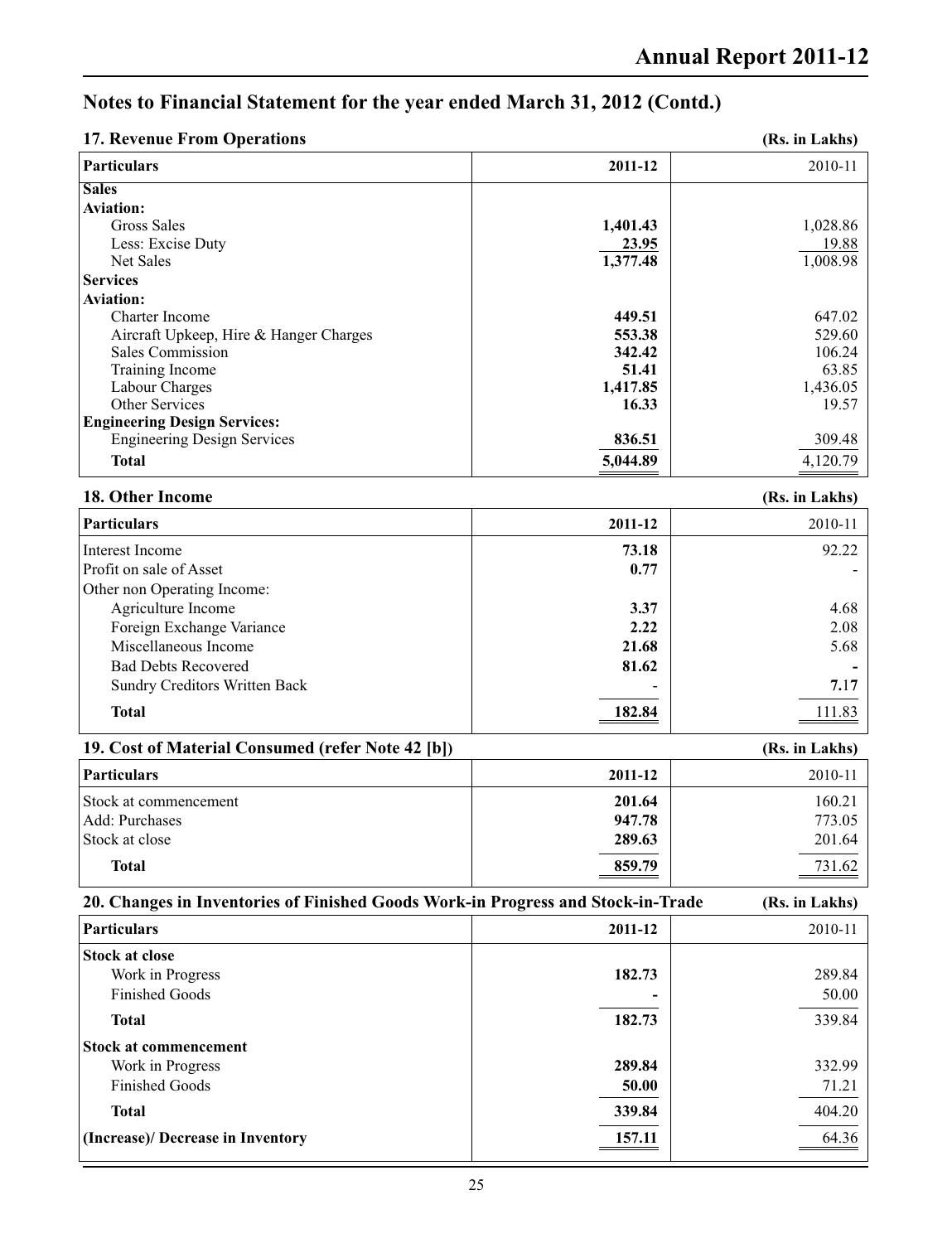| 21. Operational and Other Expenses               | (Rs. in Lakhs) |                |
|--------------------------------------------------|----------------|----------------|
| <b>Particulars</b>                               | 2011-12        | 2010-11        |
| <b>Charter Expenses</b>                          | 384.79         | 410.37         |
| Power & Fuel Expenses                            | 113.97         | 88.05          |
| Software & Hardware Hire and Maintenance Charges | 62.61          | 10.70          |
| Other Operational Expenses                       | 53.76          | 30.86          |
| Repairs and Maintenance Plant & Machinery        | 30.46          | 10.45          |
| Repairs and Maintenance Building                 | 3.02           | 3.61           |
| <b>Selling Expenses</b>                          | 56.12          | 47.57          |
| Rent, Rates, taxes and Insurance                 | 90.54          | 96.19          |
| Travelling & Conveyance                          | 293.93         | 169.59         |
| <b>Communication Expenses</b>                    | 34.17          | 22.52          |
| Auditor Remuneration (Refer note 31)             | 6.99           | 6.26           |
| Office Expenses                                  | 63.84          | 32.50          |
| Other Administrative Expenses                    | 64.96          | 67.43          |
| Legal, Professional & Consultancy Charges        | 141.81         | 47.65          |
| <b>Sitting Fees</b>                              | 5.00           | 5.80           |
| <b>Foreign Exchange Variation Loss</b>           | 1.83           | 4.68           |
| <b>Bad Debts Written Off</b>                     | 5.96           | 9.89           |
| <b>Total</b>                                     | 1,413.76       | 1,064.12       |
| 22. Employee Benefits                            |                | (Rs. in Lakhs) |
| <b>Particulars</b>                               | 2011-12        | 2010-11        |
| Salaries and Wages                               | 1,343.94       | 1,053.30       |
| Contribution to Provident and other Funds        | 57.26          | 42.04          |
| <b>Staff Welfare Expenses</b>                    | 174.46         | 85.50          |
| <b>Total</b>                                     | 1,575.66       | 1,180.84       |
| 23. Depreciation and Amortisation Expenses       |                | (Rs. in Lakhs) |
| <b>Particulars</b>                               | 2011-12        | 2010-11        |
| Depreciation                                     | 342.54         | 328.39         |
| <b>Total</b>                                     | 342.54         | 328.39         |
| 24. Finance Cost                                 |                | (Rs. in Lakhs) |
| <b>Particulars</b>                               | 2011-12        | 2010-11        |
| <b>Interest Expenses</b>                         |                |                |
| Working Capital Loan                             | 171.28         | 128.41         |
| Term Loans                                       | 67.79          | 141.76         |
| Interest on ICD / Other Interest                 | 267.45         | 136.05         |
|                                                  | 506.52         | 406.22         |
| Less: Capitalised During the Year                | 55.62          | 12.77          |
|                                                  | 450.90         | 393.45         |
| <b>Other Borrowing Costs</b>                     |                |                |
| Bank & Other Charges                             | 43.45          | 34.22          |

**Total 494.35** 427.67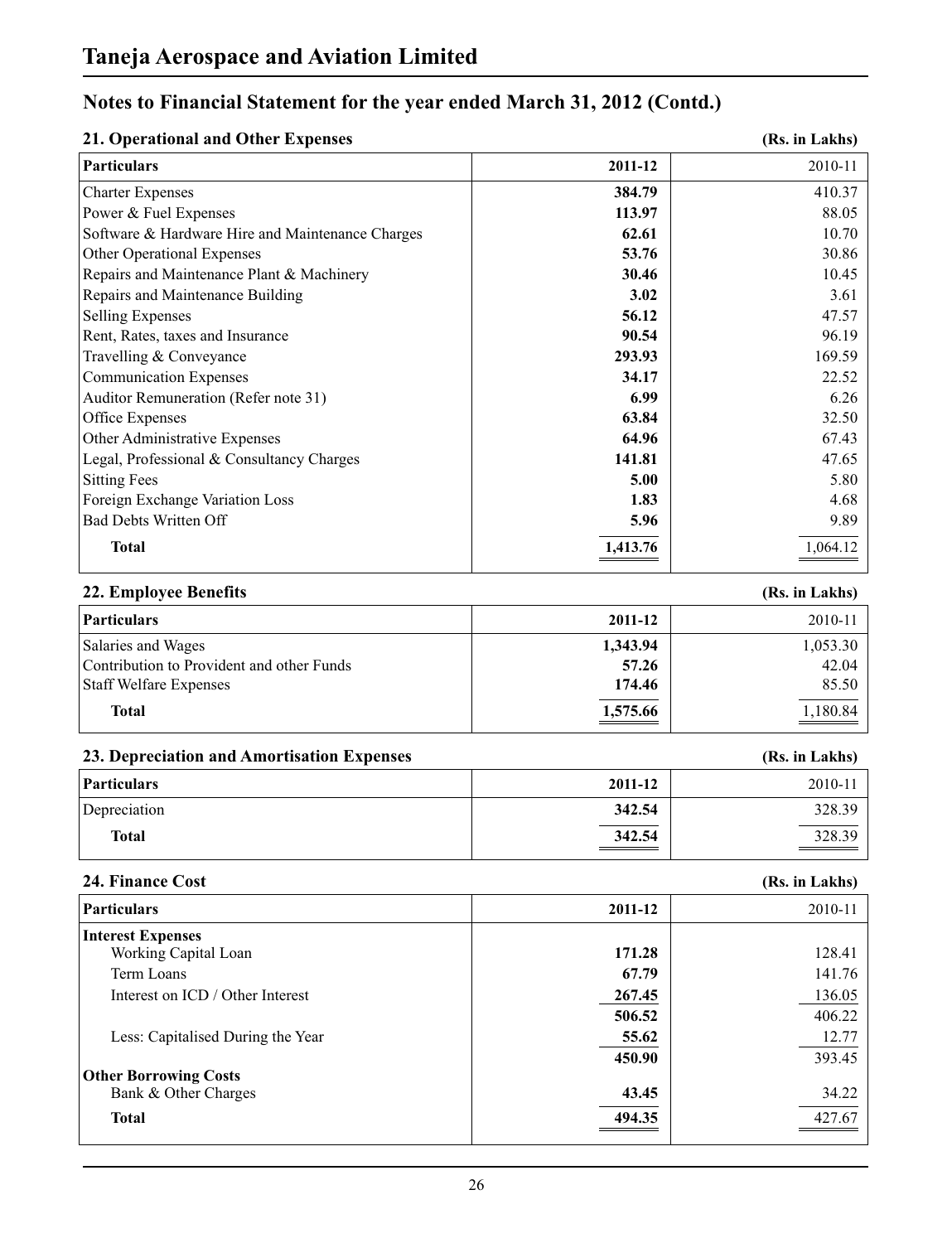#### **NOTE 25: SIGNIFICANTACCOUNTING POLICIES**

#### **25.1 Basis of Preparation of Financial Statements**

- (a) The financial statements have been prepared in accordance with the generally accepted accounting principles in India under the historical cost convention on an accrual basis, except for certain fixed assets which are being carried at revalued amounts. These financial statements have been prepared to comply in all material aspects with the accounting standards prescribed in the Companies (Accounting Standards) Rules, 2006 and with the relevant provisions of the Companies Act, 1956.
- (b) For the year ended March 31, 2012, the revised Schedule VI notified under the Companies Act, 1956, is applicable to the Company, for presentation and disclosures in financial statements. The Company has reclassified the previous year's figures in accordance with the revised Schedule VI as applicable in the current year.

#### **25.2 Use of Estimates**

The preparation of financial statements in conformity with Generally Accepted Accounting Principles (GAAP) in India requires the Management to make estimates and assumptions that affect the reported amounts of assets and liabilities (including contingent liabilities) as on the date of financial statements and the reported amounts of income and expenses during the period. Examples of such estimates include provision for doubtful debts, employee benefits, provision for income tax, proportionate completion in case of fixed price long term labour contracts, useful lives of fixed assets, etc. The Management believes that the estimates used in preparation of the financial statements are prudent and reasonable. Future results could differ from these estimates. Difference between the actual results and estimates are recognized in the period in which the results are known/ materialized.

#### **25.3 Fixed Assets**

- (a) Fixed assets are stated at cost of acquisition or construction except in case of certain assets which have been revalued, at its revalued amount, less accumulated depreciation and impairment loss, if any. Cost comprises the purchase price including taxes, duties, freight and other incidental expenses related to acquisitions & installation of the concerned assets but excluding CENVAT benefit. Considering the nature of business activity the Runway has been treated as Plant and Machinery and depreciation has been provided accordingly.
- (b) All indirect expenses incurred on project implementation including interest cost on funds deployed for the project are treated as incidental expenditure during construction and subsequently capitalized.
- (c) Assets received on amalgamation are recorded at its fair value.

#### **25.4 Depreciation**

Depreciation is provided on Straight Line Method for Building, Plant Machinery and Hardware and on Written Down Value Method on all other assets at the rates prescribed under Schedule XIV of the Companies Act, 1956. Depreciation on assets added/disposed off during the year has been provided on prorata basis with reference to the month of addition/disposal.

#### **25.5 Leases**

Operating lease payments are recognized as an expense in the profit and loss account on a straight-line basis over the lease term.

#### **25.6 Impairment Of Assets**

Where there is an indication that an asset is impaired, the recoverable amount if any, is estimated and the impairment loss is recognized to the extent carrying amount exceeds recoverable amount.

#### **25.7 Foreign Currency Transactions**

- (a) Initial Recognition: Transactions denominated in foreign currencies are recorded at the exchange rates prevailing on the date of the transaction.
- (b) Conversion: At the year end, monetary items denominated in foreign currencies are converted into rupee equivalents at the year-end exchange rates.
- (c) Exchange Differences: All exchange differences arising on settlement/conversion of foreign currency transactions are charged to the Profit and Loss Account.

#### **25.8 Provision forEmployee Benefits**

(a) Defined Contribution Plan

The Company makes defined contribution to Provident Fund and Superannuation Schemes, which are recognised in the Profit and Loss Account on accrual basis.

(b) Defined Benefit Plan

The Company's liabilities under Payment of Gratuity Act and Long Term Compensated Absences are determined on the basis of actuarial valuation made at the end of each financial year using the Projected Unit Credit Method except for short term compensated absences, which are provided on actual basis. Actuarial gain and losses are recognised immediately in the statement of Profit and Loss as income or expense. Obligations are measured at the present value of estimated future cash flows using a discounted rate that is determined by reference to market yields at the Balance Sheet date on Government Bonds where the currency and terms of the Government Bonds are consistent with the currency and estimated terms of the defined benefit obligation.

#### **25.9 Investments**

Investments that are readily realizable and intended to be held for not more than a year are classified as current investments. All other investments are classified as noncurrent investments.

- (a) Current investments are carried at lower of cost and fair value determined on an individual investment basis.
- (b) Non-current investments are carried at cost. Provision for diminution in the value of non-current investments is made only if such a decline is other than temporary in the opinion of the management.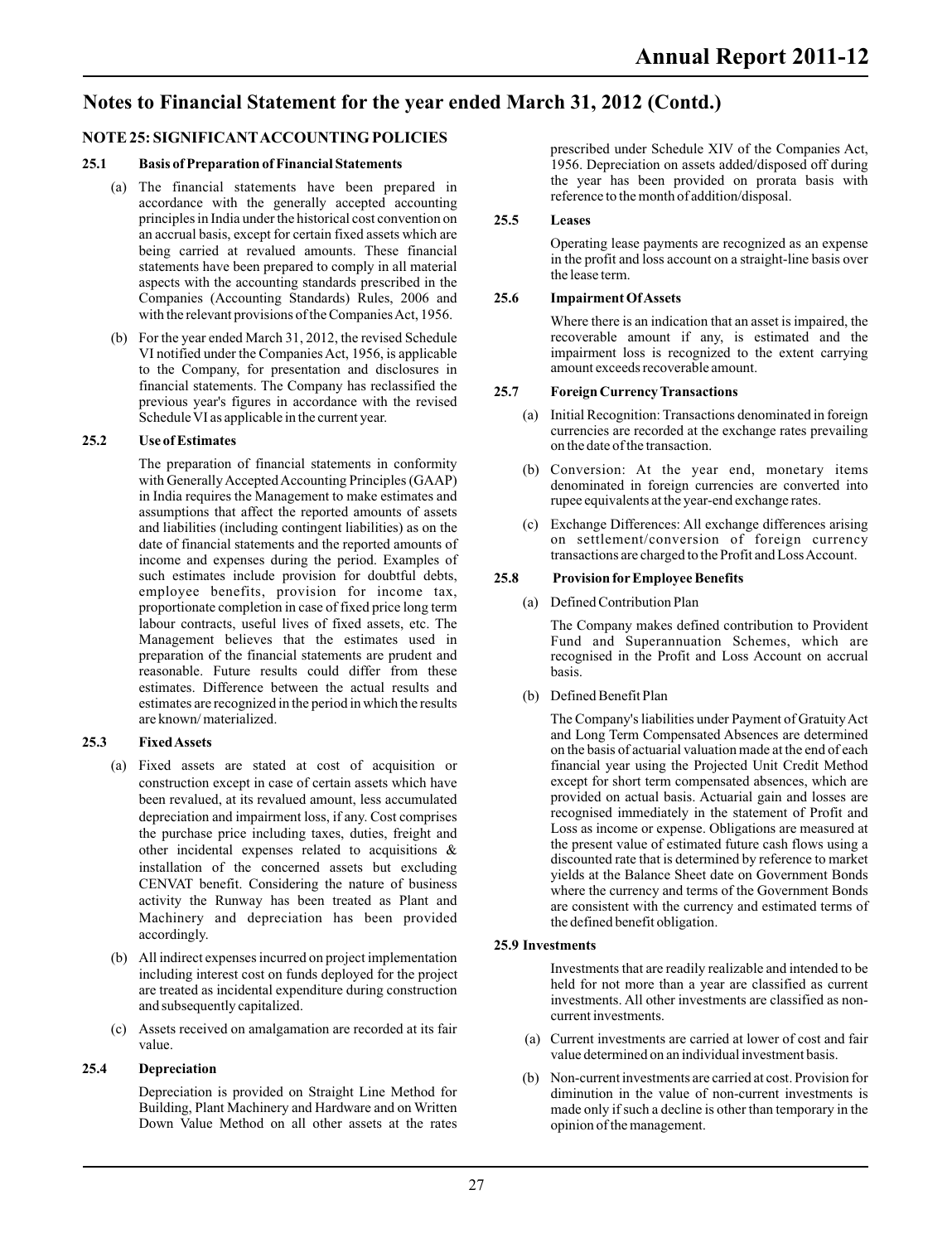### **Significant Accounting Policies**

#### **25.10 Revenue Recognition**

- (a) Commission from agency business of sale of aircraft is accounted on proportionate basis considering completion of major service and time period of delivery.
- (b) Revenue from long-term fixed price contracts to manufacture aero structures, spares, etc. is recognised under proportionate completion method and the stage of completion for this purpose is determined based on technical estimate of actual work completed.
- (c) Income from Hanger Utlisation is accounted based on agreement/ contract entered into with the third party.
- (d) Income from aircraft given on charter is booked on the basis of contracts with customers and actual flying hours of the aircraft.
- (e) Training fees received, being non-refundable, is accounted in the year of receipt.
- (f) Engineering design service fees are accounted based on terms of contract with the customers.
- (g) Revenue on long term fixed price contracts for supply of certain sets of components and assemblies is recognized on the basis of proportionate completion method and billed in terms of agreement with and certification by the customer. Cost of processing incurred on sets of components which are not billable is included in work in process.
- (h) Revenue from sale of goods is recognised on transfer of all significant risks and rewards of ownership to the buyer. The amounts recognised as sale is exclusive of sales tax/VAT and are net of returns.
- (i) Interest income is recogised on time proportion basis taking into account the amount outstanding and the rate applicable.

#### **25.11 Inventories**

Stock of raw materials, bought out items and certain components and finished goods are valued at cost. Stock of certain aero structures, components and work in progress are valued at lower of the cost and net realizable value based on technical estimate even though in traditional basis of valuation, it may be considered as slow moving and/or obsolete. Stores and Spares are stated at cost. In determining the cost of raw materials, components, stores, spares and loose tools, the first in first out (FIFO) method is used. Cost of work in progress and manufactured finished products include material cost, labour and factory overheads on estimated basis.

#### **25.12 Provision forTaxation**

Tax expense for the period, comprising Current Tax and Deferred Tax are included in the determination of the net profit or loss for the year.

Current Tax is measured at the amount expected to be paid to the tax authorities in accordance with the taxation laws prevailing in India.

Minimum Alternate Tax (MAT) paid in accordance with the tax laws, which gives future economic benefits in the

form of adjustment to future income tax liability, is considered as an asset. Accordingly, MAT is recognised as an asset in the Balance Sheet when it is probable that future economic benefit associated with it will flow to the Company.

Deferred tax resulting from timing difference between book and taxable profit is accounted for using tax rates and tax laws that have been enacted or substantively enacted as at the Balance Sheet date. The deferred tax asset is recognized and carried forward only to the extent there is a reasonable certainty that the asset will be realized in the future.

#### **25.13 Segment Reporting**

The Company is primarily engaged in manufacturing, selling of products and services connected with aviation and also in Engineering Design Services.

#### **25.14 Contingencies and Events Occurring after the Date of Balance Sheet**

- (a) Accounting for contingencies arising out of contractual obligation, are made only on the basis of mutual acceptances.
- (b) Material events occurring after the date of Balance Sheet up to the date of adoption of the accounts are considered in preparation and presentation of financial statements.

#### **25.15 Provisions, Contingent Liabilities and Contingent Assets**

- (a) Provisions are recognized when the company has a legal and constrictive obligation as a result of past event, for which it is probable that a cash outflow will be required and a reliable estimate can be made of the amount of obligation.
- (b) Adisclosure for a contingent liability is made when there is a possible obligation or a present obligation that may, but probably will not require an outflow of resources.
- (c) Contingent Assets are neither recognized nor disclosed in the financial statements.

#### **25.16 Trade Receivables**

Trade receivables are stated after writing off debts considered as bad. Adequate provision is made for debts considered doubtful. Bad Debts previously written off and recovered during the year is credited to the Profit and Loss Account.

#### **25.17 Borrowing Cost**

Borrowing costs directly attributable to the acquisition or construction of qualifying assets are capitalised as part of the cost of the assets, upto the date the asset is ready for their intended use. All other borrowing costs are recognised in Statement of Profit and Loss in the year in which they are incurred.

#### **25.18 Earnings PerShare**

The Basic and Diluted Earnings Per Share ("EPS") is computed by dividing the net profit after tax for the year by weighted average number of equity shares outstanding during the year.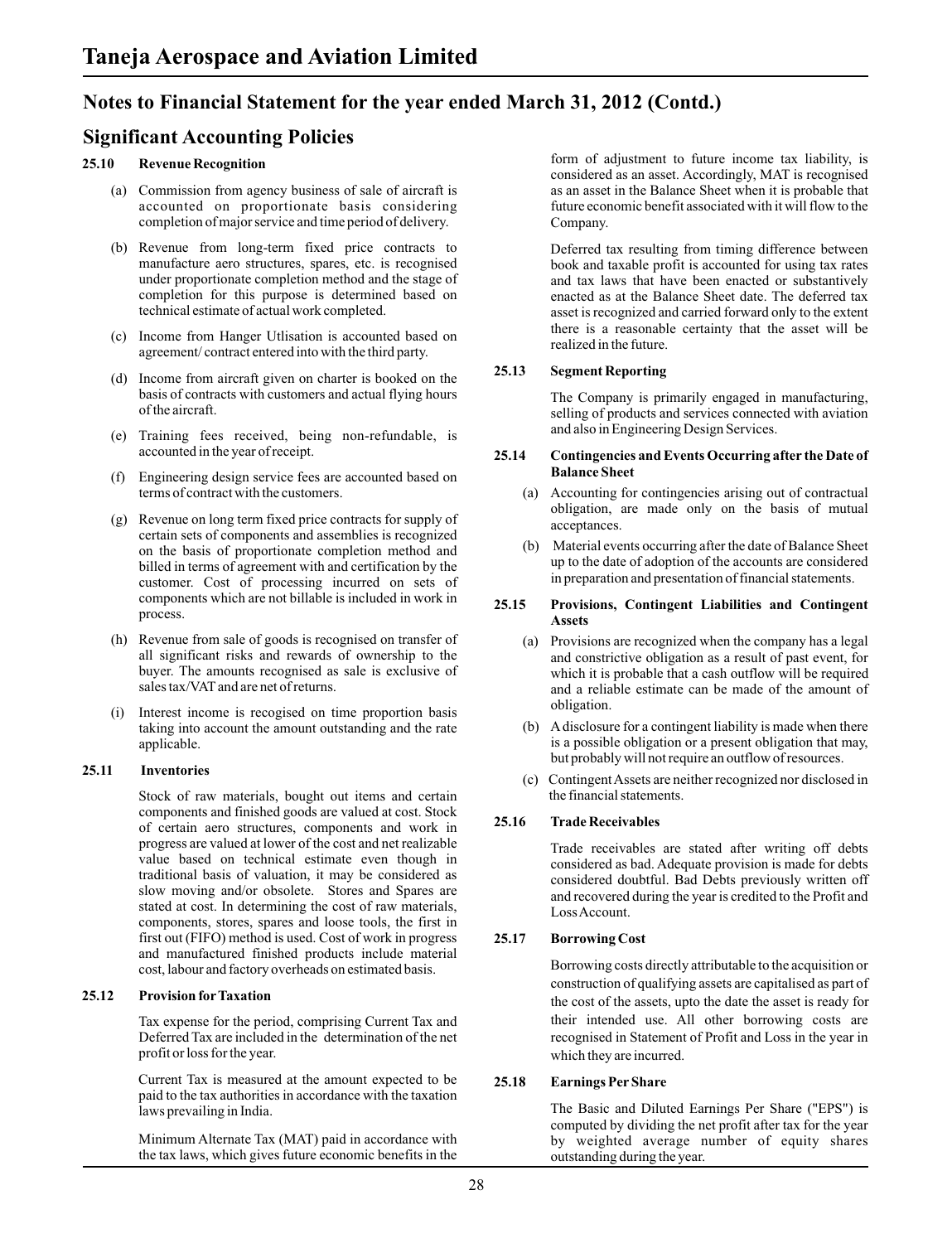### **NOTES TO ACCOUNTS**

#### **26. Provisions and Contingencies**

- a. Bank Guarantees Rs.1,567.81 Lakhs (Previous Year Rs. 1,637.20 lakhs).
- b. Indemnity issued to customers Rs.1,477.78 Lakhs (Previous Year Rs.1,026.50 Lakhs).
- c. EPCG Export sales obligation to be fulfilled Rs.1,189.52 Lakhs (Previous Year Rs. 1,189.52 Lakhs).
- d. Capital commitment towards the new project is Rs.1,573.29 Lakhs (Previous Year Rs.1,266.06 Lakhs).
- e. Employees Provident Fund Rs.11.78 Lakhs (Previous Year NIL).
- **27.** The Company has capitalised the following expenses to New Project in accordance with the accounting policy consistently followed **(Rs. in Lakhs)**

|    |                                 |                       | то ні пинна)   |
|----|---------------------------------|-----------------------|----------------|
|    |                                 | As at                 | As at          |
|    | <b>Particulars</b>              | <b>March 31, 2012</b> | March 31, 2011 |
|    | Personnel Expenses              |                       |                |
|    | Managing Directors Salary<br>a. | -                     | 2.54           |
|    | b. Other Salary                 | 12.33                 | 7.77           |
| 2. | <b>Travelling Expenses</b>      | 0.40                  | 2.95           |
| 3. | Interest                        | 55.62                 | 12.77          |
|    | <b>Total</b>                    | 68.35                 | 26.04          |
|    |                                 |                       |                |

#### **28. Minimum Alternate Tax (Rs. in Lakhs)**

| <b>Particulars</b>      | As at<br><b>March 31, 2012</b> | As at<br>March 31, 2011 |
|-------------------------|--------------------------------|-------------------------|
| Minimum Alternate Tax * | 82.34                          |                         |

Since the Company is covered by the provisions of Sec. 115 JB of the Income Tax Act, 1961 and credit entitlement would be available in the subsequent years.

#### **29. Computation of Earning Per Share (Rs. in Lakhs)**

| <b>Particulars</b>                                                                               | As at<br><b>March 31, 2012</b> | As at<br>March 31, 2011 |
|--------------------------------------------------------------------------------------------------|--------------------------------|-------------------------|
| Profit/(Loss) after tax available for equity shareholders<br>Adjusted Weighted Average number of | 386.39                         | 426.43                  |
| Equity Shares of Nominal value of Rs. 5/- each<br>Computation of EPS-Basic <sup>*</sup> (in Rs.) | 249.30<br>1.55                 | 249.30<br>1.71          |

\*\* Diluted EPS same as Basic as there are no outstanding potential Equity Shares as on date.

**30.** During the year 2007-08, Company acquired an Aircraft on operating lease from an overseas lease finance Company for the period of 120 months. Based on the legal opinion obtained by the Company, the lease rental has been grouped under the head Charter Expenses.

The payments under lease for the future period are:

| <b>Particulars</b>                    | <b>Amount in US \$</b> | <b>Equivalent Rs. in Lakhs</b> |
|---------------------------------------|------------------------|--------------------------------|
| Less than One Year                    | 3.89                   | 199.02                         |
| More than 1 year and Less than 5 year | 18.76                  | 959.83                         |
| More than 5 years                     | 3.70                   | 189.23                         |
| <b>Total</b>                          | 26.35                  | 1,348.08                       |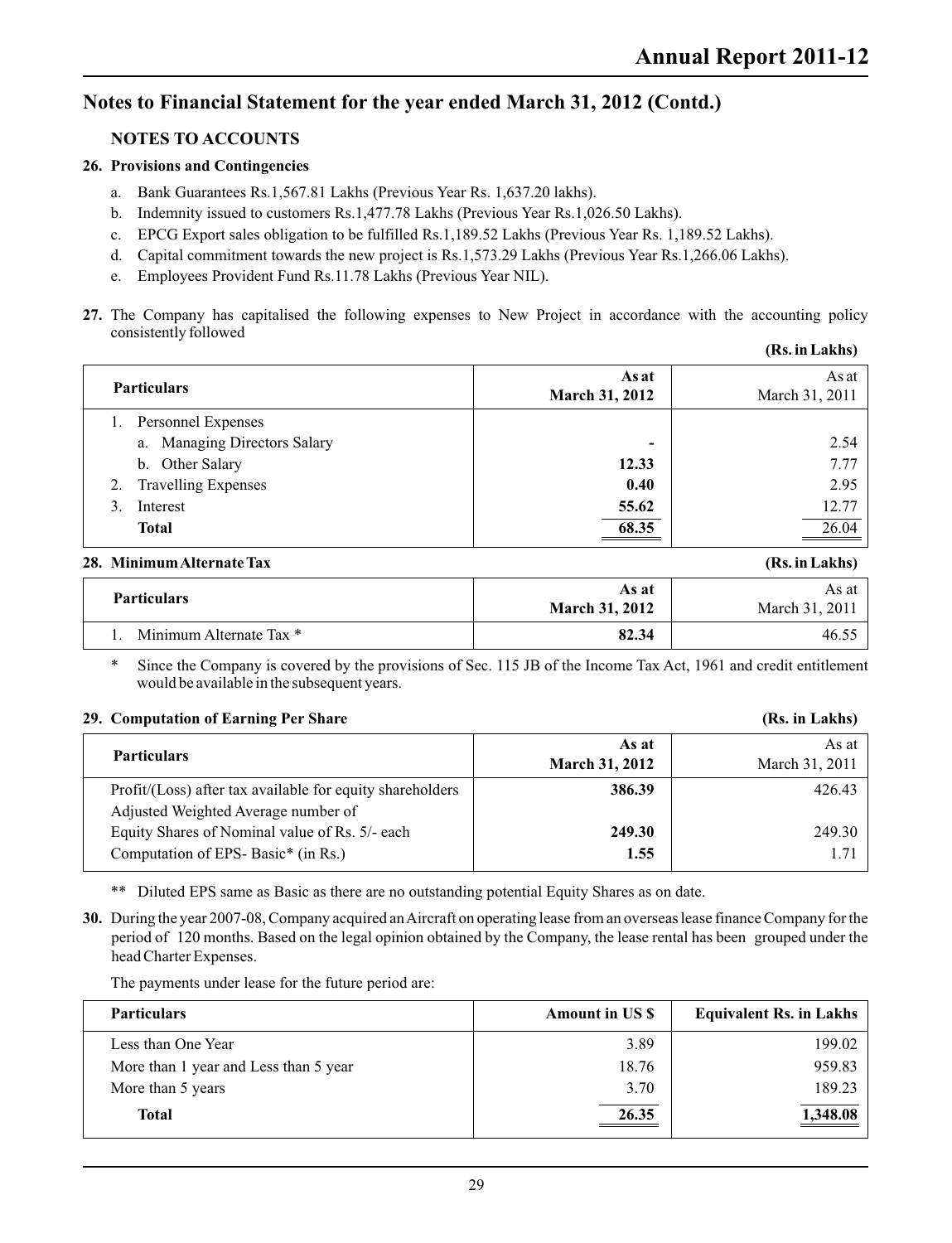### **NOTES TO ACCOUNTS**

#### **31.** Auditors Remuneration Includes

|                                   |                | (Rs. in Lakhs) |
|-----------------------------------|----------------|----------------|
| <b>Particulars</b>                | As at          | As at          |
|                                   | March 31, 2012 | March 31, 2011 |
| <b>Audit Fees</b>                 | 3.00           | 3.00           |
| Tax Audit Fees                    | 1.00           | 0.85           |
| Fees for Taxation                 | 1.50           | 1.50           |
| Fees for Other Services           | 1.00           | 0.60           |
| Out of Pocket Expenses/Travelling | 0.49           | 0.31           |
| <b>Total</b>                      | 6.99           | 6.26           |
|                                   |                |                |

#### **32.** Details of Managerial Remuneration

| $\sum_{i=1}^{n}$                                                                           |                                       | (Rs. in Lakhs)                           |
|--------------------------------------------------------------------------------------------|---------------------------------------|------------------------------------------|
| <b>Particulars</b>                                                                         | As at<br>March 31, 2012               | As at<br>March 31, 2011                  |
| Remuneration (Basic+HRA)<br>LTA+Medical<br>Provident Fund<br>Superannuation<br>Perquisites | 19.20<br>2.00<br>1.44<br>1.80<br>1.20 | $*19.20$<br>2.00<br>1.44<br>1.80<br>1.20 |
| <b>Total</b>                                                                               | 25.64                                 | $\overline{25.64}$                       |

\* Including the part amount capitalised

The above figures do not include contribution to gratuity fund and provision for leave enchasment as separate figures are not ascertainable for the Whole-time Director

Computation of Net Profit in accordance with Section 198 read with Section 349 and 350 of the Companies Act , 1956 and calculation of commission payable to Whole-time Director

|  |  | (Rs. in Lakhs) |
|--|--|----------------|
|--|--|----------------|

| <b>Particulars</b>                                                          | As at March<br>31, 2012 | As at March<br>31, 2011 |
|-----------------------------------------------------------------------------|-------------------------|-------------------------|
| Profit Before Taxation as per Profit and Loss Account                       | 386.39                  | 435.62                  |
| Add: Depreciation Provided in accounts                                      | 342.54                  | 328.39                  |
| Remuneration paid to Managing Director                                      | 25.64                   | 25.64                   |
| Less: Profit(net) on Sale of Asset as per Profit and Loss Account           | 0.77                    |                         |
|                                                                             | 753.80                  | 789.65                  |
| Less: Depreciation computed in accordance with                              |                         |                         |
| provision of Section 350 of the Companies Act, 1956                         | 529.53                  | 1,156.97                |
| Less: Amount Charged to reserve as per Profit and Loss Account              |                         |                         |
| Profit as per Section 349 of Companies Act, 1956                            | 224.27                  | (367.32)                |
| Maximum Permissible remuneration to the whole time Director under           |                         |                         |
| Section 198 of the Companies Act, 1956 $@5\%$ of the profit computed above. | 11.21                   |                         |
|                                                                             |                         |                         |

Due to inadequacy of profits for the period under consideration, remuneration provided/paid is in compliance with the requirements of Schedule XIII of the companies Act, 1956

#### **33. Details of Prior Period items (Rs. in Lakhs)**

| <b>Particulars</b>                           | As at<br><b>March 31, 2012</b> | As at<br>March 31, 2011 |
|----------------------------------------------|--------------------------------|-------------------------|
| Prior Period Expenses<br>Prior Period Income | 4.09<br>5.95                   | 20.07<br>12.13          |
| Net Prior Period items                       | (1.87)                         | $\frac{7.94}{2}$        |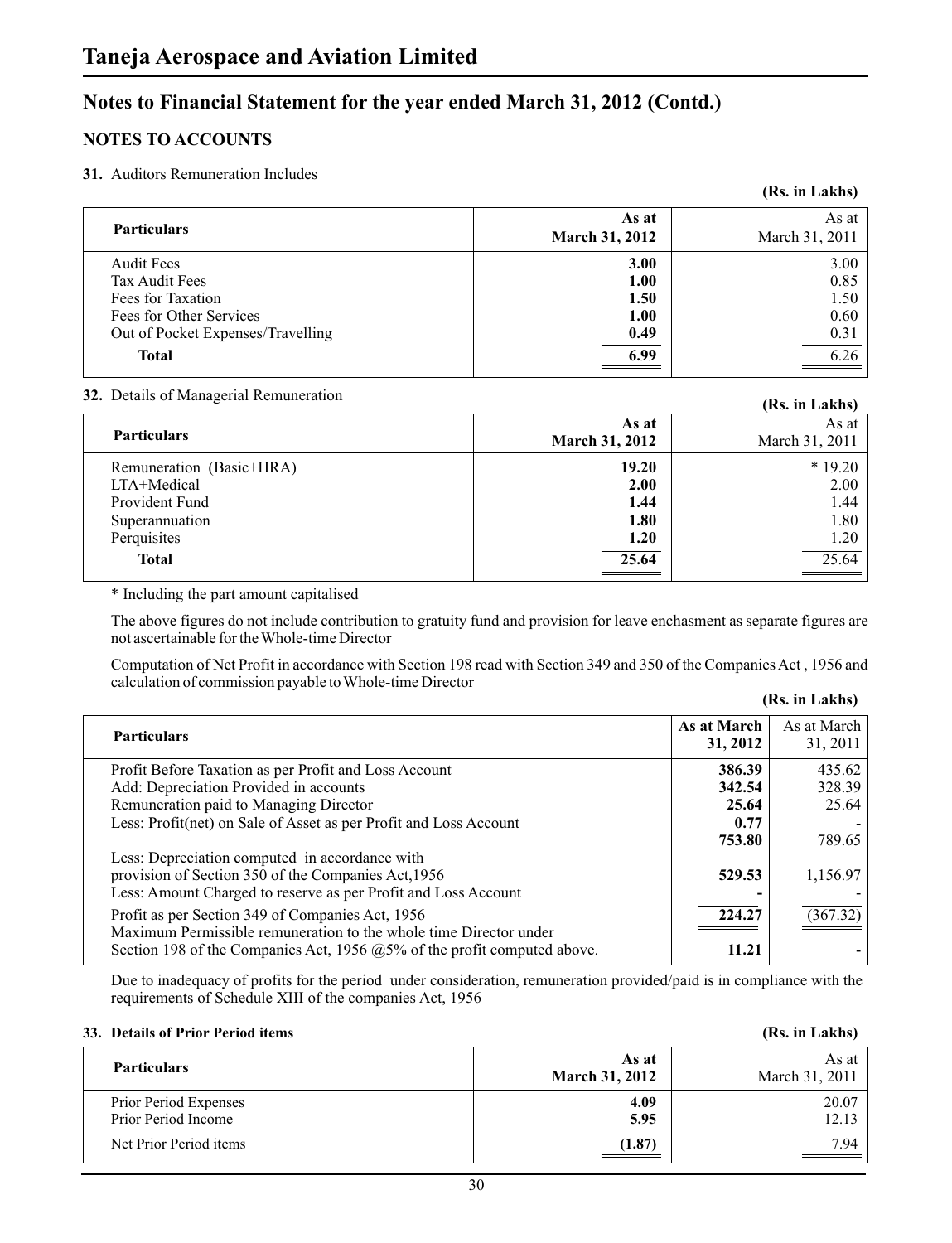### **NOTES TO ACCOUNTS**

#### **34. Disclosure required by Clause 32 of the Listing Agreement**

Amount of Loans and Advances in nature of loans outstanding from subsidiaries and associates for the year ended March 31, 2012 **(Rs. in Lakhs)**

| Name of the Company               | Nature of<br><b>Relation</b> | Nature of<br><b>Transaction</b> | <b>Maximum Balance</b><br>during the Period | As at March<br>31, 2012  | As at March<br>31, 2011 |
|-----------------------------------|------------------------------|---------------------------------|---------------------------------------------|--------------------------|-------------------------|
| First Airways Inc                 | Subsidiary                   | Investment                      | 477.49                                      | 477.49                   | 477.49                  |
| ISMT Ltd *                        | Associate                    | Loan(Cr)                        | 2,336.39                                    | 1.420.48                 | 1,195.15                |
| Indian Seamless Enterprises Ltd*# | Associate                    | Loan(Dr)                        | 99.51                                       | $\overline{\phantom{0}}$ | 99.51                   |
| Vishkul Leather Garments (P) Ltd* | Associate                    | Advances(Dr)                    | 507.87                                      | 28.84                    | 493.75                  |

\* Non repayment schedule

# No interest charged on this loan

#### **35. Disclosure in respect of related parties pursuant to Accounting Standard 18.**

| <b>Related Parties</b>        | <b>Name of the Party</b>                                                                    |
|-------------------------------|---------------------------------------------------------------------------------------------|
| i) Subsidiary Companies       | First Airways Inc<br>TAAL Aerosystems Private Limited                                       |
| ii) Associate Companies       | <b>ISMT</b> Limited<br>Indian Seamless Enterprises Ltd<br>Vishkul Leather Garments Pvt. Ltd |
| iii) Key Management Personnel | Mr. Salil Taneja (Chairman)<br>Mr. C S Kameswaran (Managing Director)                       |

#### **Transactions with the Related Parties: (Rs. in Lakhs)**

| <b>Particulars</b>                               | <b>Subsidiaries</b>    | <b>Associates</b>      | <b>Key Management</b><br>Personnel |
|--------------------------------------------------|------------------------|------------------------|------------------------------------|
| Investment in Equity                             |                        |                        |                                    |
|                                                  | $\left( \cdot \right)$ | $(\cdot)$              | $\left( \cdot \right)$             |
| Inter-Corporate Deposit Received during the year |                        | 1,674.00               |                                    |
|                                                  | $\left( \cdot \right)$ | (1,344.20)             | $\left( \cdot \right)$             |
| <b>Aircraft Hiring Charges</b>                   |                        | 240.00                 |                                    |
|                                                  | $\left( \cdot \right)$ | (240.00)               | $(\cdot)$                          |
| <b>Sitting Fees</b>                              |                        |                        | 0.50                               |
|                                                  | $\left( \cdot \right)$ | $\left( \cdot \right)$ | (0.50)                             |
| Interest paid                                    |                        | 226.38                 |                                    |
|                                                  | $\left( \cdot \right)$ | (135.52)               | $\left( \cdot \right)$             |
| <b>Interest Received</b>                         |                        | 28.84                  |                                    |
|                                                  | $\left( \cdot \right)$ | (49.39)                | $\left( \cdot \right)$             |
| Managerial Remuneration                          |                        |                        | 25.64                              |
|                                                  | $\left( \cdot \right)$ | $(\cdot)$              | (25.64)                            |
| Balance payable                                  |                        | 1,420.48               |                                    |
|                                                  | $\left( \cdot \right)$ | (1,195.15)             | $\left( \cdot \right)$             |
| Balance receivable                               |                        | 28.84                  |                                    |
|                                                  | $\left( \cdot \right)$ | (593.26)               | $\left( \cdot \right)$             |

(Figures in brackets relate to Previous Year)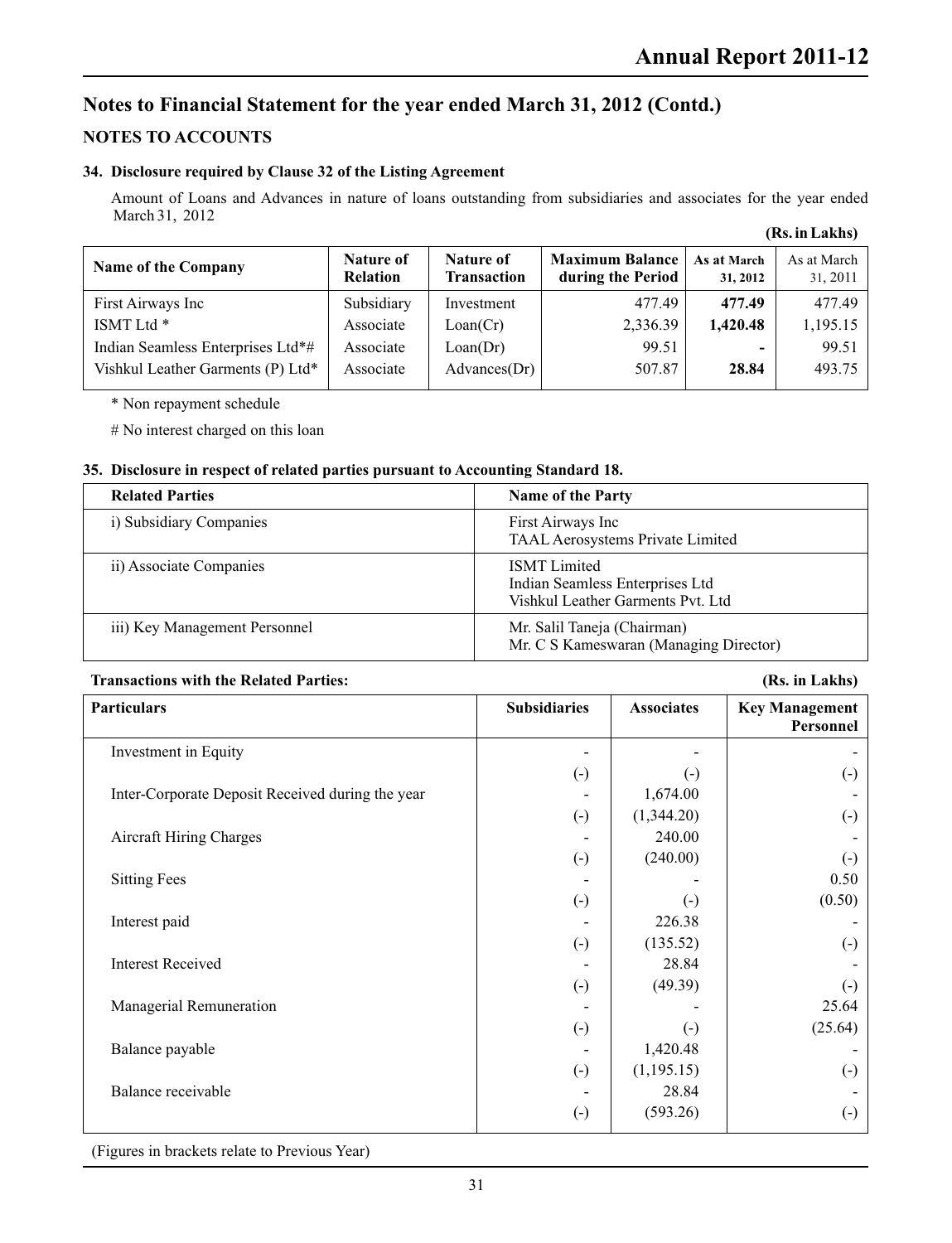### **NOTES TO ACCOUNTS**

- **36** The balances in Debtors and creditors accounts are subject to confirmations.
- **37** As informed to us by management, the Company owes no dues, which are outstanding for more than 45 days as at March 31, 2012 to any "Micro, Small And Medium Enterprises " as required under "Micro, Small And Medium Enterprises Development Act 2006"
- **38** In the Opinion of the board , adequate steps are taken to make sufficient provision for all liabilities.
- **39** Current Assets , Loans and Advances are of the value stated if realised in the ordinary course of business.
- **40** The Accounting Standard 15 (Revised 2005) on "Employee Benefits" has been adopted by the Company effective from April 1, 2007.

#### **i) Defined Contribution Plan :**

The Company has recognized the following amounts as an expense and included under the head " Personnel Cost" .

|                                                                                |                                         | (Rs. in Lakhs) |
|--------------------------------------------------------------------------------|-----------------------------------------|----------------|
| <b>Particulars</b>                                                             | As at March $ $ As at March<br>31, 2012 | 31, 2011       |
| Employer's Contribution to Provident Fund, Family Pension Fund and Other Funds | 42.71                                   | 30.13          |

#### **ii) Defined Benefit Plan:**

a) Changes in present value of Defined Benefit obligations: **(Rs. in Lakhs)**

**As at March** As at March<br>**31, 2012** <br>**As at March 31, 2012** 31, 2011 **Gratuity (Funded)** Present Value of Obligations as at April 01, 2011 (April 01, 2010) **65.56 65.56** 57.01 Current Service Cost **12.43** 9.22 **Interest Cost** 4.77 Past Service Cost **and Service Cost -** 0.56 Actuarial (gain)/ loss **1.46** (6.00) Benefits Paid **-** - Present Value of Obligations as at March 31, 2012 (March 31, 2011) **84.91** 65.56 **Leave Encashment (Non Funded)** Present Value of Obligations as at April 01, 2011 (April 01, 2010) **46.48** 43.27 Current Service Cost **8.61** 9.63 **Interest Cost** 3.25 3.25 Past Service Cost -Actuarial (gain)/ loss **(2.54)** (0.96) Benefits Paid **(7.61)** (8.71) (8.71) Present Value of Obligations as at March 31, 2012 (March 31, 2011) **48.49** 46.48 **Particulars**

b. Changes in fair value of plan Assets: The Company has not made any investment in plan assets and therefore, there are no changes in fair value and returns thereon

c. Amounts recognized in the Balance Sheet in respect of:

|  | (Rs. in Lakhs) |  |
|--|----------------|--|
|  |                |  |

|                                                                      | <b>Gratuity Funded</b>  |                         | <b>Leave Encashment</b><br>(Non Funded) |                         |  |
|----------------------------------------------------------------------|-------------------------|-------------------------|-----------------------------------------|-------------------------|--|
| <b>Particulars</b>                                                   | As at March<br>31, 2012 | As at March<br>31, 2011 | As at March<br>31, 2012                 | As at March<br>31, 2011 |  |
| Present Value of Obligation as at<br>March 31, 2012 (March 31, 2011) | 84.91                   | 65.56                   | 48.49                                   | 46.48                   |  |
| Funded with LIC<br><b>Net Liability</b>                              | 10.43<br>74.48          | 65.56                   | -<br>48.49                              | 46.48                   |  |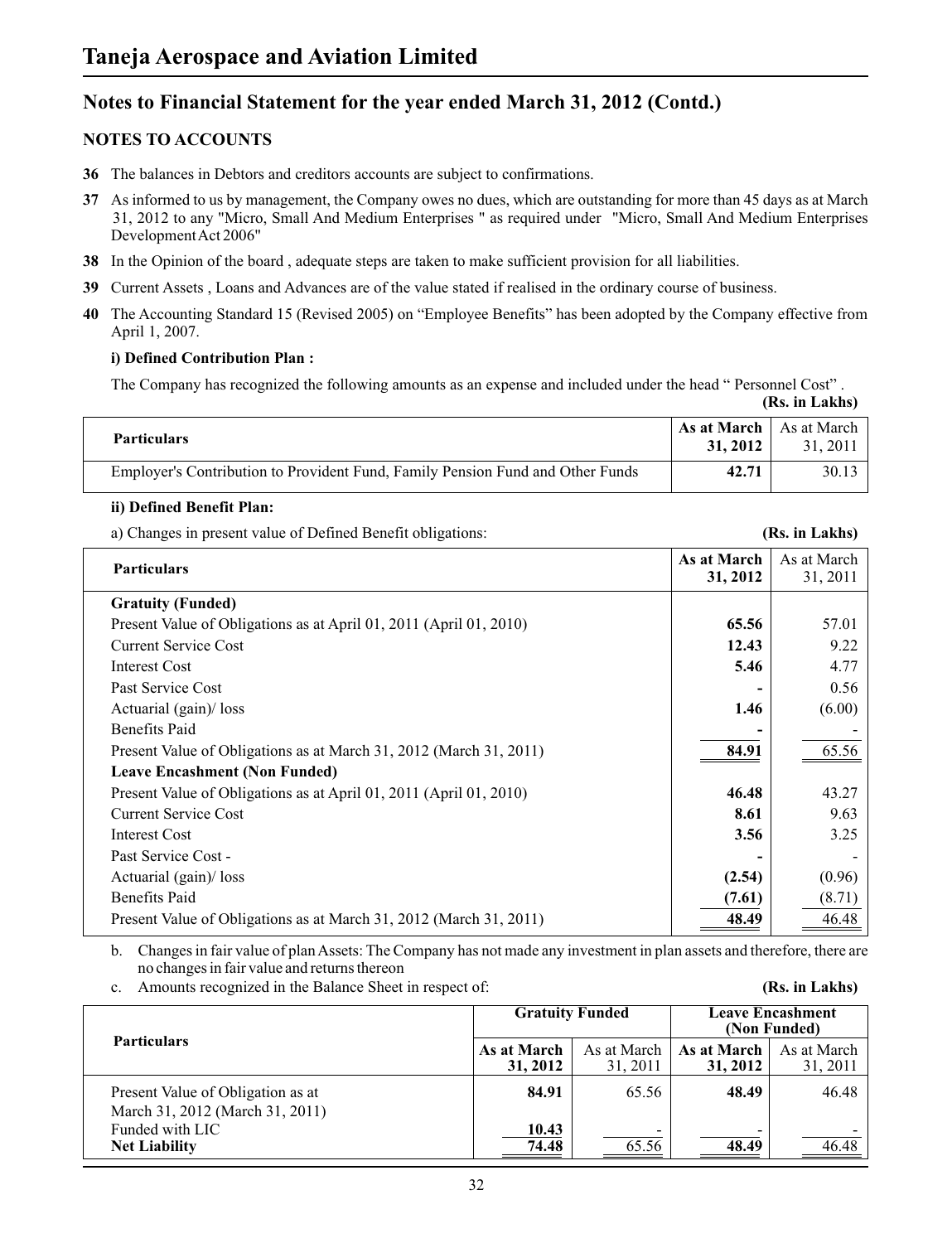### **NOTES TO ACCOUNTS**

d. Expenses recognised in the Profit & Loss Account (under the head "Personnel Cost" )

**(Rs. in Lakhs)**

|                                                |                          | <b>Gratuity Funded Leave</b> | <b>Encashment (Non Funded)</b> |                         |  |
|------------------------------------------------|--------------------------|------------------------------|--------------------------------|-------------------------|--|
| <b>Particulars</b>                             | As at March<br>31, 2012  | As at March<br>31, 2011      | As at March<br>31, 2012        | As at March<br>31, 2011 |  |
| Current Service Cost                           | 12.43                    | 9.22                         | 8.61                           | 9.63                    |  |
| Interest Cost                                  | 5.46                     | 4.77                         | 3.56                           | 3.25                    |  |
| Past Service Cost                              | $\overline{\phantom{a}}$ | 0.56                         | -                              |                         |  |
| Actuarial (gain)/ loss                         | 1.46                     | (6.00)                       | (2.54)                         | (0.96)                  |  |
| Expenses recognized in Profit and Loss Account | 19.35                    | 8.55                         | 9.62                           | 11.92                   |  |

e. Principal Actuarial Assumptions used as at the Balance Sheet date :

|                                        |             | <b>Gratuity Funded Leave</b> | <b>Encashment (Non Funded)</b> |             |  |
|----------------------------------------|-------------|------------------------------|--------------------------------|-------------|--|
| <b>Particulars</b>                     | As at March | As at March                  | As at March                    | As at March |  |
|                                        | 31, 2012    | 31, 2011                     | 31, 2012                       | 31, 2011    |  |
| Discount rate                          | 8.50%       | 8.40%                        | 8.50%                          | 8.40%       |  |
| Expected rate of return on Plan Assets | 7.40%       | $8.00\%$                     | 7.40%                          | $8.00\%$    |  |
| Salary Escalation rate                 | $13.62\%$   | 12.92%                       | $13.62\%$                      | 13.49%      |  |

#### **41 Segment Reporting**

| 41<br><b>Segment Reporting</b>   |                 |                                         |                         |           |                           | (Rs. in Lakhs)   |
|----------------------------------|-----------------|-----------------------------------------|-------------------------|-----------|---------------------------|------------------|
| <b>Particulars</b>               | <b>Aviation</b> | <b>Engg</b><br>Design<br><b>Service</b> | <b>Total</b><br>2011-12 | Aviation  | Engg<br>Design<br>Service | Total<br>2010-11 |
| 1. Segment Revenue               |                 |                                         |                         |           |                           |                  |
| Segmental Revenue from           |                 |                                         |                         |           |                           |                  |
| Sales and Services               | 4,208.38        | 836.51                                  | 5,044.89                | 3,811.31  | 309.48                    | 4,120.79         |
| Un allocable Revenue             |                 |                                         | 182.84                  |           |                           | 111.83           |
| <b>Total Revenue</b>             | 4,208.38        | 836.51                                  | 5,227.73                | 3,811.31  | 309.48                    | 4,232.62         |
| 2. Segment Result before         |                 |                                         |                         |           |                           |                  |
| <b>Interest and Taxation</b>     | 912.25          | (31.51)                                 | 880.74                  | 896.89    | (33.60)                   | (863.29)         |
| Less: Finance Charges            | 491.97          | 2.38                                    | 494.35                  | 426.37    | 1.30                      | 427.67           |
| Profit/Loss before Taxation      | 420.28          | (33.89)                                 | 386.39                  | 470.52    | (34.90)                   | 435.62           |
| Less: Taxation                   |                 |                                         |                         |           |                           | 1.26             |
| Profit/Loss after Taxation       | 420.28          | (33.89)                                 | 386.39                  | 470.52    | (34.90)                   | 434.36           |
| 3. Other Information             |                 |                                         |                         |           |                           |                  |
| <b>Total Segment Assets</b>      | 15,526.02       | 499.24                                  | 16,025.26               | 15,382.23 | 161.82                    | 15,544.05        |
| Un Allocable Assets              |                 |                                         | 733.61                  |           |                           | 556.62           |
| <b>Total Assets</b>              |                 |                                         | 16,758.87               |           |                           | 16,100.67        |
| <b>Total Segment Liabilities</b> | 1,832.21        | 217.74                                  | 2,049.96                | 2,314.86  | 46.59                     | 2,361.46         |
| Un Allocable Liability           |                 |                                         | 3,744.12                |           |                           | 3,188.66         |
| <b>Total Liability</b>           |                 |                                         | 5,794.07                |           |                           | 5,550.12         |
| <b>Total Capital Employed</b>    | 13,693.81       | 281.49                                  | 10,964.80               | 13,573.82 | 119.54                    | 10,550.55        |
| 4. Cost Incurred for Acquiring   |                 |                                         |                         |           |                           |                  |
| Assets                           | 571.62          | 142.90                                  | 714.53                  | 1,904.74  | 4.24                      | 1,908.98         |
| <b>Segment Depreciation</b>      | 327.75          | 14.79                                   | 342.54                  | 319.69    | 8.70                      | 328.39           |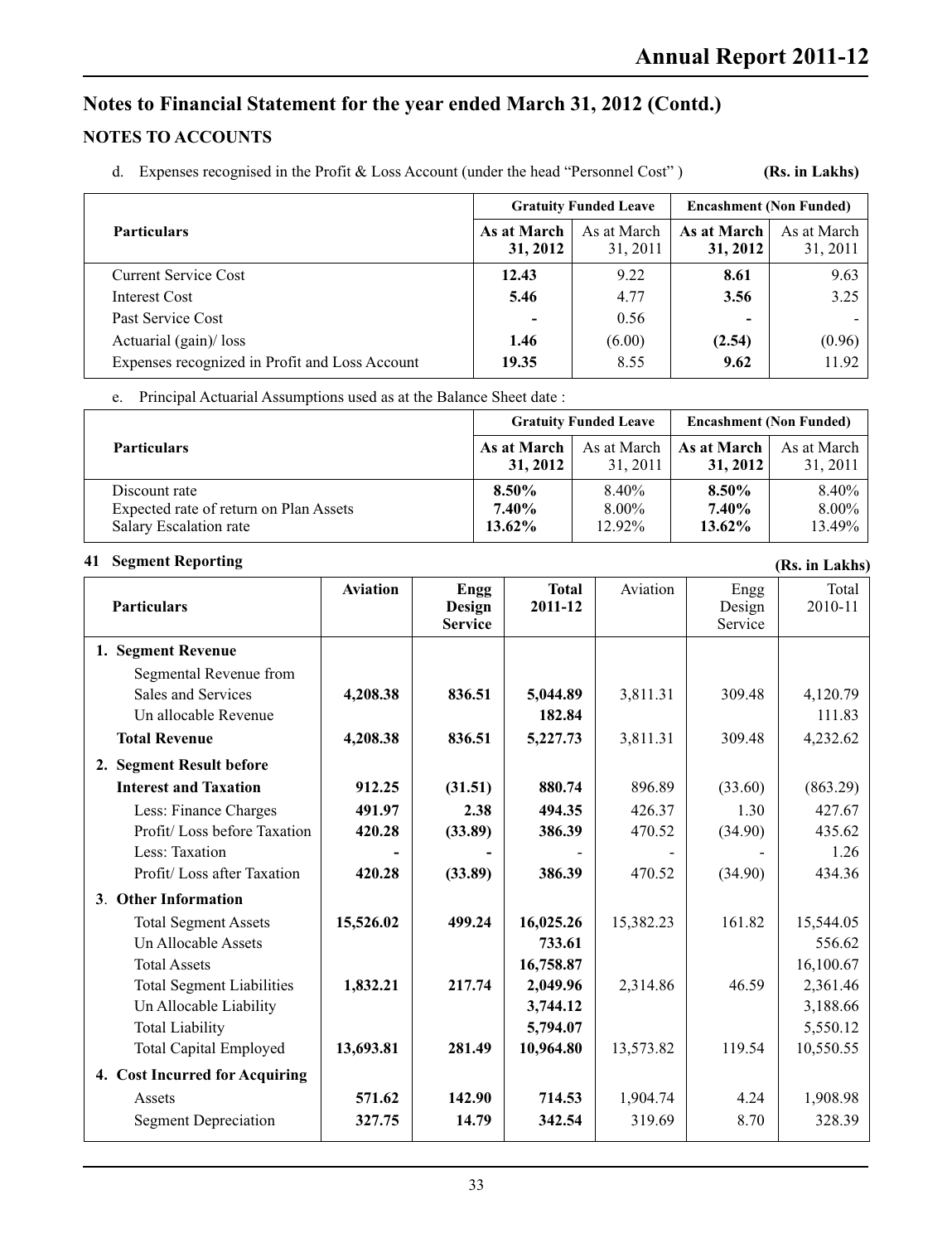### **NOTES TO ACCOUNTS NOTES TO ACCOUNTS**

#### **42. Statement of Additional Information:**

| a. Details of Finished Goods in nos. (Light Transport Aircraft) |  |
|-----------------------------------------------------------------|--|
|                                                                 |  |

| a. Details of Finished Goods in nos. (Light Transport Aircraft)                                                                                                                                     |                         |                                 |                         | (Rs. in Lakhs)          |  |
|-----------------------------------------------------------------------------------------------------------------------------------------------------------------------------------------------------|-------------------------|---------------------------------|-------------------------|-------------------------|--|
|                                                                                                                                                                                                     |                         | <b>Quantity (Nos.)</b><br>Value |                         |                         |  |
| Particulars                                                                                                                                                                                         | As at March<br>31, 2012 | As at March<br>31, 2011         | As at March<br>31, 2012 | As at March<br>31, 2011 |  |
| Opening Stock                                                                                                                                                                                       | 0.50                    | 0.50                            | 50.00                   | 71.21                   |  |
| Closing Stock                                                                                                                                                                                       |                         | 0.50                            |                         | 50.00                   |  |
| b. Value of Raw materials and Components consumed during the Year                                                                                                                                   |                         |                                 |                         | (Rs. in Lakhs)          |  |
|                                                                                                                                                                                                     |                         | Percentage (%)                  |                         | Value                   |  |
| Particulars                                                                                                                                                                                         | As at March<br>31, 2012 | As at March<br>31, 2011         | As at March<br>31, 2012 | As at March<br>31, 2011 |  |
| Imported*                                                                                                                                                                                           | 14.33%                  | 21.72%                          | 123.23                  | 158.92                  |  |
| Indigenous                                                                                                                                                                                          | 85.67%                  | 78.28%                          | 736.56                  | 572.69                  |  |
|                                                                                                                                                                                                     | 100.00%                 | 100.00%                         | 859.79                  | 731.62                  |  |
| *The imported raw material and components are presumed to be consumed during the year itself                                                                                                        |                         |                                 |                         |                         |  |
| c. Earnings in Foreign Currency                                                                                                                                                                     |                         |                                 |                         | (Rs. in Lakhs)          |  |
| <b>Particulars</b>                                                                                                                                                                                  |                         | As at March 31, 2012            |                         | As at March 31, 2011    |  |
| Export of Goods/Services                                                                                                                                                                            |                         | 830.93                          |                         | 267.37                  |  |
| Commission                                                                                                                                                                                          |                         | 342.42                          |                         | 106.13                  |  |
| Charter Income                                                                                                                                                                                      |                         |                                 |                         | 20.09                   |  |
| <b>Total</b>                                                                                                                                                                                        |                         | 1,173.35                        |                         | 393.59                  |  |
| d. Expenditure in Foreign Currency                                                                                                                                                                  |                         |                                 |                         | (Rs. in Lakhs)          |  |
| <b>Particulars</b>                                                                                                                                                                                  |                         | As at March 31, 2012            |                         | As at March 31, 2011    |  |
| Parts and Components                                                                                                                                                                                |                         | 100.55                          | 154.44                  |                         |  |
| <b>Traveling Expenses</b><br>Professional Fees                                                                                                                                                      |                         | 154.42                          | 63.04                   |                         |  |
| Lease Rent                                                                                                                                                                                          |                         | 258.15                          | 1.35<br>213.47          |                         |  |
| Onsite Expenses                                                                                                                                                                                     |                         | 172.46                          | 53.35                   |                         |  |
| Subscription Fees                                                                                                                                                                                   |                         | 1.63                            |                         | 5.60                    |  |
| Insurance                                                                                                                                                                                           |                         | 2.41                            |                         | 10.43<br>501.68         |  |
| <b>Total</b>                                                                                                                                                                                        |                         | 689.62                          |                         |                         |  |
| e. CIF Value of Imports of Raw Material, Spares, etc. for the year                                                                                                                                  |                         | 123.23                          |                         | 158.92                  |  |
| 43. The Company has not hedged its foreign currency exposure outstanding as on March 31, 2012 as per the policy consistently<br>followed Foreign Currency Exposure not hedged as at March 31, 2012. |                         |                                 |                         |                         |  |
| Particulars                                                                                                                                                                                         |                         | <b>Foreign Currency</b>         |                         | Rs. in Lakhs            |  |
| Receivable<br>Debtors Receivable                                                                                                                                                                    |                         |                                 |                         |                         |  |
| <b>USD</b>                                                                                                                                                                                          |                         | 1.74                            |                         | 88.99                   |  |
| Euro                                                                                                                                                                                                |                         | 0.81                            |                         | 55.67                   |  |
| Deposit Receivable from Cessna                                                                                                                                                                      |                         |                                 |                         |                         |  |
| <b>USD</b><br><b>Total</b>                                                                                                                                                                          |                         | 1.86                            |                         | 94.90<br>239.56         |  |
| <b>Dovable</b>                                                                                                                                                                                      |                         |                                 |                         |                         |  |

| 239.56<br><b>Total</b><br>Payable<br>Expenses Payable<br>8.27<br>0.16<br><b>USD</b><br>$0.00*$<br>0.17<br>Euro<br>Lease Rent Payable<br>$\frac{23.27}{31.71}$<br>0.45<br><b>USD</b> | <b>USD</b>   | 1.86 | 94.90 |
|-------------------------------------------------------------------------------------------------------------------------------------------------------------------------------------|--------------|------|-------|
|                                                                                                                                                                                     |              |      |       |
|                                                                                                                                                                                     |              |      |       |
|                                                                                                                                                                                     |              |      |       |
|                                                                                                                                                                                     |              |      |       |
|                                                                                                                                                                                     |              |      |       |
|                                                                                                                                                                                     |              |      |       |
|                                                                                                                                                                                     |              |      |       |
|                                                                                                                                                                                     | <b>Total</b> |      |       |

(\* Figure in Euro 243)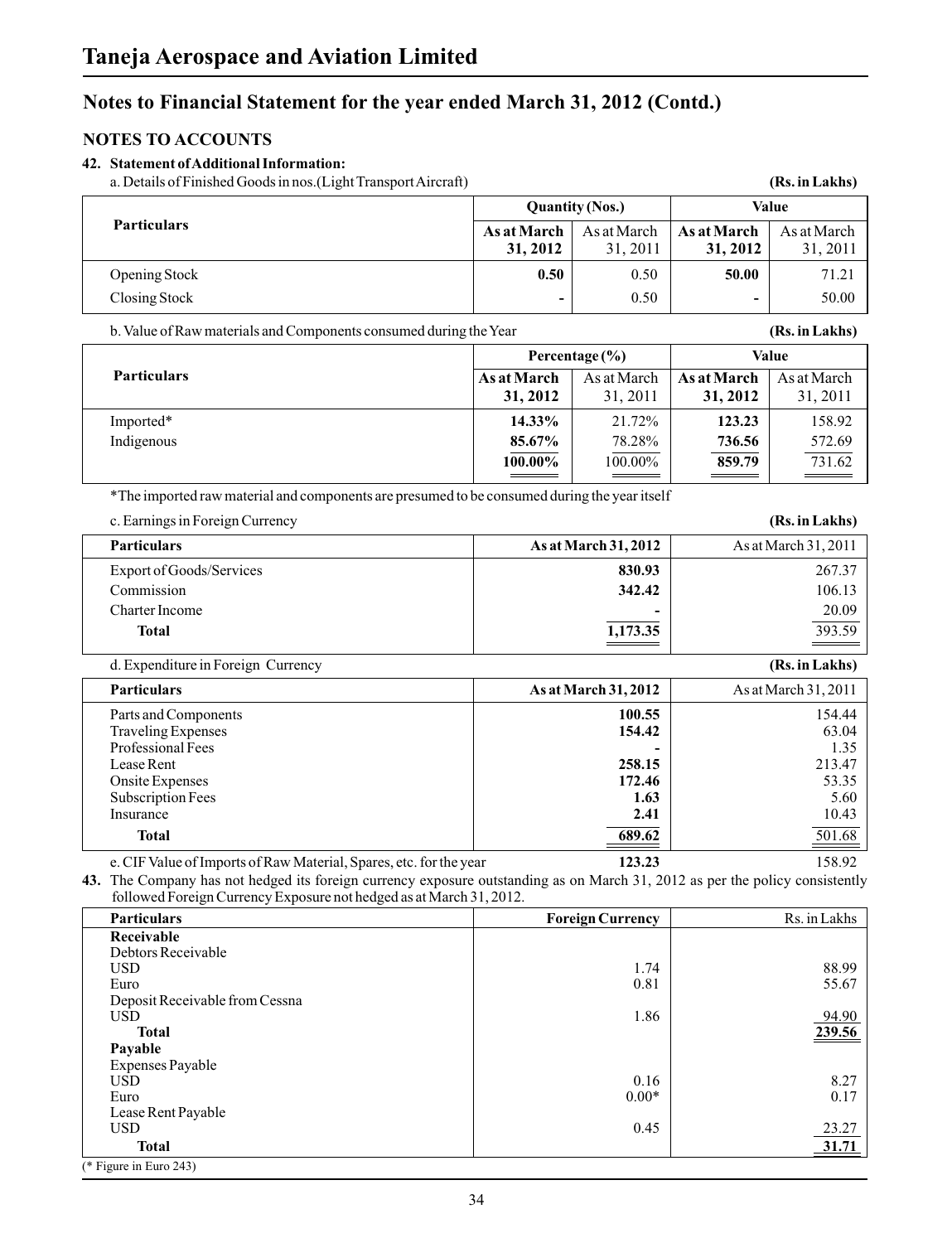### **NOTES TO ACCOUNTS NOTES TO ACCOUNTS**

- **44.** As per the clause of accounting policy mentioned in the scheme of arrangement sanctioned by The Hon'ble High Court, Madras on January 08, 2010 (Effective Date February 24, 2010), The Company has transferred Rs. 27.86 Lakhs to the General Reserve from the Profit and Loss Account on account of write back of excess provision for Rent, Rates and Taxes made in the years prior to the sanction of the Scheme.
- **45.** The financial statements for the year ended March 31, 2011 had been prepared as per the then applicable, pre- revised Schedule VI to the Companies Act, 1956. Consequent to the notification of Revised Schedule VI under the Companies Act, 1956, the financial statements for the year ended March 31, 2012 are prepared as per Revised Schedule VI. Accordingly, the previous year figures have also been reclassified to conform to this year's classification. The adoption of Revised Schedule VI for previous year figures does not impact recognition and measurement principles followed for preparation of financial statements.

As per our report of even date For and on behalf of the Board of Directors **For Haresh Upendra & Co,**  Chartered Accountants Firm Reg. No. 103513W

**Haresh B. Shah Shah Salil Taneja** C S Kameswaran<br>
Partner Company Secretary Company Secretary Chairman Managing Director Partner **Company Secretary** Company Company Company Chairman Managing Director Membership No.: 32208 Pune, July 24, 2012 Pune, July 24, 2012

**Priya Nair**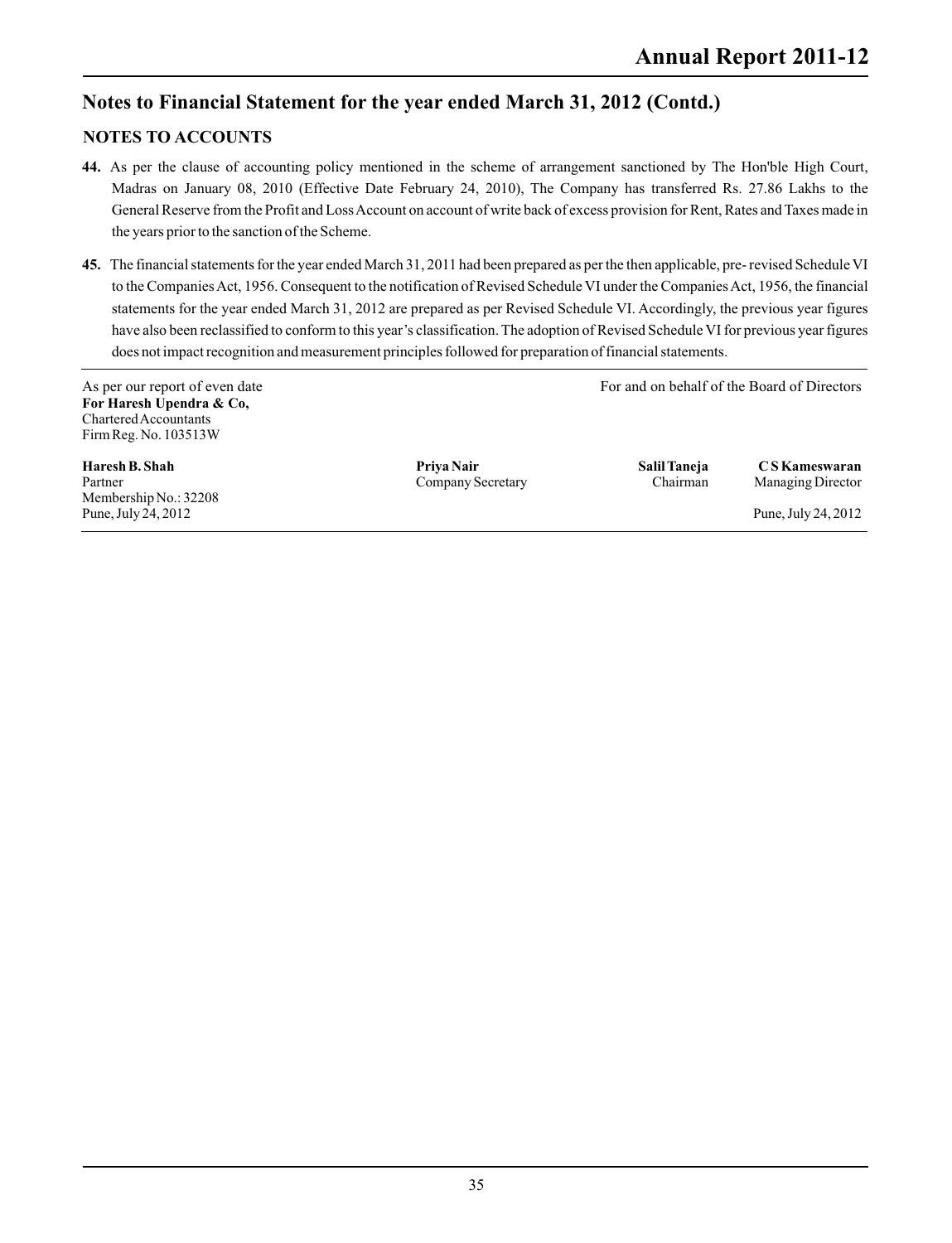# **Disclosure of information relating to subsidiary companies under Section 212(8) of the Companies Act,1956. (Rs. in Lakhs)**

| <b>Particulars</b>                             | First Airways Inc. | <b>TAAL Aerosystems</b><br><b>Private Limited</b> |
|------------------------------------------------|--------------------|---------------------------------------------------|
| Capital                                        | 477.49             | 1.00                                              |
| Reserves                                       | (261.54)           | (0.10)                                            |
| <b>Total Assets</b>                            | 304.58             | 1.00                                              |
| <b>Total Liabilities</b>                       | 2.27               | 0.35                                              |
| Investments other than in Subsidiaries Company |                    |                                                   |
| Turnover & Other Income                        |                    |                                                   |
| Profit/(Loss) before Taxation                  | (73.30)            | (0.10)                                            |
| Provision for Taxation                         | 2.03               |                                                   |
| Profit/(Loss) after Taxation                   | (75.33)            | (0.10)                                            |
| Proposed Dividend                              |                    |                                                   |

**Notes:** 

1. The accounts of subsidiaries have been re-stated in line with Indian GAAP and as required by Accounting Standard 21 issued by The Institute of Chartered Accountants of India, wherever applicable.

2. The Financial Statement of the subsidiaries whose reporting currency are other than INR are converted into Indian Rupees on the basis of following exchange rates

| <b>Particulars</b> | For Assets and Liabilities at<br><b>Closing Exchange Rate</b> | <b>For Profit and Loss items at</b><br><b>Average Rate</b> |  |
|--------------------|---------------------------------------------------------------|------------------------------------------------------------|--|
| US Dollar to INR   | Rs. 51.16/US Dollar                                           | Rs. 47.80/US Dollar                                        |  |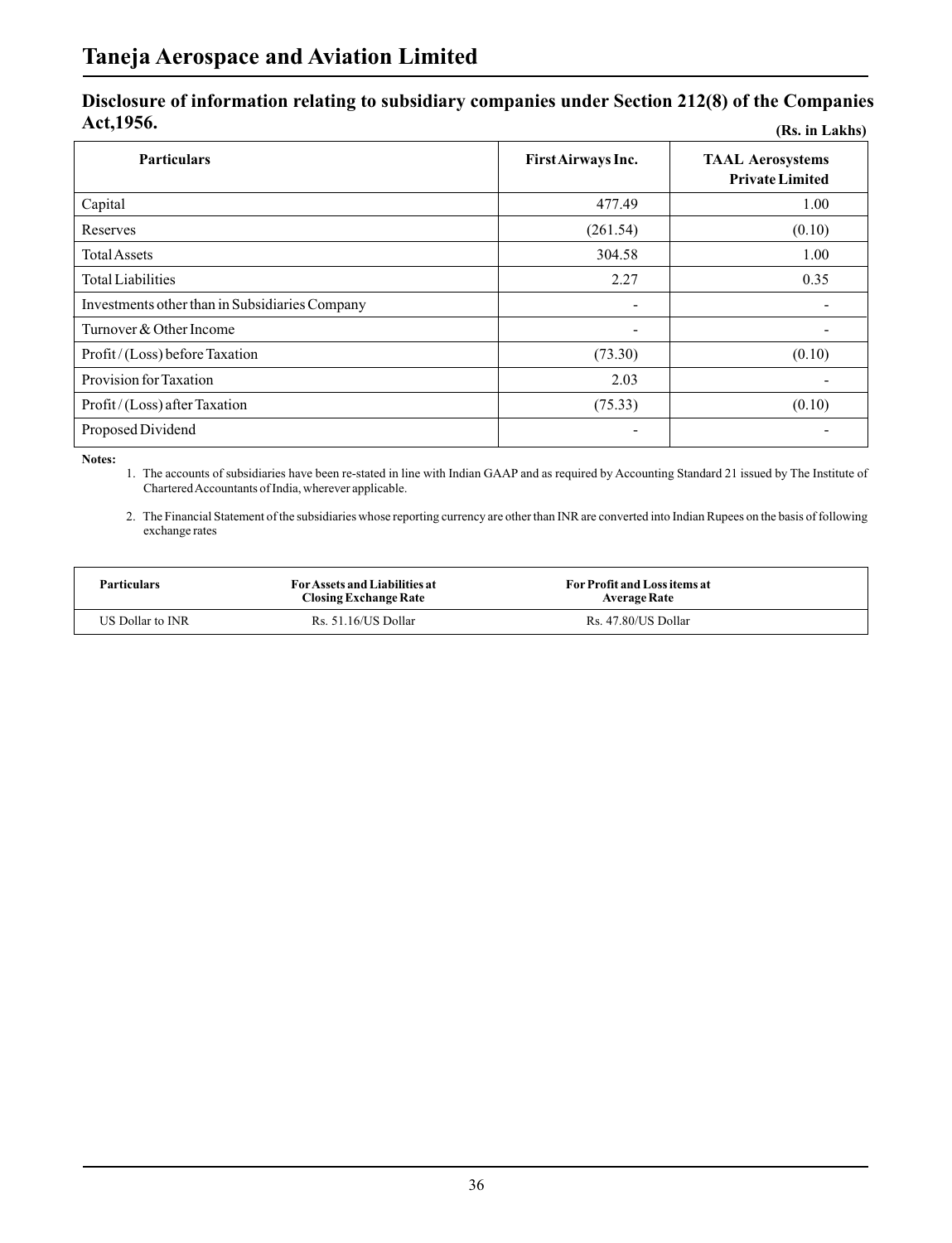### **Auditors' Report on Consolidated Financial Statements**

#### To,

The Members of Taneja Aerospace and Aviation Limited

- 1. We have audited the attached Consolidated Balance Sheet of Taneja Aerospace and Aviation Limited ("the Company") and its subsidiary (collectively referred to as "the Group") as at March 31, 2012 and also the Consolidated Profit and Loss Account and the Consolidated Cash Flow Statement for the year ended on that date annexed thereto. These consolidated financial statements are the responsibility of the Company's management and have been prepared by the management on the basis of separate financial statements and other financial information regarding components. Our responsibility is to express an opinion on these consolidated financial statements based on our audit.
- 2. We conducted our audit in accordance with the auditing standards generally accepted in India. Those standards require that we plan and perform the audit to obtain reasonable assurance about whether the financial statements are free of material misstatement. An audit includes examining, on a test basis, evidence supporting the amounts and disclosures in the financial statements. An audit also includes assessing the accounting principles used and significant estimates made by the management, as well as evaluating the overall financial statement presentation. We believe that our audit provides a reasonable basis for our opinion.
- 3. We did not audit the financial statements of the subsidiary, whose financial statements reflect total assets (net) of Rs. 305.85 lakhs as at March 31, 2012 total revenue of Rs. Nil and net cash outflows amounting to Rs. 0.51 lakhs for the year ended on that date. These financial statements and other financial information have been audited by other auditors, whose reports have been furnished to us and our opinion is based solely on the reports of other auditors and information provided by the management.
- 4. We report that the consolidated financial statements have been prepared by the Company in accordance with the requirements of Accounting Standard 21, "Consolidated Financial Statements", notified by the Companies (Accounting Standards) Rules, 2006.
- 5. Based on our audit and on consideration of report of other auditors on separate financial statements and on the other financial information of the components, and to the best of our information and according to the explanations given to us, we are of the opinion that the attached Consolidated Financial Statements together with the notes thereon and attached thereto give a true and fair view in conformity with the accounting principles generally accepted in India:
	- (a) In the case of the Consolidated Balance Sheet, of the state of affairs of th Group as at March 31, 2012;
	- (b) In the case of the Consolidated Profit and Loss Account, of the profit of the Group for the year ended on that date; and
	- (c) In the case of the Consolidated Cash Flow Statement, of the cash flows of the Group for the year ended on that date.

**For Haresh Upendra & Co,** Chartered Accountants, Firm Reg. No.: 103513W

#### **Haresh B. Shah** Partner Membership No. : 32208 Pune, July 24, 2012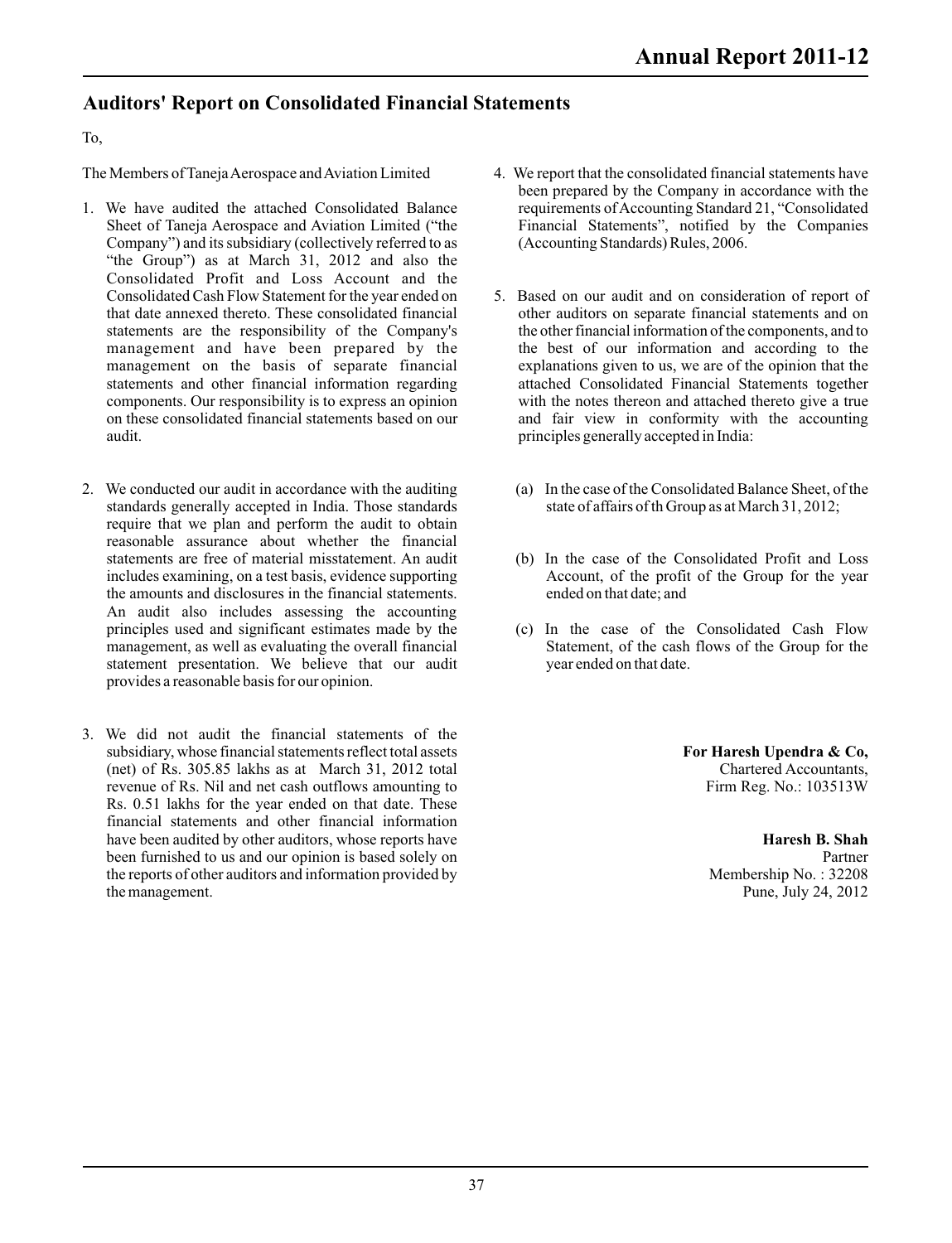## **Consolidated Balance Sheet As at March 31, 2012**

|                                                         |                         |                         | (Rs. in Lakhs)          |
|---------------------------------------------------------|-------------------------|-------------------------|-------------------------|
| <b>Particulars</b>                                      | <b>Note</b><br>No.      | As at<br>March 31, 2012 | As at<br>March 31, 2011 |
| <b>EQUITY AND LIABILITIES</b>                           |                         |                         |                         |
| <b>Shareholders' Funds</b>                              |                         |                         |                         |
| Share Capital                                           | 1                       | 1,246.54                | 1,246.54                |
| Reserves and Surplus                                    | $\mathbf{2}$            | 9,543.00                | 9,160.74                |
|                                                         |                         | 10,789.54               | 10,407.28               |
| <b>Minority Interest</b>                                |                         | 0.22                    |                         |
| <b>Non-Current Liabilities</b>                          |                         |                         |                         |
| Long-Term Borrowings                                    | 3                       | 2,366.65                | 2,062.69                |
| Deferred Tax Liabilities (Net)                          | $\overline{\mathbf{4}}$ | 564.38                  | 564.38                  |
| Other Long-Term Liabilities                             | 5                       | 564.64                  | 561.75                  |
| Long-Term Provisions                                    | 6                       | 122.98                  | 112.04                  |
| <b>Current Liabilities</b>                              |                         | 3,618.65                | 3,300.86                |
| Short-Term Borrowings                                   | 7                       | 1,026.27                | 1,257.92                |
| <b>Trade Payables</b>                                   | 8                       | 428.17                  | 295.37                  |
| Other Current Liabilities                               | 9                       | 573.81                  | 711.49                  |
| <b>Short-Term Provisions</b>                            | 10                      | 149.78                  | 64.08                   |
|                                                         |                         | 2,178.03                | 2,328.86                |
| <b>Total</b>                                            |                         | 16,586.44               | 16,037.00               |
| <b>ASSETS</b>                                           |                         |                         |                         |
| <b>Non-Current Assets</b>                               |                         |                         |                         |
| <b>Fixed Assets</b>                                     |                         |                         |                         |
| <b>Tangible Assets</b>                                  | 11                      | 11,349.66               | 10,976.98               |
| Capital Work-in-Progress                                |                         | 1,124.98                | 992.17                  |
|                                                         |                         | 12,474.64               | 11,969.15               |
| Non-Current Investments                                 | 12                      | 0.21                    | 0.21                    |
| Other Non-Current Assets                                | 13                      | 237.04                  | 248.27                  |
| <b>Current Assets</b>                                   |                         | 237.25                  | 248.48                  |
| Inventories                                             | 14                      | 472.36                  | 541.48                  |
| <b>Trade Receivables</b>                                | 15                      | 1,348.23                | 744.78                  |
| <b>Cash and Bank Balances</b>                           | 16                      | 591.00                  | 781.52                  |
| Short-Term Loans and Advances                           | 17                      | 1,415.54                | 1,710.22                |
| Other Current Assets                                    | 18                      | 47.42                   | 41.37                   |
|                                                         |                         | 3,874.55                | 3,819.37                |
| <b>Total</b>                                            |                         | 16,586.44               | 16,037.00               |
| <b>Significant Accounting Policies</b>                  | 27                      |                         |                         |
| Notes are an integral part of the financial statements. | 28-30                   |                         |                         |
|                                                         |                         |                         |                         |

As per our report of even date For and on behalf of the Board of Directors **For Haresh Upendra & Co,**  Chartered Accountants Firm Reg. No. 103513W

**Haresh B. Shah Salil Taneja** C S Kameswaran Company Secretary Salil Taneja C S Kameswaran Company Secretary Chairman Managing Director Partner **Company Secretary** Company Company Company Chairman Managing Director Membership No.: 32208 Pune, July 24, 2012 Pune, July 24, 2012

**Priya Nair**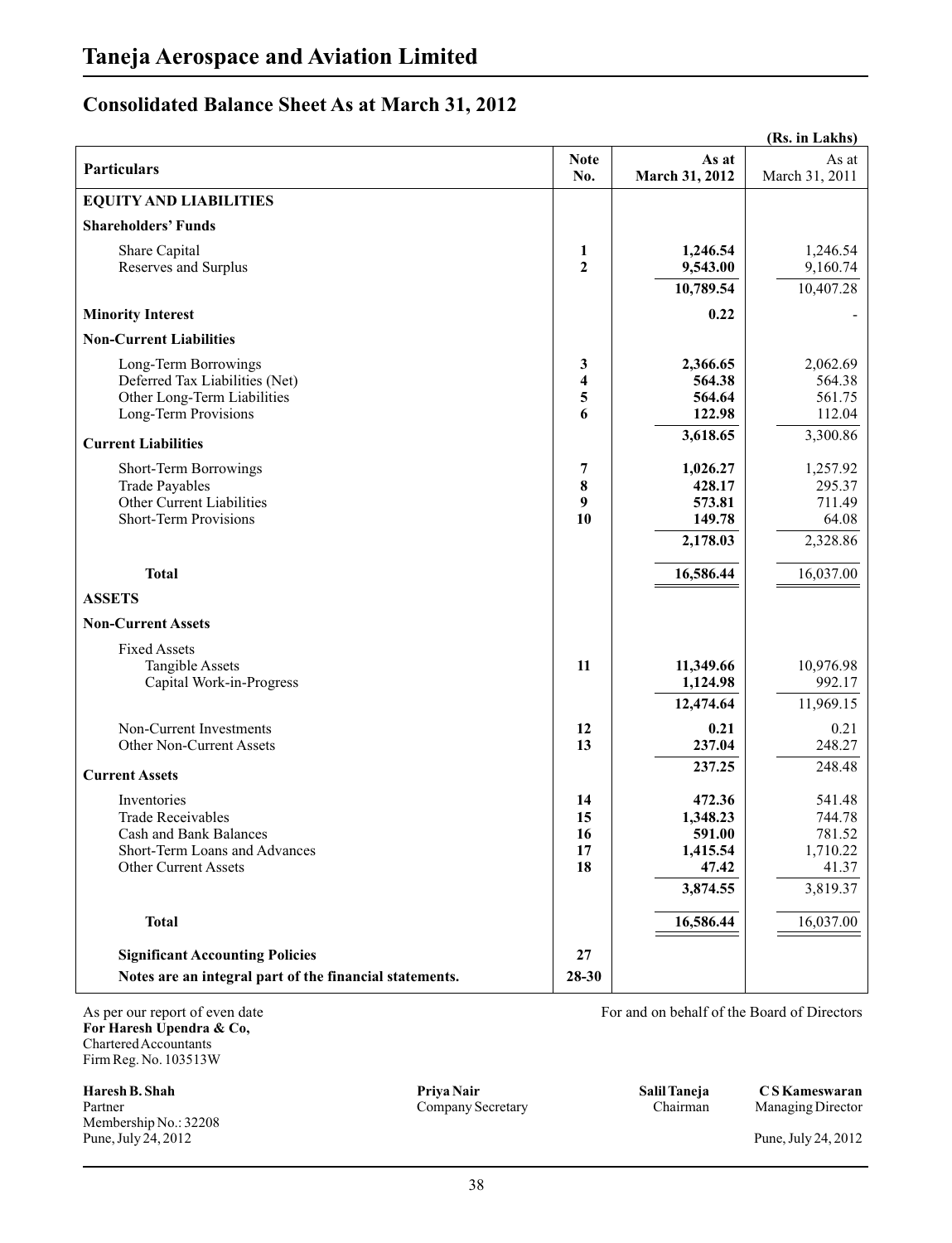### **Consolidated Statement of Profit & Loss for the year ended March 31, 2012**

|                                                                            |                    |          | (Rs. in Lakhs) |
|----------------------------------------------------------------------------|--------------------|----------|----------------|
| Particulars                                                                | <b>Note</b><br>No. | 2011-12  | 2010-11        |
| <b>INCOME</b>                                                              |                    |          |                |
| Revenue from Operations                                                    | 19                 | 5,044.89 | 4,120.79       |
| Other Income                                                               | 20                 | 182.84   | 111.83         |
| <b>Total Revenue</b>                                                       |                    | 5,227.73 | 4,232.62       |
| <b>EXPENSES</b>                                                            |                    |          |                |
| Cost of Materials Consumed                                                 | 21                 | 859.79   | 731.62         |
| Changes in Inventories of Finished Goods,                                  |                    |          |                |
| Work-in-Progress and Stock-in-Trade                                        | 22                 | 157.11   | 64.36          |
| Operational & Other Expenses                                               | 23                 | 1,483.56 | 1,118.12       |
| <b>Employee Benefit Expenses</b>                                           | 24                 | 1,575.66 | 1,180.84       |
| <b>Total Expenses</b>                                                      |                    | 4,076.12 | 3,094.94       |
| Earnings Before Interest, Tax, Depreciation and Amortisation (EBITDA)      |                    | 1,151.61 | 1,137.68       |
| Depreciation & Amortisation Expenses                                       | 25                 | 342.54   | 328.39         |
| <b>Finance Cost</b>                                                        | 26                 | 497.95   | 433.61         |
| Profit/(Loss) Before Extraordinary Items and Tax                           |                    | 311.12   | 375.68         |
| <b>Extra Ordinary Items</b>                                                |                    |          |                |
| Less: Prior Period Items                                                   |                    | (1.87)   | 7.94           |
| Less: Transfer to General Reserve                                          |                    | 27.86    |                |
| Add: Provision for Rent, Rates & Taxes Written Back                        |                    | 27.86    |                |
| Less: Write Offs                                                           |                    |          | 197.80         |
| Add: Transfer from Reserve for Business Restructuring                      |                    |          | 197.80         |
| PROFIT/(LOSS) BEFORE TAX                                                   |                    | 312.99   | 367.74         |
| <b>Tax Expenses</b>                                                        |                    |          |                |
| Current Tax (Minimum Alternate Tax)                                        |                    | 82.34    | 46.55          |
| <b>MAT Credit Entitlement</b>                                              |                    | (82.34)  | (46.55)        |
| Deferred Tax Liability                                                     |                    |          |                |
| Income Tax / Short Provision for I.T AY 2007-08                            |                    | 2.03     | 5.06           |
| <b>Total Tax Expenses</b>                                                  |                    | 2.03     | 5.06           |
| Profit for the year before Minority Interest                               |                    | 310.96   | 362.68         |
| Less: Minority Interest                                                    |                    | (0.03)   |                |
| PROFIT/(LOSS) AFTER TAX                                                    |                    | 310.99   | 362.68         |
| Earnings Per Share (Rs.) Basic and Diluted<br>(Face value of Rs. 5/- each) | 29                 | 1.25     | 1.45           |
| <b>Significant Accounting Policies</b>                                     | 27                 |          |                |
| Notes are an integral part of the financial statements.                    | 28-30              |          |                |

As per our report of even date For and on behalf of the Board of Directors **For Haresh Upendra & Co,**  Chartered Accountants Firm Reg. No. 103513W

**Haresh B. Shah Shah Shah Salil Taneja C S Kameswaran**<br>
Partner Company Secretary Salil Taneja C S Kameswaran<br>
Company Secretary Chairman Managing Director Partner **Company Secretary** Company Company Company Chairman Managing Director Membership No.: 32208 Pune, July 24, 2012 Pune, July 24, 2012

**Priya Nair**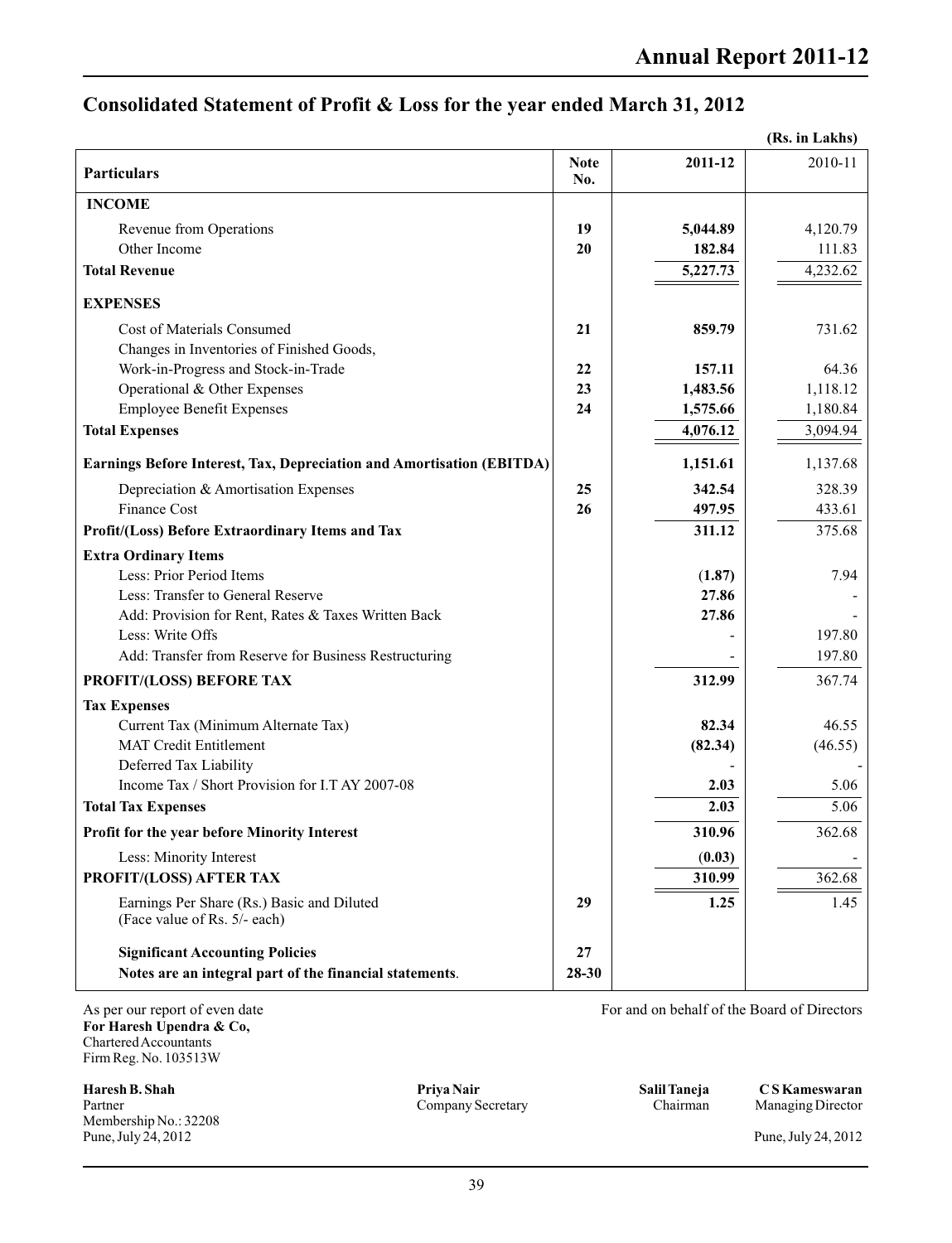### **Consolidated Cash Flow Statement for the year ended March 31, 2012**

| (Rs. in Lakhs)                                                     |                |          |          |          |  |
|--------------------------------------------------------------------|----------------|----------|----------|----------|--|
| <b>Particulars</b>                                                 |                | 2011-12  |          | 2010-11  |  |
| <b>CASH FLOW FROM OPERATING ACTIVITIES</b>                         |                |          |          |          |  |
| Profit/(Loss)before tax & Prior Period Items<br>Adjustments for :  | 311.12         |          | 375.68   |          |  |
| Depreciation                                                       | 342.54         |          | 328.39   |          |  |
| Prior Period Items                                                 | 1.87           |          | (7.94)   |          |  |
| Extra Ordinary Item                                                | 27.86          |          |          |          |  |
| Loss of Minority Interest holder<br>Profit on Sale of Fixed Assets | 0.03<br>(0.77) |          |          |          |  |
| <b>Interest Paid</b>                                               | 497.95         |          | 433.61   |          |  |
| <b>Interest Received</b>                                           | (73.19)        |          | (92.22)  |          |  |
| <b>Operating Profit before Working Capital Changes</b>             | 1,107.41       |          | 1,037.52 |          |  |
| Adjustments for:                                                   |                |          |          |          |  |
| <b>Trade and Other Receivables</b>                                 | (303.56)       |          | (668.61) |          |  |
| Inventories                                                        | 69.12          |          | 1.71     |          |  |
| Trade and Other Payables                                           | 98.49          |          | 58.87    |          |  |
| <b>Cash Generated from Operations</b>                              | 971.46         |          | 429.49   |          |  |
| Direct Tax Paid                                                    | 2.03           |          | 3.80     |          |  |
| Net Cash Flow from/ (used in) Operating Activities                 |                | 969.43   |          | 425.69   |  |
| <b>CASH FLOW FROM INVESTING ACTIVITIES</b>                         |                |          |          |          |  |
| Purchase of Fixed Assets/ Capital WIP                              | (848.47)       |          | (563.82) |          |  |
| Proceeds from Sale of Fixed Assets                                 | 1.20           |          |          |          |  |
| Foreign Currency translation reserve                               | 43.41          |          | (4.31)   |          |  |
| Net Cash Flow from/ (used in) Investing Activities                 |                | (803.86) |          | (568.13) |  |
| <b>CASH FLOW FROM FINANCING ACTIVITIES</b>                         |                |          |          |          |  |
| Additions/ (Repayment of Loans)                                    | 68.68          |          | 626.91   |          |  |
| <b>Interest Received</b>                                           | 73.18          |          | 92.22    |          |  |
| Payment of Interest                                                | (497.95)       |          | (433.61) |          |  |
| Net Cash Flow from/ (used in) Financing Activities                 |                | (356.09) |          | 285.52   |  |
| Net increase/(decrease) in Cash and Cash Equivalents               |                | (190.52) |          | 143.08   |  |
| Cash and Cash Equivalents as at March 31, 2011(March 31, 2010)     |                | 781.52   |          | 638.44   |  |
| Cash and Cash Equivalents as at March 31, 2012(March 31, 2011)     |                | 591.00   |          | 781.52   |  |
| Net Increase/ (Decrease) in Cash and Cash Equivalents              |                | (190.52) |          | 143.08   |  |
|                                                                    |                |          |          |          |  |

**Notes to Cash Flow Statement**

1. The above Cash Flow Statement has been prepared under the "Indirect Method" set out in Accounting Standard (AS) - 3 on Cash Flow Statement issued by the ICAI.

2. Figures in bracket indicate cash outflow.

3. Cash and Cash equivalents are Cash and Bank balances as mentioned in Note 16.

As per our report of even date For and on behalf of the Board of Directors **For Haresh Upendra & Co,**  Chartered Accountants Firm Reg. No. 103513W

**Haresh B. Shah Shah Shah Salil Taneja C S Kameswaran**<br>
Partner Company Secretary Salil Taneja C S Kameswaran<br>
Company Secretary Chairman Managing Director Partner **Company Secretary** Company Company Company Chairman Managing Director Membership No.: 32208

**Priya Nair**

Pune, July 24, 2012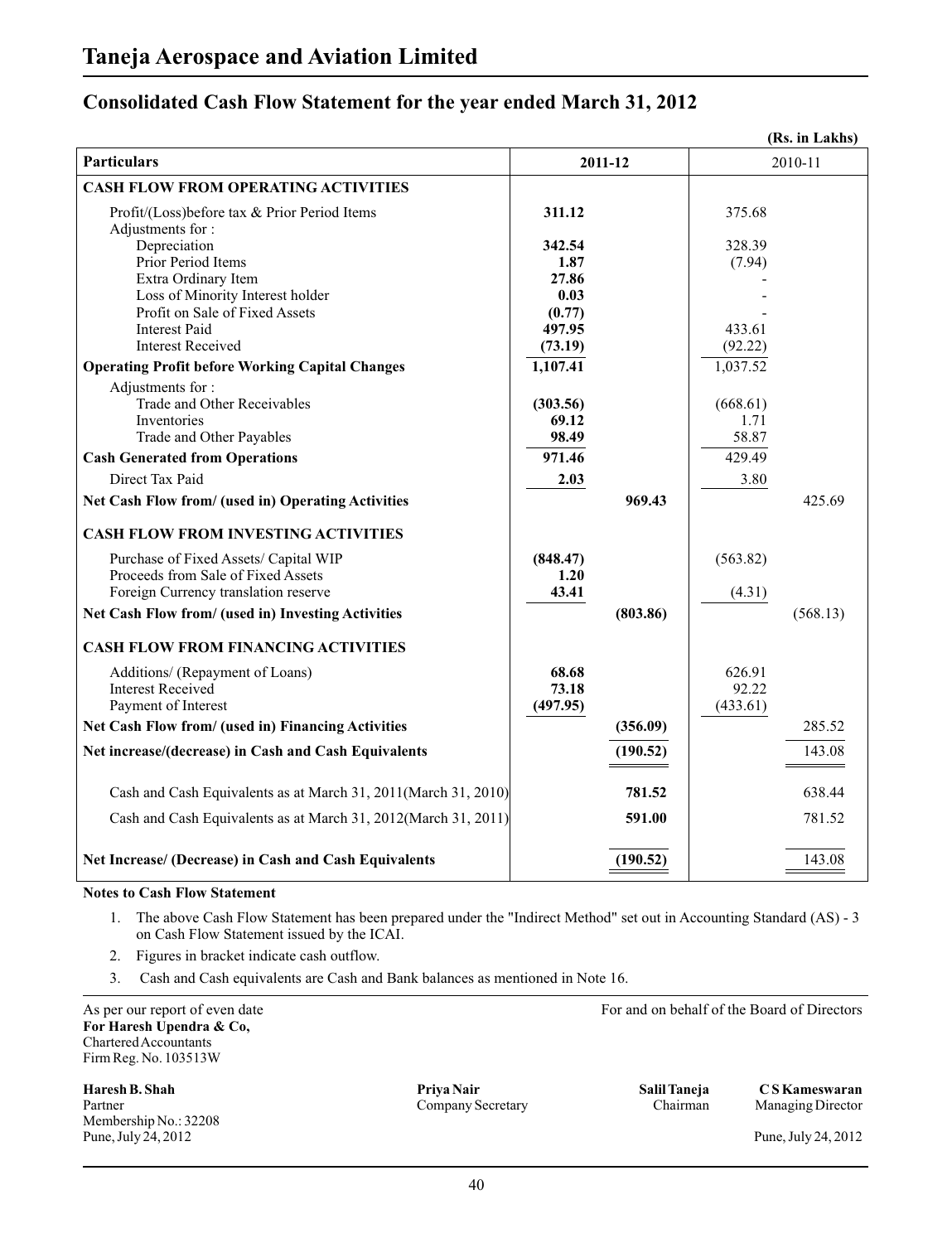### **1. Share Capital**

|  |  | (Rs. in Lakhs) |
|--|--|----------------|
|--|--|----------------|

| <b>Particulars</b>                                                                                         | As at                 | As at          |
|------------------------------------------------------------------------------------------------------------|-----------------------|----------------|
|                                                                                                            | <b>March 31, 2012</b> | March 31, 2012 |
| <b>Authorised Capital</b>                                                                                  |                       |                |
| 4,00,00,000 (Previous Year 4,00,00,000) Equity Shares of Rs.5/- each                                       | 2,000.00              | 2,000.00       |
| $10,00,000$ (Previous Year $10,00,000$ ) $15%$ Redeemable Cumulative<br>Preference Shares of Rs. 50/- each | 500.00                | 500.00         |
| <b>Issued, Subscribed and Paid Up Capital</b>                                                              |                       |                |
| 2,49,30,736 (Previous year 2,49,30,736)<br>Equity Shares of Rs.5/- each fully paid                         | 1,246.54              | 1.246.54       |

#### **1.1 Reconciliation of the number of shares outstanding at the beginning and at the end of the year:**

| <b>Particulars</b>                               | As at March 31, 2012 |              | As at March 31, 2011 |              |
|--------------------------------------------------|----------------------|--------------|----------------------|--------------|
|                                                  | No. of shares        | Rs. in Lakhs | No. of shares        | Rs. in Lakhs |
|                                                  |                      |              |                      |              |
| Equity Shares at the beginning of the year       | 2,49,30,736          | 1,246.54     | 2,49,30,736          | 1,246.54     |
| Add: Shares issued during the year               | -                    | -            |                      |              |
| Equity Shares outstanding at the end of the year | 2,49,30,736          | 1,246.54     | 2,49,30,736          | 1,246.54     |

### **1.2 Details of Shareholders holding more than 5% Equity Shares in the Company:**

| <b>Name of the Shareholders</b>          | <b>As at March 31, 2012</b> |           | As at March 31, 2011 |             |
|------------------------------------------|-----------------------------|-----------|----------------------|-------------|
|                                          | No. of shares               | % Holding | No. of shares        | $%$ Holding |
| Equity Shares of Rs.5/- each             |                             |           |                      |             |
| Indian Seamless Enterprises Ltd.         | 1,04,79,620                 | 42.03     | 1,04,79,620          | 42.03       |
| Vishkul Leather Garments Private Limited | 16,89,179                   | 6.78      | 16,32,500            | 6.55        |

#### **1.3 Terms/rights attached to Equity Shares**

The Company has only one class of issued shares having per value of Rs. 5/- each. Holder of Equity Shares is entitled to one vote per share.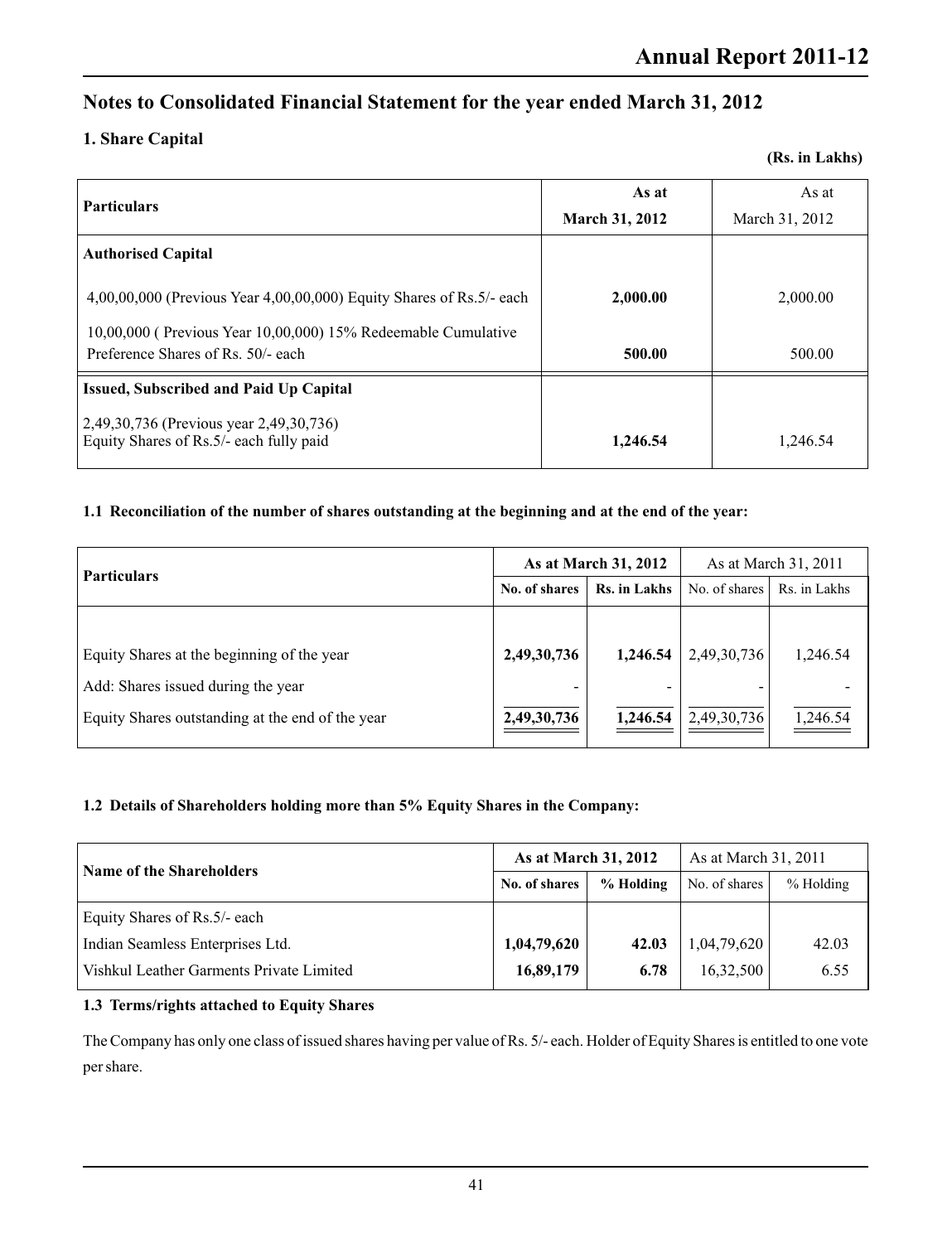### **2. Reserves and Surplus**

|                                                            |                         | (Rs. in Lakhs)          |
|------------------------------------------------------------|-------------------------|-------------------------|
| <b>Particulars</b>                                         | As at<br>March 31, 2012 | As at<br>March 31, 2011 |
| <b>Capital Reserve</b>                                     |                         |                         |
| <b>Opening Balance</b>                                     | 5.83                    | 5.83                    |
| Add: on Consolidation of Subsidiaries                      | (0.03)                  |                         |
|                                                            | 5.80                    | 5.83                    |
| <b>Securities Premium Account</b>                          | 6,600.75                | 6,600.75                |
| <b>Reserve for Business Restructuring</b>                  |                         |                         |
| Balance as per the last Balance Sheet                      |                         | 202.92                  |
| Less: Transfer to P&L A/c as per the Scheme                |                         | 197.81                  |
| Less: Transfer to General Reserve as per the Scheme        |                         | 5.11                    |
| Foreign Currency Translation Reserve                       | 86.35                   | 42.94                   |
| <b>General Reserve</b>                                     |                         |                         |
| Balance as per the last Balance Sheet                      | 1,244.00                | 1,238.89                |
| Add: Transfer from Profit and Loss Account                 | 27.86                   |                         |
| Add: Transfer from Reserve for Business Restructuring      |                         | 5.11                    |
|                                                            | 1,271.86                | 1,244.00                |
| <b>Surplus in Statement of Profit and Loss</b>             |                         |                         |
| Balance as per the last Balance Sheet                      | 1,267.22                | 904.54                  |
| Add: Net Profit after tax transferred                      |                         |                         |
| from Statement of Profit and Loss                          | 310.99                  | 362.68                  |
| <b>Amount available for Appropriation</b>                  | 1,578.21                | 1,267.22                |
| Less: Loss on consolidation transferred to Capital Reserve | (0.03)                  |                         |
| <b>Surplus after Appropriation</b>                         | 1,578.24                | 1,267.22                |
| <b>Total</b>                                               | 9,543.00                | 9,160.74                |
|                                                            |                         |                         |

### **3. Long Term Borrowings (Rs. in Lakhs)**

|                                                  | <b>Non-Current</b> |             | <b>Current</b> |             |
|--------------------------------------------------|--------------------|-------------|----------------|-------------|
| <b>Particulars</b>                               | As at March        | As at March | As at March    | As at March |
|                                                  | 31, 2012           | 31, 2011    | 31, 2012       | 31, 2011    |
| <b>Secured</b>                                   |                    |             |                |             |
| Term Loan from Bank                              | 254.86             | 374.85      | 120.00         | 123.63      |
| <b>Unsecured</b>                                 |                    |             |                |             |
| Loans and advances from related party            |                    |             |                |             |
| (Inter Corporate Deposit)                        | 1,340.00           | 1,125.00    |                |             |
| Other Borrowings (from entities other than Bank) | 771.79             | 562.84      |                |             |
|                                                  | 2,366.65           | 2,062.69    | 120.00         | 123.63      |
| Less: Amount included under the head             |                    |             |                |             |
| "Other Current Liabilities" (Refer note.9)       |                    |             | 120.00         | 123.63      |
| <b>Total</b>                                     | 2,366.65           | 2,062.69    |                |             |
|                                                  |                    |             |                |             |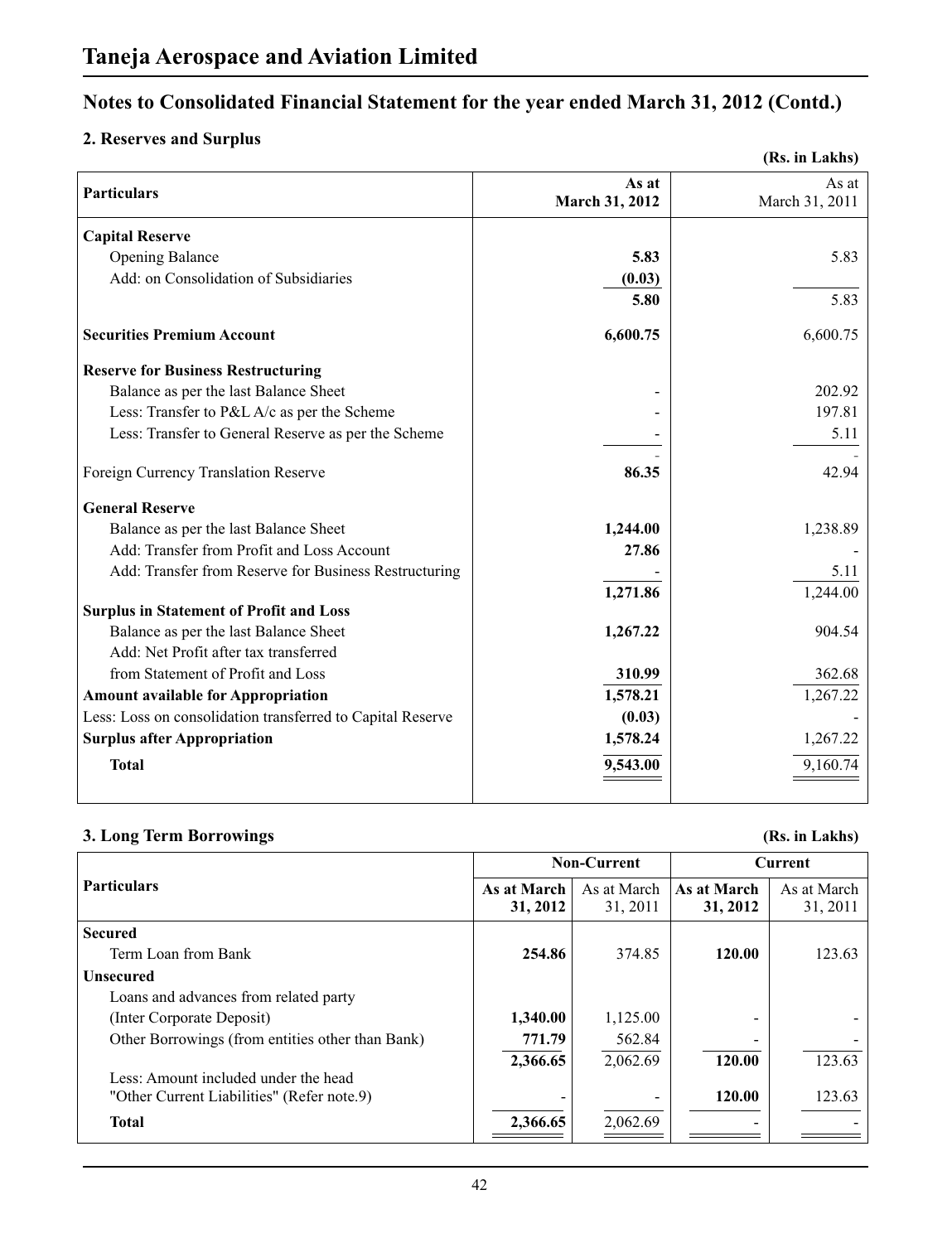**(Rs. in Lakhs)**

### **Notes to Consolidated Financial Statement for the year ended March 31, 2012 (Contd.)**

#### **3.1 Maturity Profile of Secured Term Loan from Bank**

|                       | <b>Maturity Profile</b> |           |           |                          |
|-----------------------|-------------------------|-----------|-----------|--------------------------|
| Particulars           | 1-2 years               | 2-3 years | 3-4 years | <b>Beyond</b><br>4 years |
| Term Loan - from Bank |                         |           |           |                          |
| Bank of India         | 120.00                  | 134.85    | -         |                          |

#### **3.2 Details of Securities and other terms:-**

Term Loan from Bank is secured by a first charge on specific free hold lands to the extent of 26.87 acres along with all movable properties of the Company situated on the said lands both present and future at Belagondapalli village, Thalli Road Denkanikottai Taluk, Krishnagiri District, Belagondapalli - 635114, Tamilnadu and second charge by way of hypothecation on current assets of the Company and further counter guarantee of ISMT Ltd. and Indian Seamless Enterprises Ltd.

The Loan is repayable in 60 monthly installment of Rs. 10 lakhs commencing from April 01, 2010 & ending on March 31, 2015.

Inter Corporate Deposit from related parties does not have any security or repayment term.

There are no stipulations for repayment of other borrowings.

#### **4. Deferred Tax Liabilities (Net)**

|                                                                                                               |                                | (Rs. in Lakhs)          |
|---------------------------------------------------------------------------------------------------------------|--------------------------------|-------------------------|
| <b>Particulars</b>                                                                                            | As at<br><b>March 31, 2012</b> | As at<br>March 31, 2012 |
| <b>Deferred Tax Liabilities:</b><br>Difference in net book value of fixed assets as per books<br>and tax laws | 564.38                         | 564.38                  |
| <b>Deferred Tax Assets:</b><br>Capital losses carried forward under Income                                    |                                |                         |
| Tax Act, 1961<br><b>Net Deferred Tax Liability</b>                                                            | 564.38                         | 564.38                  |

\* As a matter of prudence, the Company does not recognise deferred tax assets. As total deferred tax assets is substantially higher than opening outstanding deferred tax liability, hence no further provision for deferred tax liability has been made in the current year.

| 5. Other Long Term Liabilities         |                                | (Rs. in Lakhs)              |
|----------------------------------------|--------------------------------|-----------------------------|
| <b>Particulars</b>                     | As at<br><b>March 31, 2012</b> | As at $ $<br>March 31, 2011 |
| Deposit from Customers<br><b>Total</b> | 564.64<br>564.64               | 561.75<br>561.75            |
|                                        |                                |                             |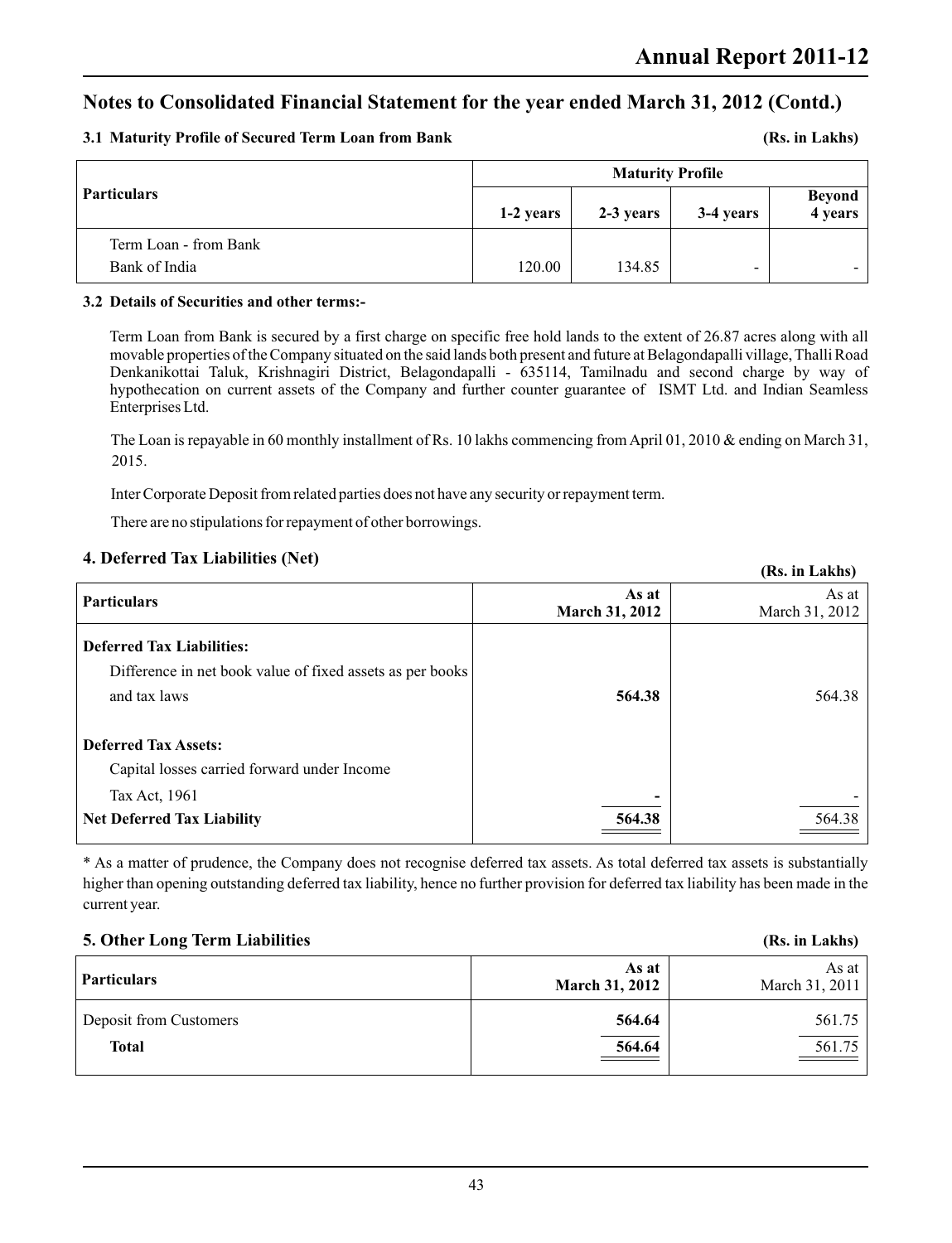| <b>6. Long Term Provisions</b>         |                                | (Rs. in Lakhs)                |
|----------------------------------------|--------------------------------|-------------------------------|
| Particulars                            | As at<br><b>March 31, 2012</b> | As at $ $<br>31st March, 2011 |
| <b>Provision for Employee Benefits</b> |                                |                               |
| Provision for Gratuity                 | 74.49                          | 65.56                         |
| Provision for Leave Encashment         | 48.49                          | 46.48                         |
| <b>Total</b>                           | 122.98                         | 112.04                        |

### **7. Short Term Borrowings (Rs. in Lakhs)**

| <b>Particulars</b>                   | As at<br><b>March 31, 2012</b> | As at $ $<br>March 31, 2011 |
|--------------------------------------|--------------------------------|-----------------------------|
| <b>Secured</b>                       |                                |                             |
| Working Capital Borrowing from Banks | 939.05                         | 848.99                      |
|                                      |                                |                             |
| <b>Unsecured</b>                     |                                |                             |
| Term Loan                            | 87.22                          | 408.93                      |
|                                      |                                |                             |
| <b>Total</b>                         | 1,026.27                       | 1,257.92                    |
|                                      |                                |                             |

7.1 Working Capital Loan from the banks is secured against hypothecation of stocks and book debts on pari-passu and second charge on Immovable properties/Fixed Assets and further guaranteed by counter guarantee of Promoter Company.

### **8. Trade Payables**

|                                                             |                                    | (Rs. in Lakhs)          |
|-------------------------------------------------------------|------------------------------------|-------------------------|
| <b>Particulars</b>                                          | As at<br><b>March 31, 2012</b>     | As at<br>March 31, 2011 |
| Micro, small and medium enterprises<br>Other Trade Payables | $\overline{\phantom{0}}$<br>428.17 | 295.37                  |
| <b>Total</b>                                                | 428.17                             | 295.37                  |

### **9. Other Current Liabilities**

|                                            |                         | (Rs. in Lakhs)          |
|--------------------------------------------|-------------------------|-------------------------|
| <b>Particulars</b>                         | As at<br>March 31, 2012 | As at<br>March 31, 2011 |
| Current Maturities of Long Term Borrowings | 120.00                  | 123.63                  |
| Interest Free Sales Tax Loan               |                         | 40.35                   |
| <b>Advance from Customers</b>              | 13.96                   | 98.22                   |
| Other Current Liability                    | 439.85                  | 449.29                  |
| <b>Total</b>                               | 573.81                  | 711.49                  |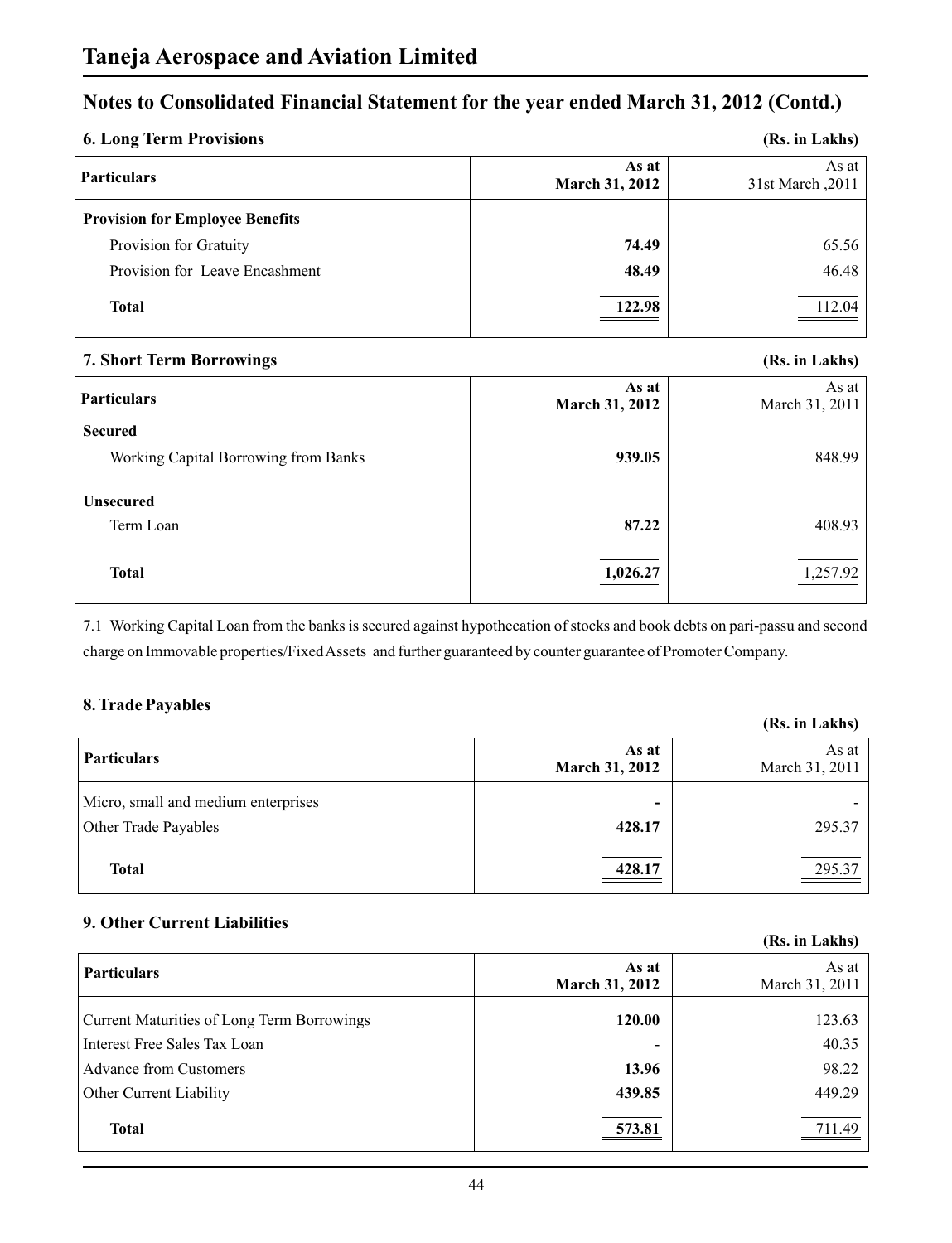### **10. Short Term Provisions**

| 10. DHOI C I CLIII I I O CHOICHD       |                                | (Rs. in Lakhs)          |
|----------------------------------------|--------------------------------|-------------------------|
| <b>Particulars</b>                     | As at<br><b>March 31, 2012</b> | As at<br>March 31, 2011 |
| <b>Provision for employee benefits</b> |                                |                         |
| Provision for Bonus                    | 13.97                          | 9.00                    |
| <b>Others</b>                          |                                |                         |
| <b>Provision For Audit Fees</b>        | 6.92                           | 7.97                    |
| <b>Provision For Taxes</b>             | 128.89                         | 47.11                   |
| <b>Total</b>                           | 149.78                         | 64.08                   |

| 11. Fixed Assets              |                                                                  |                  |                                   |                               |                               |                          |                                   |                               |                               | (Rs. in Lakhs)                |
|-------------------------------|------------------------------------------------------------------|------------------|-----------------------------------|-------------------------------|-------------------------------|--------------------------|-----------------------------------|-------------------------------|-------------------------------|-------------------------------|
|                               | <b>GROSS BLOCK (AT COST)</b><br><b>DEPRECIATION/AMORTISATION</b> |                  |                                   |                               | <b>NET BLOCK</b>              |                          |                                   |                               |                               |                               |
| <b>Nature of Assets</b>       | As at<br>April<br>01,<br>2011                                    | <b>Additions</b> | Deductions/<br><b>Adjustments</b> | As at<br>March<br>31,<br>2012 | As at<br>April<br>01,<br>2011 | For<br>The<br>Year       | Deductions/<br><b>Adjustments</b> | As at<br>March<br>01,<br>2012 | As at<br>March<br>31,<br>2012 | As at<br>March<br>31,<br>2011 |
| <b>Tangible Assets:</b>       |                                                                  |                  |                                   |                               |                               |                          |                                   |                               |                               |                               |
| Free Hold Land                | 5,866.25                                                         | 408.42           |                                   | 6,274.67                      | $\overline{\phantom{a}}$      | $\overline{\phantom{a}}$ | $\overline{a}$                    | $\overline{a}$                | 6,274.67                      | 5,866.25                      |
| <b>Building</b>               | 1,258.20                                                         | 1.41             |                                   | 1,259.61                      | 355.24                        | 42.06                    | $\overline{a}$                    | 397.30                        | 862.31                        | 902.96                        |
| Plant and Machinery           | 5,916.14                                                         | 150.76           |                                   | 6,066.90                      | 1,631.96                      | 265.06                   | 1.00                              | 1,896.02                      | 4,170.88                      | 4,284.18                      |
| Office Equipment              | 218.97                                                           | 132.17           |                                   | 351.14                        | 100.65                        | 23.08                    | $\overline{a}$                    | 123.73                        | 227.41                        | 118.32                        |
| Furniture and Fixture         | 92.74                                                            | 0.76             |                                   | 93.50                         | 71.77                         | 3.92                     | 0.12                              | 75.57                         | 17.93                         | 20.97                         |
| Hardware                      | 18.79                                                            | 20.71            |                                   | 39.50                         | 4.48                          | 4.37                     | $\overline{a}$                    | 8.85                          | 30.65                         | 14.31                         |
| Vehicles                      | 47.42                                                            | 0.30             | 6.90                              | 40.82                         | 31.23                         | 4.05                     | 6.47                              | 28.81                         | 12.01                         | 16.19                         |
| Total                         | 13,418.51                                                        | 714.53           | 6.90                              | 14,126.14                     | 2,195.33                      | 342.54                   | 7.59                              | 2,530.28                      | 11,595.86                     | 11,223.18                     |
| Add: Provision for Impairment |                                                                  |                  |                                   |                               | 246.20                        | $\overline{\phantom{a}}$ | $\overline{a}$                    | 246.20                        | (246.20)                      | (246.20)                      |
| <b>Total</b>                  | 13,418.51                                                        | 714.53           | 6.90                              | 14,126.14                     | 2,441.53                      | 342.54                   | 7.59                              | 2,776.48                      | 11,349.66                     | 10,976.98                     |
| Previous Year                 | 11,509.55                                                        | 1,908.98         |                                   | 13,418.51                     | 1,966.93                      | 474.60                   |                                   | 2,441.53                      | 10,976.98                     | 9,572.48                      |

### **12. Non Current Investments (Rs. in Lakhs)**

| Particulars                                                                                                                        | As at<br><b>March 31, 2012</b> | As at<br>March 31, 2011 |
|------------------------------------------------------------------------------------------------------------------------------------|--------------------------------|-------------------------|
| I. Quoted<br><b>Other Investments</b><br><b>Investment in Equity Shares</b>                                                        |                                |                         |
| 115 Shares (Previous Year 115) of ABG Shipyard Ltd.<br>(Market value on March 31, 2012 was Rs.43,827)<br>(Previous Year Rs.41,624) | 0.21                           | 0.21                    |
| <b>Total</b>                                                                                                                       | 0.21                           | 0.21                    |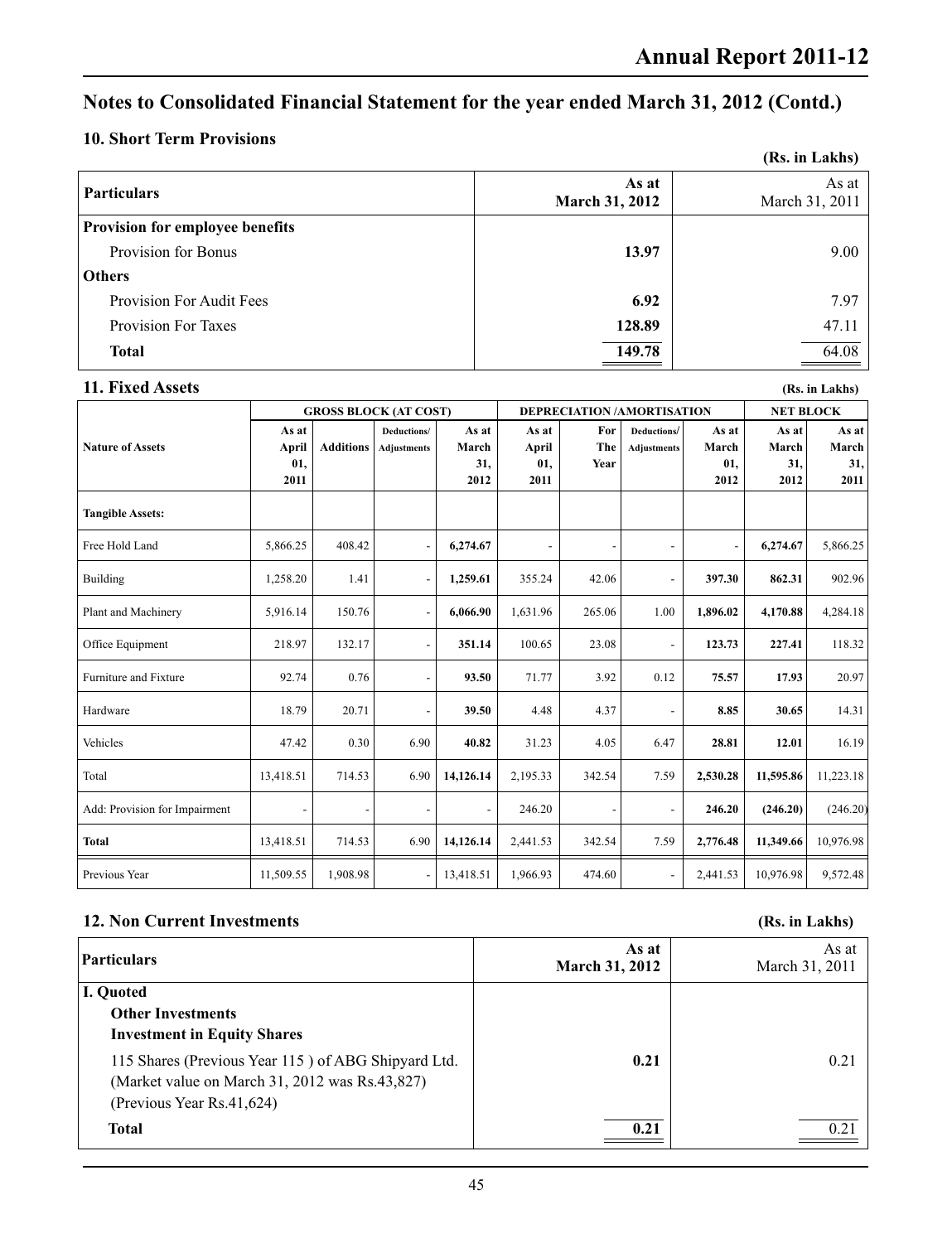| 13. Other Non-Current Assets                                                                                                                                                           |                                                          | (Rs. in Lakhs)                                           |
|----------------------------------------------------------------------------------------------------------------------------------------------------------------------------------------|----------------------------------------------------------|----------------------------------------------------------|
| <b>Particulars</b>                                                                                                                                                                     | As at<br>March 31, 2012                                  | As at<br>March 31, 2011                                  |
| Aircraft purchase option                                                                                                                                                               | 237.04                                                   | 248.27                                                   |
| <b>Total</b>                                                                                                                                                                           | 237.04                                                   | 248.27                                                   |
| 14. Inventories                                                                                                                                                                        |                                                          | (Rs. in Lakhs)                                           |
| <b>Particulars</b>                                                                                                                                                                     | As at<br>March 31, 2012                                  | As at<br>March 31, 2011                                  |
| Raw Materials<br>Work in Progress                                                                                                                                                      | 289.63<br>182.73                                         | 201.64<br>289.84                                         |
| <b>Finished Goods</b><br><b>Total</b>                                                                                                                                                  | 472.36                                                   | 50.00<br>541.48                                          |
| <b>15. Trade Receivables</b>                                                                                                                                                           |                                                          | (Rs. in Lakhs)                                           |
| <b>Particulars</b>                                                                                                                                                                     | As at<br>March 31, 2012                                  | As at<br>March 31, 2011                                  |
| Outstanding for more than 6 months Unsecured and<br><b>Considered Good</b>                                                                                                             | 534.63                                                   | 145.30                                                   |
| Outstanding for less than 6 months Unsecured and<br><b>Considered Good</b>                                                                                                             | 821.67<br>1,356.30                                       | 602.46<br>747.76                                         |
| Less: Provision for bad and doubtful debts<br><b>Total</b>                                                                                                                             | 8.07<br>1,348.23                                         | 2.98<br>744.78                                           |
| 16. Cash And Bank Balances                                                                                                                                                             |                                                          | (Rs. in Lakhs)                                           |
| <b>Particulars</b>                                                                                                                                                                     | As at<br>March 31, 2012                                  | As at<br>March 31, 2011                                  |
| <b>Balances with Bank</b><br><b>Current Accounts</b><br><b>Margin Money Deposits</b><br>Cash on Hand<br><b>Total</b>                                                                   | 96.15<br>492.50<br>2.35<br>591.00                        | 215.02<br>564.73<br>1.77<br>781.52                       |
| 17. Short Term Loans and Advances                                                                                                                                                      |                                                          | (Rs. in Lakhs)                                           |
| <b>Particulars</b>                                                                                                                                                                     | As at<br>March 31, 2012                                  | As at<br>March 31, 2011                                  |
| <b>Unsecured and Considered Good</b><br><b>Advances to Creditors</b><br>Advances for Expenses<br>Loans and advances to Related Parties<br><b>Advance Tax</b><br>Others<br><b>Total</b> | 291.62<br>79.10<br>28.84<br>604.72<br>411.26<br>1,415.54 | 74.73<br>25.27<br>493.75<br>510.07<br>606.40<br>1,710.22 |
| <b>18. Other Current Assets</b>                                                                                                                                                        |                                                          | (Rs. in Lakhs)                                           |
|                                                                                                                                                                                        |                                                          |                                                          |

| <b>Particulars</b>       | As at<br><b>March 31, 2012</b> | As at<br>March 31, 2011 |
|--------------------------|--------------------------------|-------------------------|
| Aircraft purchase option | 47.42                          | 41.37                   |
| <b>Total</b>             | 47.42                          | 41.37                   |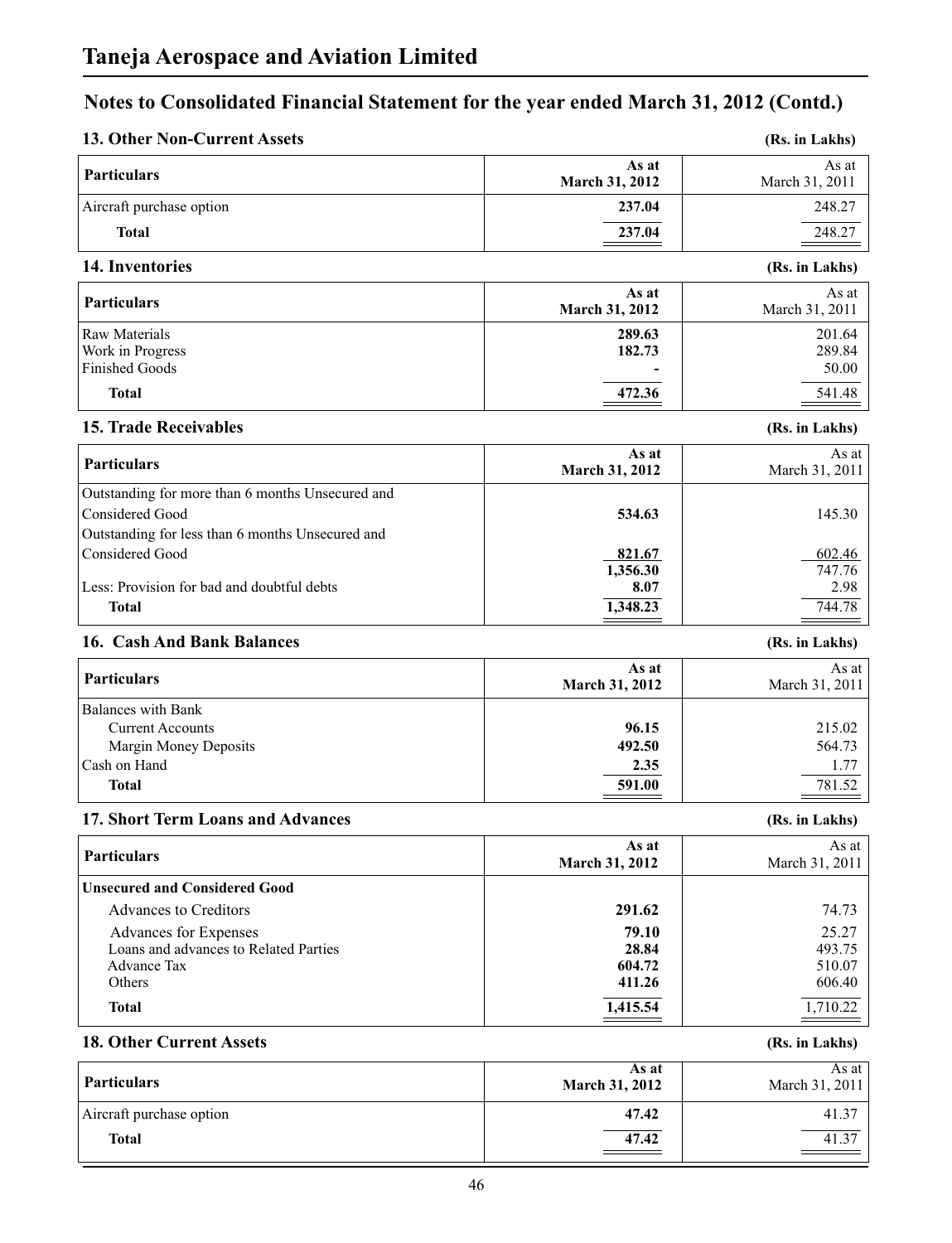| <b>19. Revenue From Operations</b> | (Rs. in Lakhs) |
|------------------------------------|----------------|
|------------------------------------|----------------|

| <b>Particulars</b>                     | 2011-12  | 2010-11  |
|----------------------------------------|----------|----------|
| <b>Sales</b>                           |          |          |
| Aviation:                              |          |          |
| Gross Sales                            | 1,401.43 | 1,028.86 |
| Less: Excise Duty                      | 23.95    | 19.88    |
| Net Sales                              | 1,377.48 | 1,008.98 |
| <b>Services</b>                        |          |          |
| <b>Aviation:</b>                       |          |          |
| Charter Income                         | 449.51   | 647.02   |
| Aircraft Upkeep, Hire & Hanger Charges | 553.38   | 529.60   |
| Sales Commission                       | 342.42   | 106.24   |
| Training Income                        | 51.41    | 63.85    |
| Labour Charges                         | 1,417.85 | 1,436.05 |
| <b>Other Services</b>                  | 16.33    | 19.57    |
| <b>Engineering Design Services:</b>    |          |          |
| <b>Engineering Design Services</b>     | 836.51   | 309.48   |
| <b>Total</b>                           | 5,044.89 | 4,120.79 |
|                                        |          |          |

#### **20. Other Income (Rs. in Lakhs)**

| 2011-12 | 2010-11 |
|---------|---------|
| 73.18   | 92.22   |
| 0.77    |         |
|         |         |
| 3.37    | 4.68    |
| 2.22    | 2.08    |
| 21.68   | 5.68    |
| 81.62   |         |
|         | 7.17    |
| 182.84  | 111.83  |
|         |         |

#### **21. Cost of Material Consumed (Rs. in Lakhs)**

|                                                           |                            | $1 - 100$ and $-00$ and $0$        |
|-----------------------------------------------------------|----------------------------|------------------------------------|
| <b>Particulars</b>                                        | 2011-12                    | 2010-11                            |
| Stock at Commencement<br>Add: Purchases<br>Stock at Close | 201.64<br>947.78<br>289.63 | 160.21<br>773.05<br>201.64         |
| <b>Total</b>                                              | 859.79                     | 731.62<br>$\overline{\phantom{a}}$ |

# **22. Changes in Inventories of Finished Goods, Work-in Progress and Stock-in-Trade (Rs. in Lakhs)**

| <b>Particulars</b>                | 2011-12 | 2010-11 |
|-----------------------------------|---------|---------|
| <b>Stock at close</b>             |         |         |
| Work in Progress                  | 182.73  | 289.84  |
| <b>Finished Goods</b>             |         | 50.00   |
| <b>Total</b>                      | 182.73  | 339.84  |
| Stock at commencement             |         |         |
| Work in Progress                  | 289.84  | 332.99  |
| <b>Finished Goods</b>             | 50.00   | 71.21   |
| <b>Total</b>                      | 339.84  | 404.20  |
| Increase/ (Decrease) in Inventory | 157.11  | 64.36   |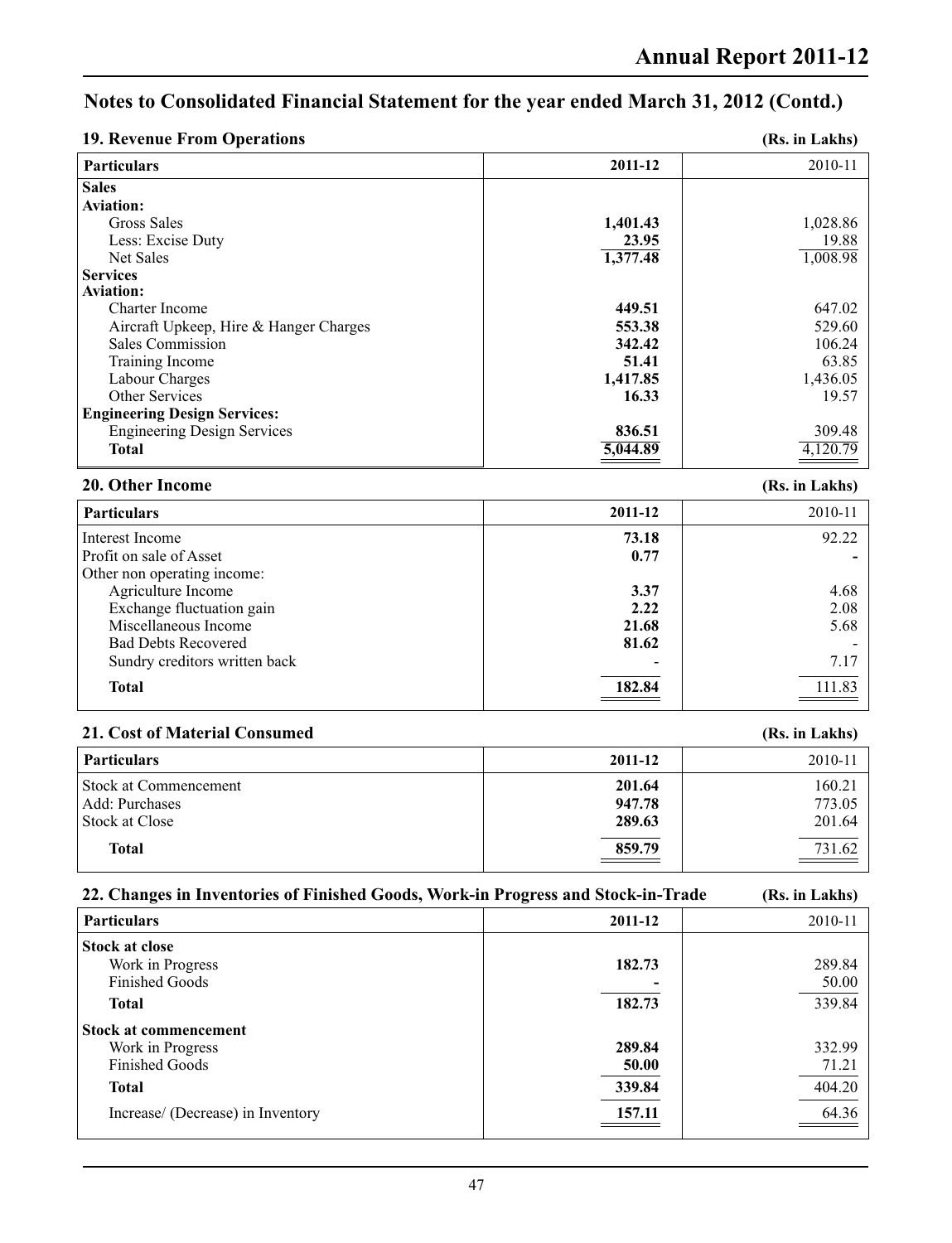| 23. Operational & Other Expenses                   |          | (Rs. in Lakhs) |
|----------------------------------------------------|----------|----------------|
| <b>Particulars</b>                                 | 2011-12  | 2010-11        |
| <b>Charter Expenses</b>                            | 384.79   | 410.38         |
| Power & Fuel Expenses                              | 113.97   | 88.05          |
| Software and hardware hire and Maintenance charges | 62.61    | 10.70          |
| Other Operational Expenses                         | 53.75    | 30.86          |
| Repairs And Maintenance P&M                        | 30.46    | 10.45          |
| Repairs And Maintenance Building                   | 3.02     | 3.61           |
| <b>Selling Expenses</b>                            | 56.12    | 47.57          |
| Rent, Rates, Taxes and Insurance                   | 90.54    | 96.19          |
| Travelling & Conveyance                            | 293.93   | 169.58         |
| <b>Communication Expenses</b>                      | 34.17    | 22.52          |
| <b>Auditor Remuneration</b>                        | 6.99     | 6.26           |
| Office Expenses                                    | 63.84    | 32.50          |
| Other Administrative Expenses                      | 134.66   | 121.42         |
| Legal, Professional & Consultancy Charges          | 141.92   | 47.65          |
| <b>Sitting Fees</b>                                | 5.00     | 5.80           |
| Foreign Exchange Variation Loss                    | 1.83     | 4.68           |
| <b>Bad Debts Written Off</b>                       | 5.96     | 9.90           |
| <b>Total</b>                                       | 1,483.56 | 1,118.12       |
|                                                    |          |                |
| 24. Employee Benefits Expenses                     |          | (Rs. in Lakhs) |
| <b>Particulars</b>                                 | 2011-12  | 2010-11        |
| Salaries and Wages                                 | 1,343.94 | 1,053.30       |
| Contribution to Provident and other Funds          | 57.26    | 42.04          |
| Expenses on Employee Stock Option Scheme           |          |                |
| <b>Staff Welfare Expenses</b>                      | 174.46   | 85.50          |
| <b>Total</b>                                       | 1,575.66 | 1,180.84       |
| 25. Depreciation and Amortisation Expenses         |          | (Rs. in Lakhs) |
| <b>Particulars</b>                                 | 2011-12  | 2010-11        |
| Depreciation                                       | 342.54   | 328.39         |
| <b>Total</b>                                       | 342.54   | 328.39         |
| 26. Finance Cost                                   |          | (Rs. in Lakhs) |
| <b>Particulars</b>                                 | 2011-12  | 2010-11        |
| <b>Interest Expenses</b>                           |          |                |
| Working Capital Loan                               | 171.29   | 128.41         |
| Term Loans                                         | 67.78    | 141.75         |
| Interest on ICD / Other Interest                   | 271.05   | 141.99         |
|                                                    | 510.12   | 412.15         |
| Less: Capitalised during the Year                  | 55.62    | 12.77          |
|                                                    | 454.50   | 399.38         |
| <b>Other Borrowing Cost</b>                        |          |                |
| Bank & Other Charges                               | 43.45    | 34.23          |
| <b>Total</b>                                       | 497.95   | 433.61         |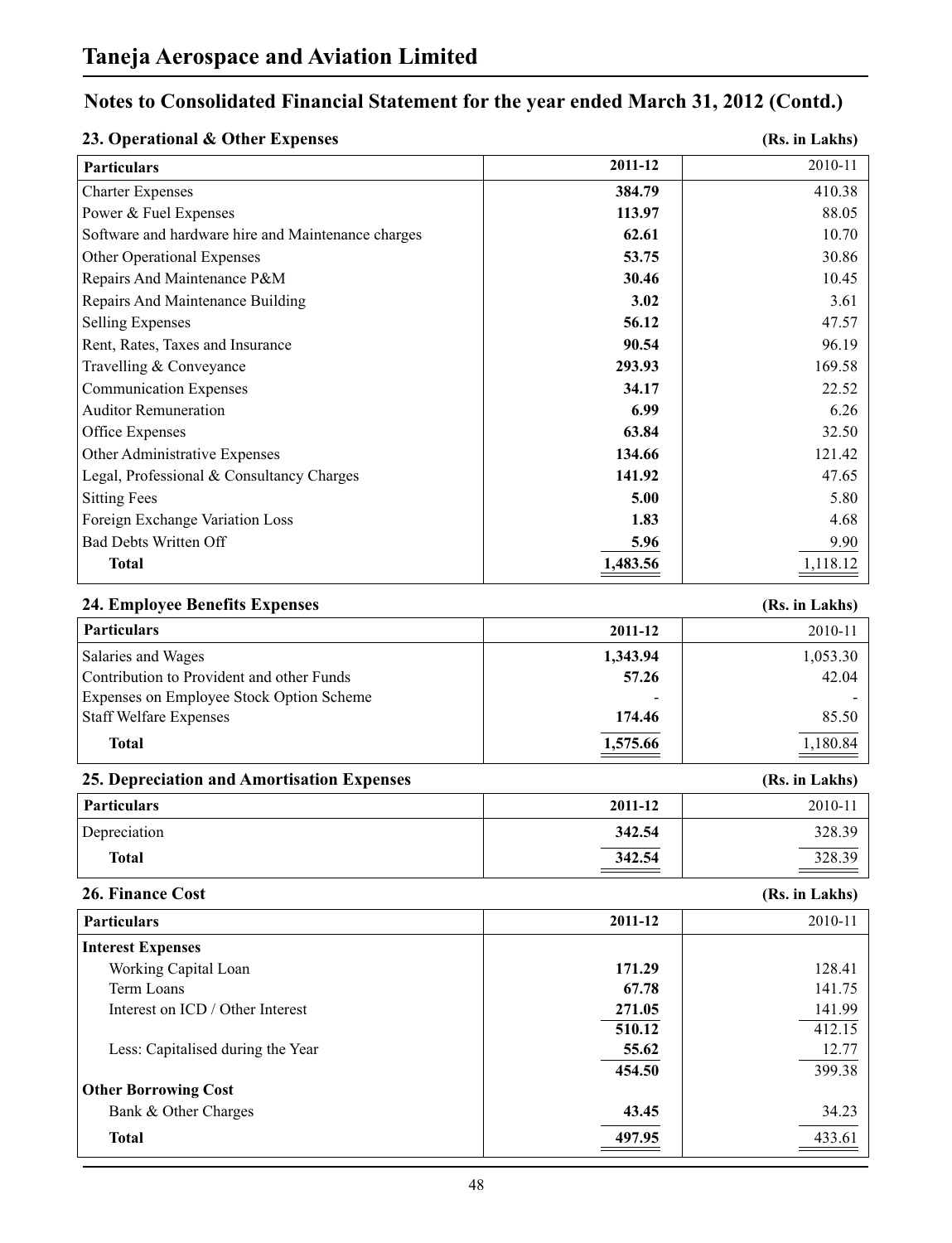#### **27 . SIGNIFICANT ACCOUNTING POLICIES:**

#### **27.1 Principles of Consolidation**

- a) The consolidated financial statements of Taneja Aerospace And Aviation Limited and its subsidiaries are prepared under the historical cost convention on accrual basis in accordance with the requirements of Accounting Standard 21 "Consolidated Financial Statements ", Accounting Standard 23 "Accounting for Investments in Associates in Consolidated Financial Statements" and other applicable Accounting Standards as notified by the Companies (Accounting Standards) Rules, 2006."
- b) Consolidation is done on line by line basis by adding together the book values of like items of assets, liabilities, income and expenses after fully eliminating intra-group transactions resulting in unrealized profit and losses. The amounts shown in respect of reserves comprise the amount of the relevant reserves as per the balance sheet of the parent company and its share in the post -acquisition increase in the relevant reserves of the subsidiary.
- c) In case of foreign subsidiaries, being non-integral foreign operations, revenue operations are translated at the average rates prevailing during the period. Assets, liabilities and equity are translated at the closing rate. Any exchange difference arising on translation is recognized in the " Foreign Currency Translation Reserve "
- (d) The difference between the cost of investment in the subsidiary, over the net assets at the time of acquisition of shares in the subsidiary is recognized in the financial statements as goodwill or capital reserve as the case may be.
- (e) Minority interest in the net income and net assets of the consolidated financial statements are computed and shown separately.
- (f) As far as possible, the consolidated financial statements are prepared using uniform accounting policies for like transactions and other events in similar circumstances and are presented in the same manner as the company's separate financial statements.

#### **27.2 Significant accounting policies other than those adopted by the parent company for the consolidated financial statements**

#### **Aircraft purchase option**

Aircraft purchase options are recorded at cost on the date of acquisition.

Aircraft purchase option is amortized over the following estimated useful lives or the legal life, whichever is lower with a mid quarter convention:

| Assets                   | <b>Estimated useful life</b> |  |
|--------------------------|------------------------------|--|
| Aircraft purchase option | 120 months                   |  |

#### **27.3 Other Significant Accounting Policies**

They are as set out in the notes to accounts of the parent company - Taneja Aerospace and Aviation Limited.

#### **27.4 Companies Included in Consolidation**

| Name of<br>the Company    | Accounting                        | Country of<br><b>Period</b>   Incorporation | <b>Proportion of</b><br><b>Ownership</b><br>Interest of TAAL | <b>Reporting</b><br>Date |
|---------------------------|-----------------------------------|---------------------------------------------|--------------------------------------------------------------|--------------------------|
| First Airways Inc.        | April 2011 to March 2012          | <b>USA</b>                                  | 100%                                                         | March 31, 2012           |
| TAAL Aerosystems Pvt Ltd* | December 2010 to<br>February 2012 | India                                       | 75%                                                          | February 29, 2012        |

\*There are no material transactions from March 01, 2012 to March 31, 2012 in respect of TAAL Aerosystems Pvt. Ltd. Having period ended February 29, 2012.

#### **28 Aircraft Purchase Option**

In December 2007 the First Airways Inc. (a wholly owned subsidiary of TAAL) purchased an "Aircraft Purchase Option" vide option agreement for Cessna aircraft 525A; Serial Number 525A-0373 from Cessna Finance Corporation (CFC). The said aircraft is leased to TAAL (the parent company) vide aircraft lease No 01 -0043297 -0010559 -01 ("aircraft lease") dated December 11, 2007, for a term of 120 months.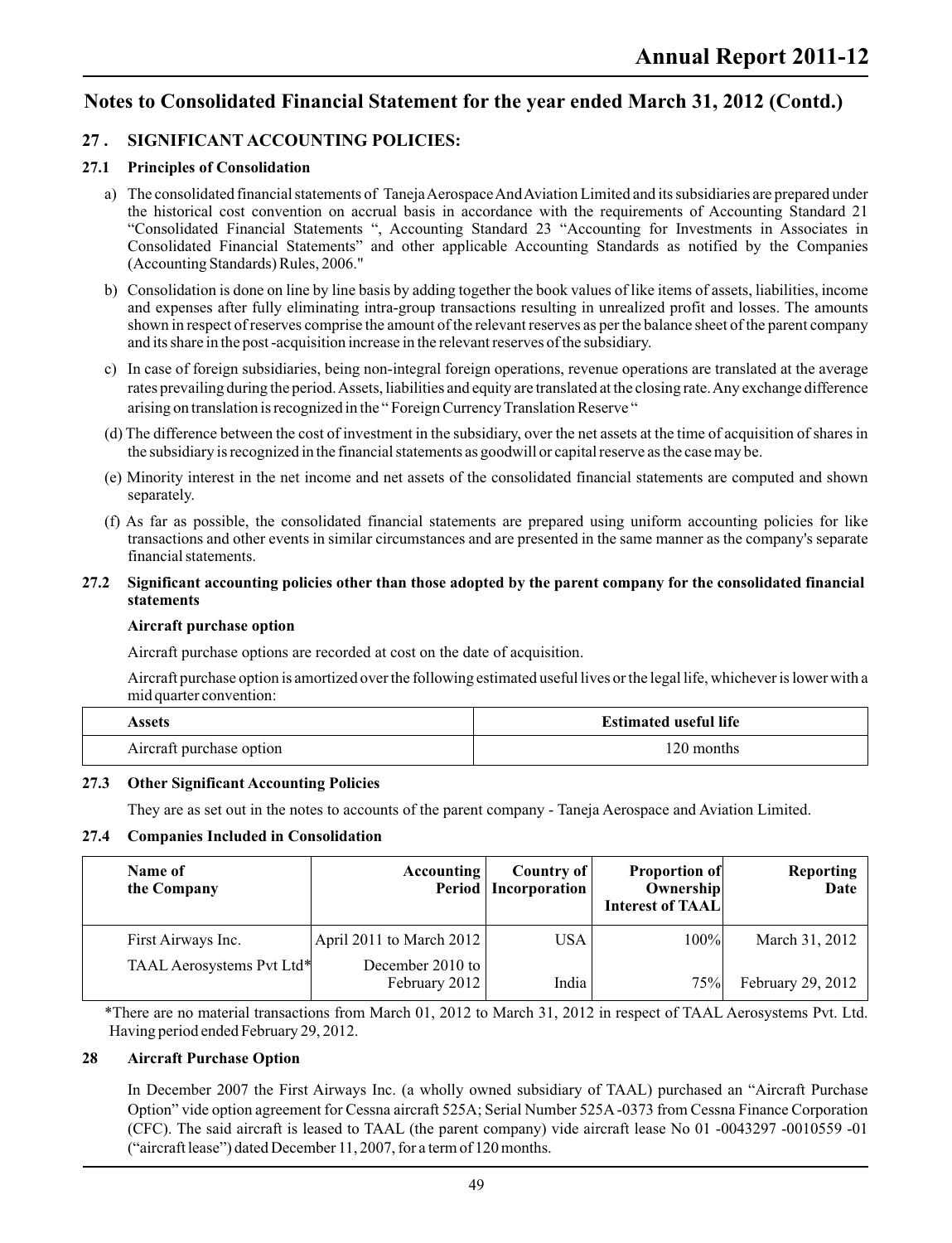As per the agreement, the Company has an option to purchase the Cessna aircraft subject to aircraft lease on any monthly lease rental payment date or on last day of the term of the lease. In the event this option is exercised, the Company shall on or before the date of purchase, pay CFC the Stipulated Loss Value of the aircraft plus all other sums then due under the aircraft lease or under any other agreements, which will be considered as the "Purchase Option Price".

As per the agreement, the Stipulated Loss Value at the end of 120 month lease term is US \$ 12,79,929. The Company is estimating use of the Aircraft purchase option at the end of the 120 month lease term with mid-quarter convention. The same has been disclosed in balance sheet of foreign subsidiary books as follows:

| <b>Particulars</b>                              |                                                          | As at March 31, 2012 | As at March 31, 2011 |              |  |
|-------------------------------------------------|----------------------------------------------------------|----------------------|----------------------|--------------|--|
|                                                 | US $\$$ in Lakhs $\ $ Rs. in Lakhs $\ $ US $\$$ in Lakhs |                      |                      | Rs. in Lakhs |  |
| Aircraft purchase option – non current portion  | 8.34                                                     | 426.68               | 8.34                 | 372.41       |  |
| Less: Accumulated amortization                  | (3.71)                                                   | (189.64)             | (2.78)               | (124.14)     |  |
|                                                 | 4.63                                                     | 237.04               | 5.56                 | 248.27       |  |
| Add: Aircraft purchase option - current portion | 0.93                                                     | 47.41                | 0.93                 | 41.38        |  |
| <b>Aircraft Purchase option</b>                 | 5.56                                                     | 284.45               | 6.49                 | 289.65       |  |

Since, the payment for Aircraft Purchase Option is a sunk cost and non refundable irrespective of whether the option is exercised or not, in preparation of consolidated financial statements of TAAL, the entire payment of around Rs. 284.45 Lakhs. (US \$ 5,56,041) for Aircraft Purchase Option (Current as well as Noncurrent portion) has been considered as "Deferred Revenue Expenditure" to be written off over lease period of 120 months.

Further, based on the legal opinion obtained by the Company, the lease transaction has been accounted by the Company as an "Operating Lease". The monthly operating lease payments are recognized as an expense in the profit and loss account on a straight line basis over the lease term. The same is grouped under the head of Charter Expenses.

#### **29 Earnings Per Share**

#### **Computation of Earning Per Share**

| Computation of Earling Fermant                             |                      | (Rs. in Lakhs.)      |
|------------------------------------------------------------|----------------------|----------------------|
| <b>Particulars</b>                                         | As at March 31, 2012 | As at March 31, 2011 |
| Profit/(Loss) after tax available for equity shareholders* | 310.98               | 362.68               |
| Adjusted Weighted Average number of                        |                      |                      |
| Equity Shares of Nominal value of Rs. 5/- each             | 249.31               | 249.31               |
| Computation of EPS-Basic* (in Rs.)                         | 1.25                 | 1.45                 |

\*Diluted EPS same as Basic as there are no outstanding potential Equity Shares as on date

**30** The financial statements for the year ended March 31, 2011 had been prepared as per the then applicable, pre- revised Schedule VI to the Companies Act, 1956. Consequent to the notification of Revised Schedule VI under the Companies Act, 1956, the financial statements for the year ended March 31, 2012 are prepared as per Revised Schedule VI. Accordingly, the previous year figures have also been reclassified to conform to this year's classification. The adoption of Revised Schedule VI for previous year figures does not impact recognition and measurement principles followed for preparation of financial statements.

**For Haresh Upendra & Co,**  Chartered Accountants Firm Reg. No. 103513W

**Haresh B. Shah Salil Taneja C S Kameswaran** Partner Managing Director Chairman Managing Director Membership No.: 32208 Pune, July 24, 2012 Pune, July 24, 2012

**Priya Nair** Company Secretary

As per our report of even date For and on behalf of the Board of Directors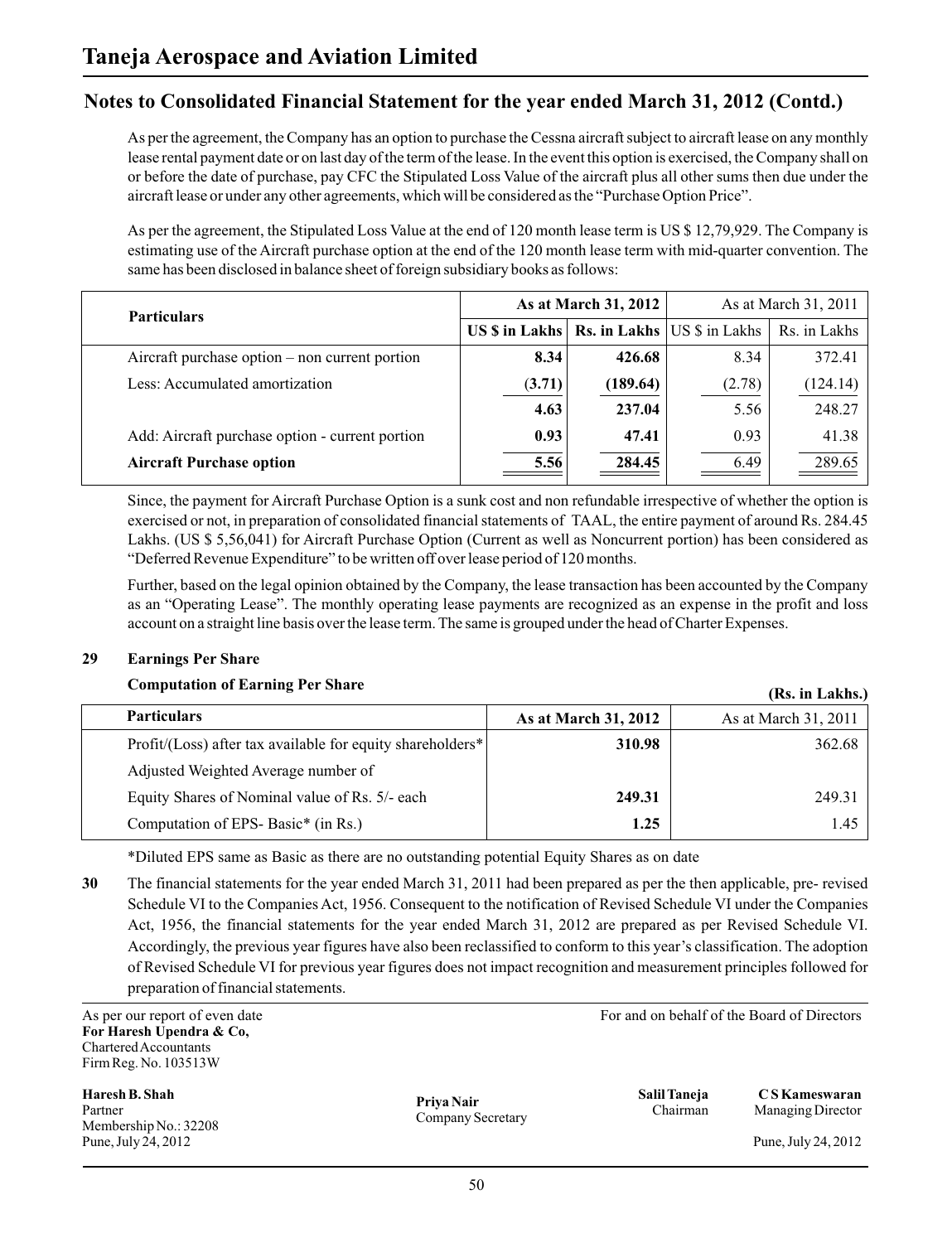

Belagondapalli Village, Thally Road, Denkanikottai Taluk, Krishnagiri District, Belagondapalli-635114 ,Tamil Nadu

#### **PROXY**

| proxy to attend and vote for me/us and on my/our behalf, at the $23rd$ Annual General Meeting of the Company |  |  |  |  |
|--------------------------------------------------------------------------------------------------------------|--|--|--|--|
| to be held on Friday, September 28, 2012 at 2.00 PM at Belagondapalli Village, Thally Road, Denkanikottai    |  |  |  |  |
| Taluk, Krishnagiri District, Belagondapalli-635114, Tamil Nadu and at any adjournment thereof.               |  |  |  |  |
| In witness thereof I/We put my/our hand/hands this day of 2012.                                              |  |  |  |  |

| Please  |
|---------|
| Affix   |
| Re.1    |
| Revenue |
| Stamp   |
|         |

Note: The proxy must be deposited with the Registered Office of the Company not less than 48 hours before the time fixed for holding the meeting. A proxy need not be a Member. The Proxy Form should be signed across the Revenue Stamp as per specimen signature(s) registered with the Company.

---------------------------Tear Here---------------

# *Taneja Aerospace and Aviation Limited*

Belagondapalli Village, Thally Road, Denkanikottai Taluk, Krishnagiri District, Belagondapalli-635114 ,Tamil Nadu

#### **ATTENDANCE SLIP**

#### **rd 23 Annual General Meeting**

L.F. No./DPID/ Client ID/ .........................................................................................................................

Mr./Mrs./Miss...........................................................................................................................................

I/We certify that I/ We am/are a registered Shareholder/ Proxy for the registered Shareholder of the Company. I hereby record my/our presence at the  $23<sup>rd</sup>$  Annual General Meeting of the Company held on Friday, September 28, 2012 at 2.00 PM at Belagondapalli Village, Thally Road, Denkanikottai Taluk, Krishnagiri District, Belagondapalli-635114, Tamil Nadu.

> ............................................... Member's/ Proxy's Signature